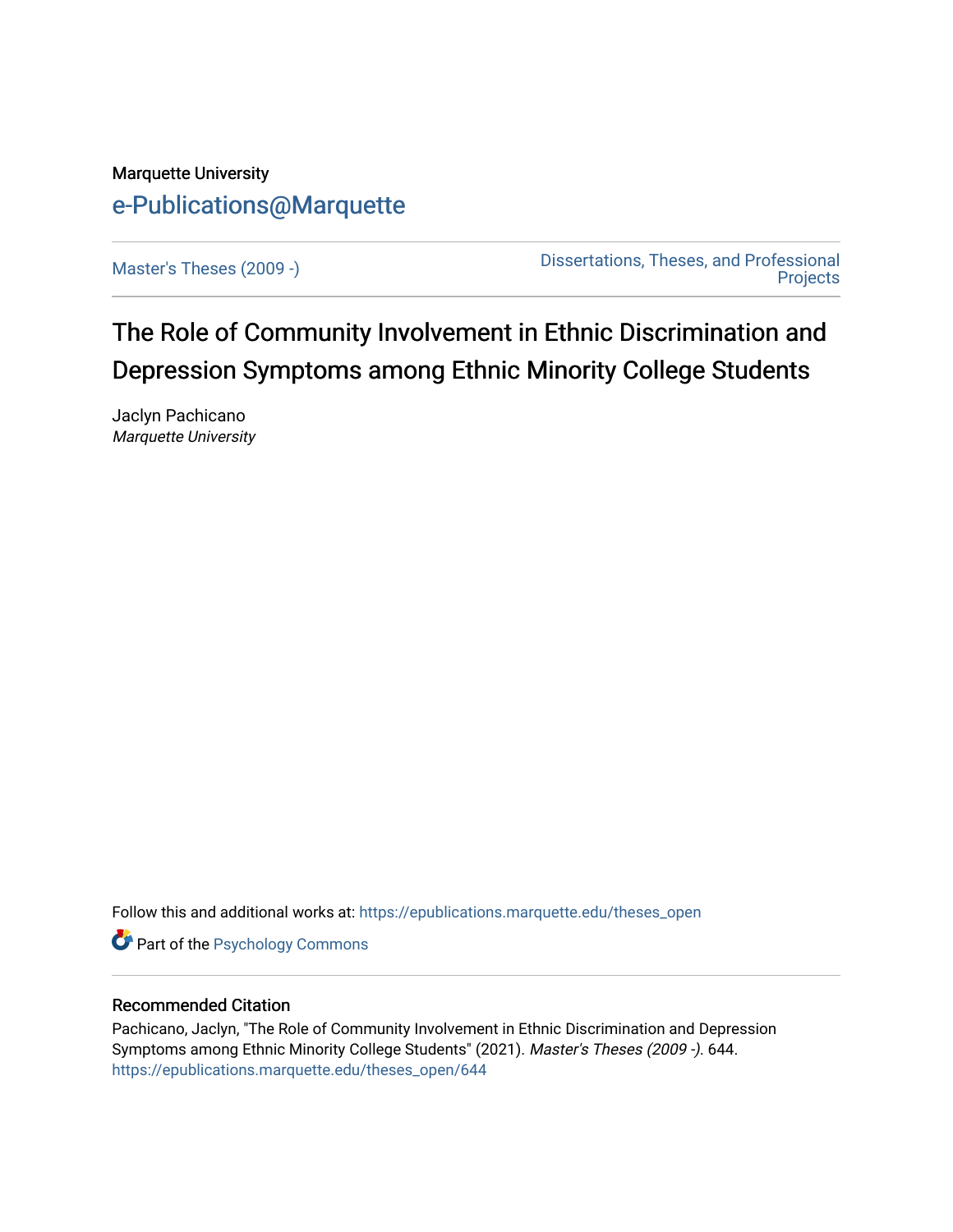# THE ROLE OF COMMUNITY INVOLVEMENT IN ETHNIC DISCRIMINATION AND DEPRESSION SYMPTOMS AMONG ETHNIC MINORITY COLLEGE **STUDENTS**

by

Jaclyn Pachicano, B.A.

A Thesis submitted to the Faculty of the Graduate School, Marquette University, in Partial Fulfillment of the Requirements for the Degree of Master of Science

Milwaukee, Wisconsin

May 2021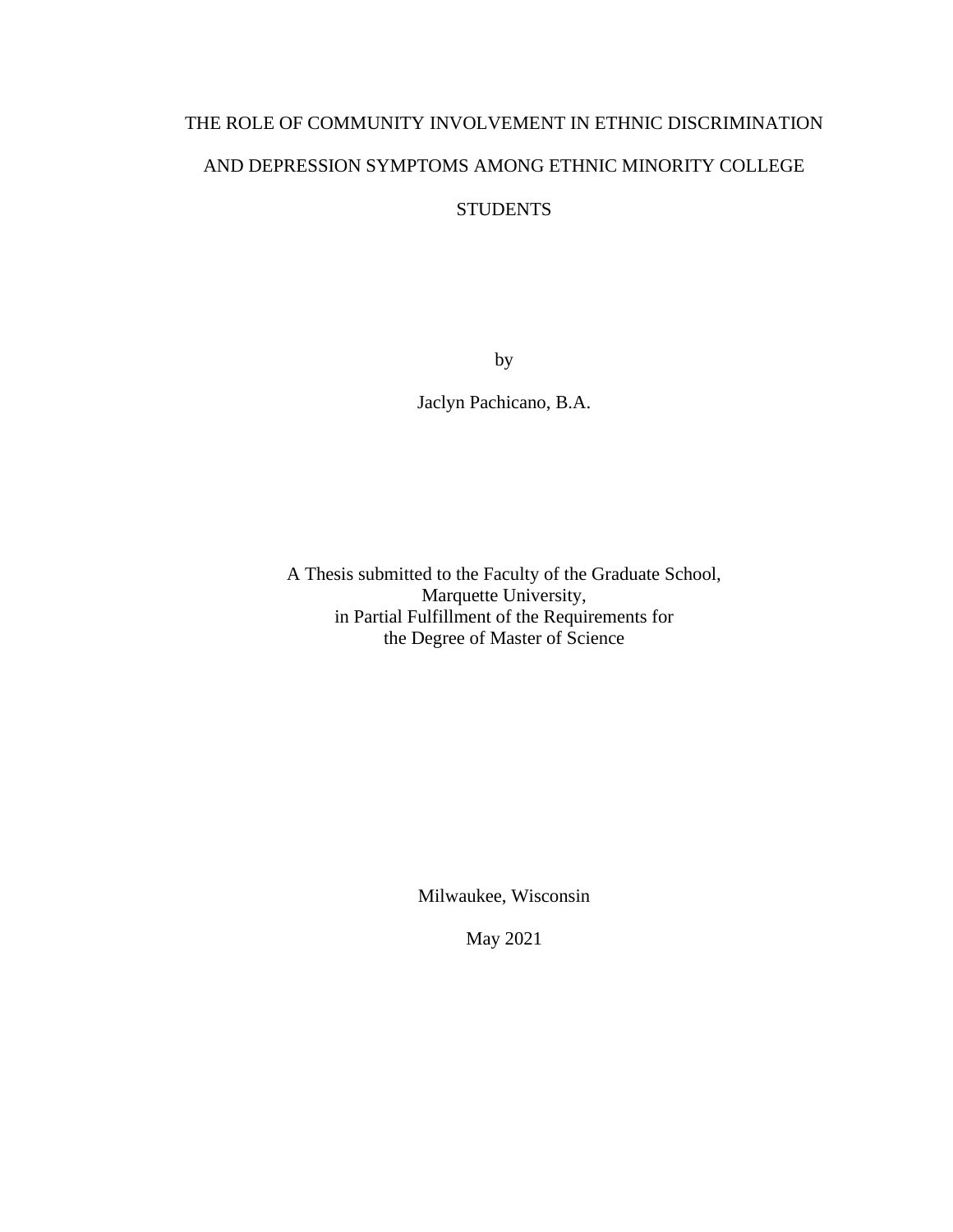# ABSTRACT THE ROLE OF COMMUNITY INVOLVEMENT IN ETHNIC DISCRIMINATION AND DEPRESSION SYMPTOMS AMONG ETHNIC MINORITY COLLEGE **STUDENTS**

Jaclyn Pachicano, B.A.

Marquette University, 2021

Over the past two decades, there has been an increase in racial and ethnic minorities attending college (Davis & Fry, 2019). Unfortunately, racial and ethnic minority students are at higher risk for depression symptoms and are less likely to seek out services to address these symptoms (Hope et al., 2018). A possible contributing factor to elevated depression symptoms in this population is exposure to racial and ethnic discrimination, which has repeatedly been linked to increased depression symptoms (Araújo & Borrell, 2006; Chou et al., 2012). Previous literature suggests that community involvement may serve as a buffer or a pathway for the negative consequences of experiences of discrimination given its connection to positive social and mental health outcomes (Earnshaw et al., 2016; Hull et al., 2008; Solomon et al., 1987). The purpose of the current study was to better understand the role of community involvement in the relationship between discrimination and depression symptoms among racial and ethnic minority college students.

This study included 204 racial and ethnic minority students recruited from a predominately White university in the Midwest. Participants completed self-report questionnaire measures. Moderation analyses via OLS regressions and simple mediation analyses were calculated with PROCESS, which tests indirect effects with bootstrapping. Community involvement did not moderate the relationship between discrimination and depression. However, community involvement mediated the relationship between overt discrimination and depression (Effect =  $-.664$ , 95% CI =  $-1.611$ ,  $-.031$ ). Community involvement also mediated the relationship between racial and ethnic microaggressions and depression (Effect =  $-.63, 95\%$  CI =  $-1.36, -.058$ ).

Community involvement served as a mediator between experiences of discrimination (i.e., microaggressions and overt) and depression symptoms. These findings suggest that elements of community involvement may be important in alleviating the negative mental health outcomes experienced by racial and ethnic minority students given its ability to link experiences of discrimination and depression symptoms. Theoretical and practical implications are discussed.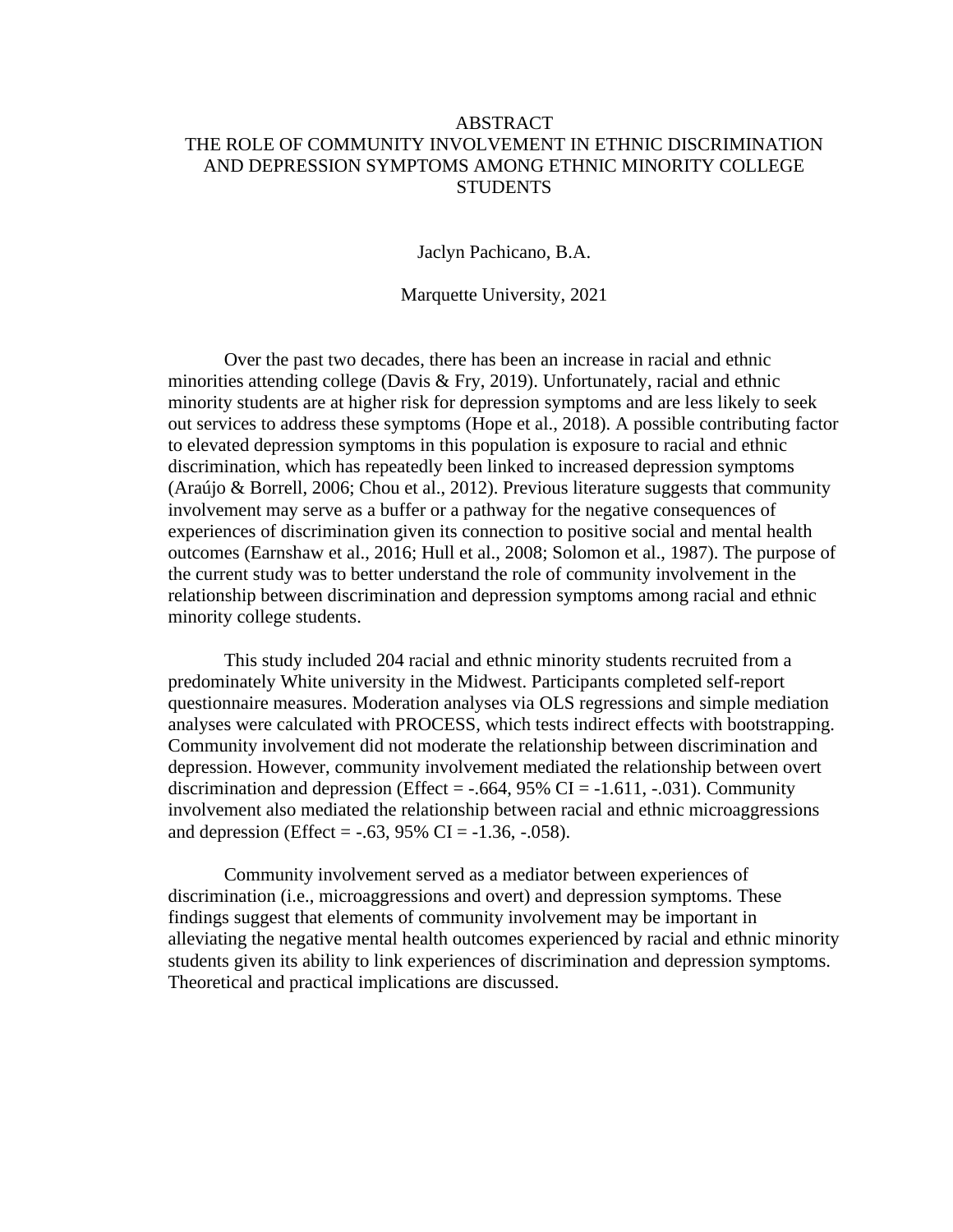## ACKNOWLEDGEMENTS

## Jaclyn Pachicano, B.A.

First and foremost, I would like to thank Dr. Lucas Torres for mentoring me during this process, especially given the added challenge of writing during COVID-19. I would also like to thank my committee for being supportive of and enthusiastic about my project. In addition, I thank my family and friends for their countless pep talks and emotional support. Finally, I am thankful to Marquette University and the Graduate School for allowing me this opportunity.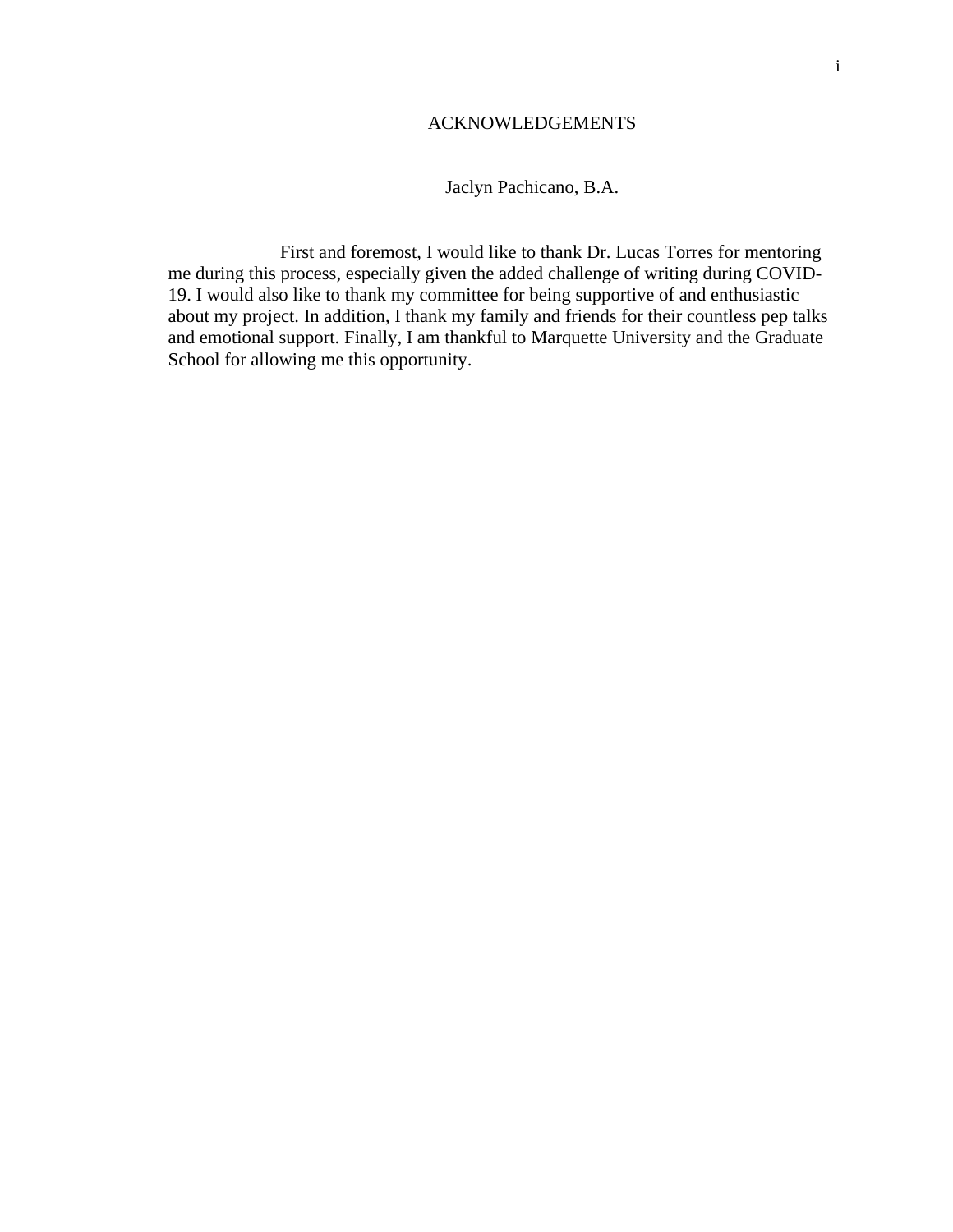| <b>CHAPTER</b> |                                                     |     |
|----------------|-----------------------------------------------------|-----|
|                |                                                     |     |
|                |                                                     |     |
|                | B. Depression in Racial and Ethnic Minority Groups5 |     |
|                |                                                     |     |
|                |                                                     |     |
|                |                                                     |     |
|                |                                                     |     |
|                |                                                     |     |
|                |                                                     |     |
|                |                                                     |     |
|                |                                                     |     |
|                |                                                     |     |
|                |                                                     |     |
|                |                                                     |     |
|                |                                                     | .30 |
|                |                                                     |     |
|                |                                                     |     |
|                |                                                     |     |
|                |                                                     |     |
|                |                                                     |     |

# TABLE OF CONTENTS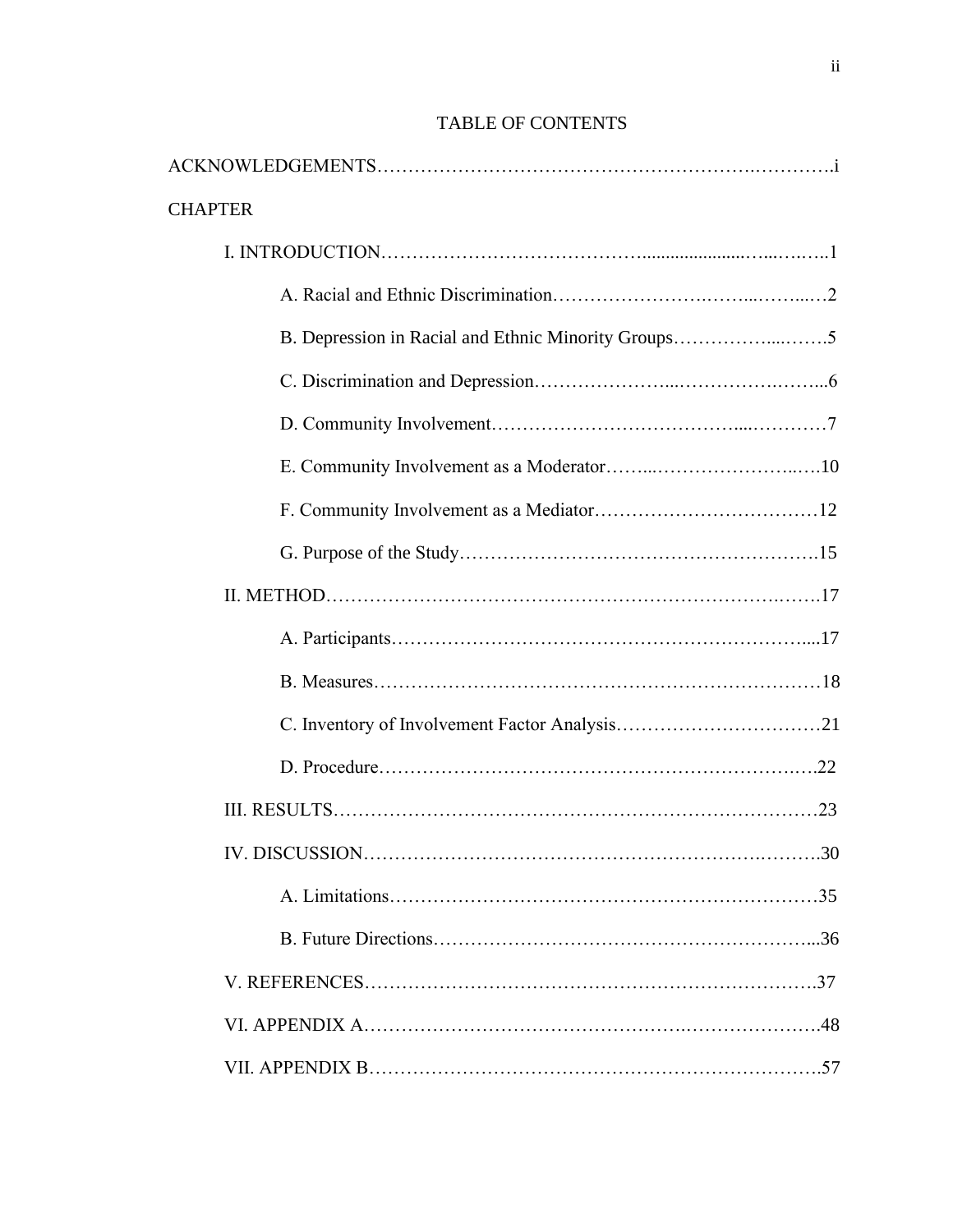## **The Role of Community Involvement in Ethnic Discrimination and Depression Symptoms among Ethnic Minority College Students**

Over the past two decades, there has been a 17% increase in racial and ethnic minorities attending college, with the number of Latinx students doubling over this time (Davis & Fry, 2019)**.** Unfortunately, racial and ethnic minority students are at high risk for depression and are unlikely to seek out services to address these symptoms (E. C. Hope et al., 2018). A possible contributing factor to elevated depression symptoms in racial and ethnic minority students is exposure to racial and ethnic discrimination (Araújo & Borrell, 2006; Chou et al., 2012; Hwang & Goto, 2008). *Racial and ethnic discrimination* refers to unfair treatment attributed to one's race or ethnicity (Contrada et al., 2001). Exploring the link between racial and ethnic discrimination and mental health is particularly important within a college-context given that college educated individuals report more lifetime experiences of discrimination (81%) in comparison to racial and ethnic minorities with a high school education or less (69%) (Anderson, 2019). Since avoiding racial and ethnic discrimination is beyond individual control, it is crucial to find ways to foster positive mental health by combating and minimizing the negative psychological outcomes associated with racial and ethnic discrimination.

Previous studies suggest that community involvement is linked to positive social and mental health outcomes (Earnshaw et al., 2016, p. 201; Hull et al., 2008; Sellers et al., 2006). Community involvement includes participation in community service, informal helping, religious or cultural groups, youth organizational work, athletics, and social or political action (Pancer et al., 2007). Specifically, in racial and ethnic minorities, community involvement is associated with fewer depression symptoms, positive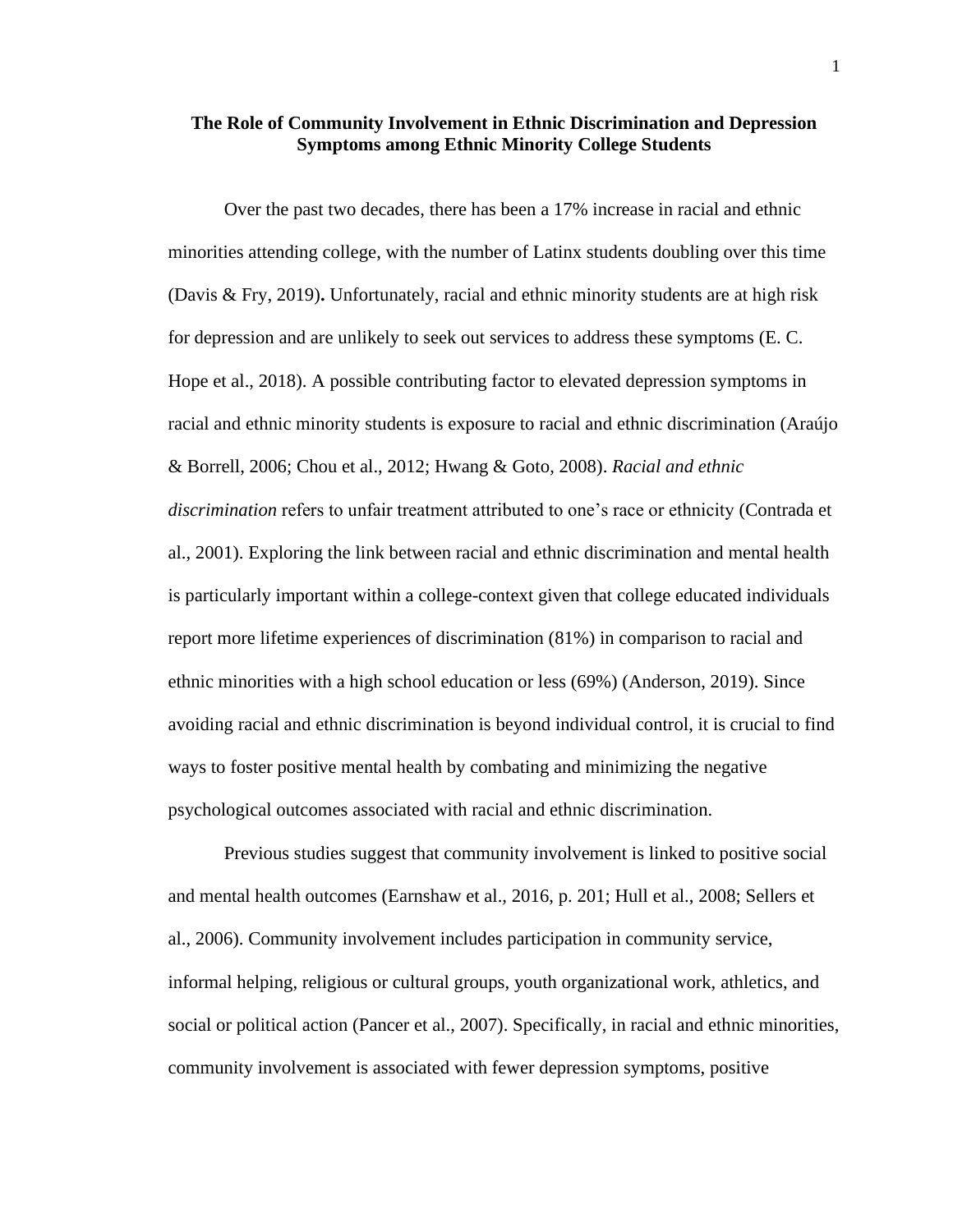academic outcomes, and increased social support (Cardoso & Thompson, 2010; Fredricks & Simpkins, 2012; Hull et al., 2008). A few studies have proposed that community involvement could serve a role in influencing negative mental health outcomes associated with racial and ethnic discrimination such as depression, anxiety, and stress (E. C. Hope et al., 2018; Hull et al., 2008). However, the research that has explored the relations between racial and ethnic discrimination, community involvement, and mental health has focused on limited populations, primarily adolescents and immigrant families (Cardoso  $\&$ Thompson, 2010; Fredricks & Simpkins, 2012; Hull et al., 2008). The proposed study aims to fill this research gap by sampling racial and ethnic minority college students at a predominately-white institution (PWI) and examining the role of community involvement in the relationship between racial and ethnic discrimination and depression symptoms, with the expectation that community involvement will either mediate and/or moderate the relationship between racial and ethnic discrimination<sup>1</sup> and depression symptoms. These findings will illuminate how participation in the community can play a part in combating the harmful consequences of racial and ethnic discrimination from a mental health standpoint.

#### **Racial and Ethnic Discrimination**

Discrimination is a broad term that encompasses many experiences ranging from intentional violence to subconscious behaviors. The current study defines discrimination as "unfair treatment attributed to one's ethnicity. Most often, it has been studied as behavior that emanates from members (or institutions) of the dominant White majority and is directed at African Americans and members of other ethnic minority groups"

<sup>&</sup>lt;sup>1</sup> While there are many forms of discrimination, including discrimination based on gender, age, and ability, the term "discrimination" in this paper will refer exclusively to racial and ethnic discrimination.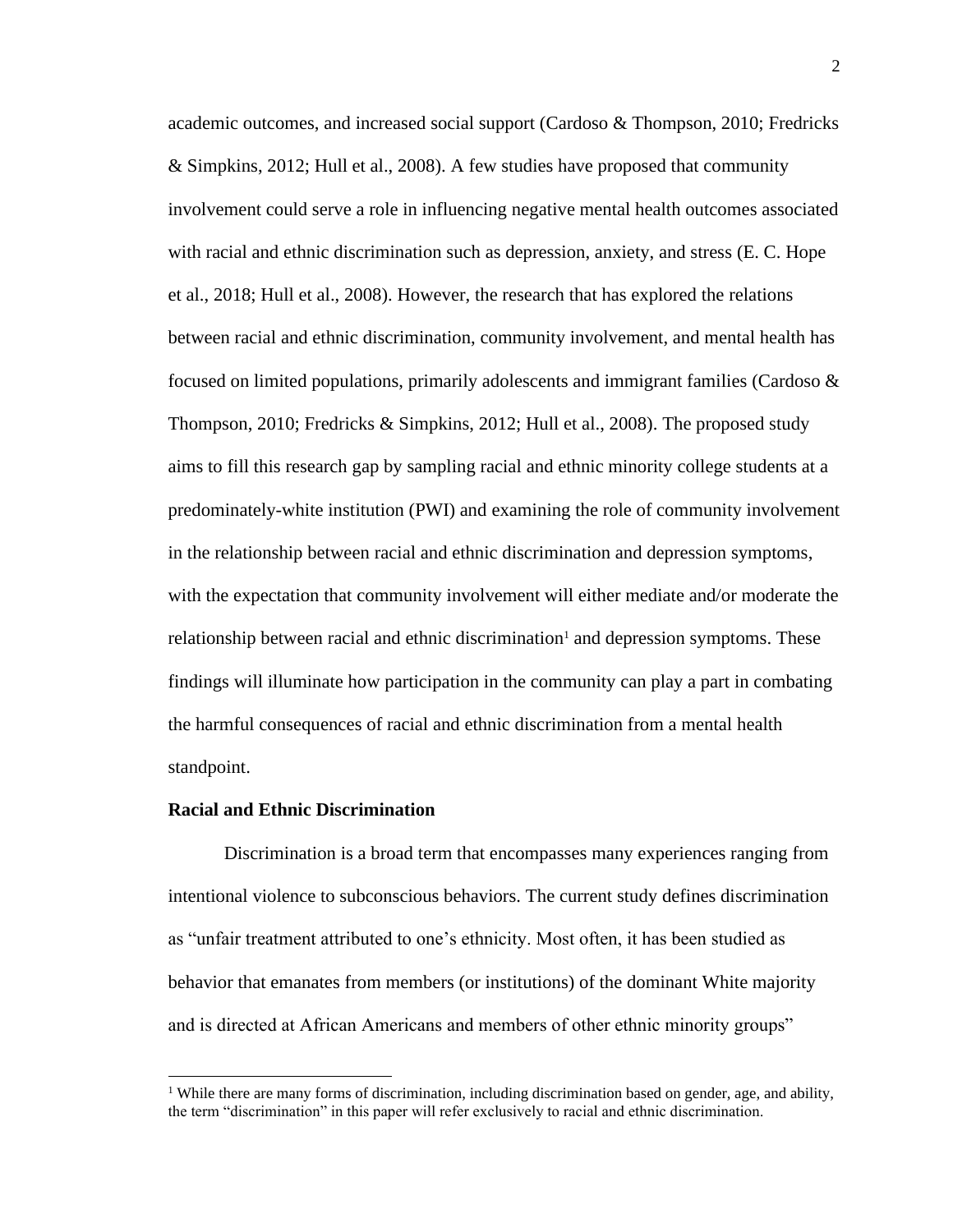(Contrada et al., 2001, p. 1777). While *racial* discrimination has been applied primarily to the experiences of African Americans, *racial and ethnic* discrimination includes people from any racial or ethnic minority group. Discrimination can manifest in overt ways, such as hate crimes, violence, or being denied services because of one's race or ethnicity, or it can manifest in more subtle forms such as microaggressions, which will be discussed later in further detail.

With the increasing number of racial and ethnic minority students attending college, more research should be dedicated to further exploration of their experiences on college campuses. As previously reported, African Americans with some or more college education report higher rates of experiencing lifetime discrimination, but they also report higher rates of discrimination on a *daily basis* (17%) compared to African Americans with a high school education or less (9%), making the college experience an important context in which to examine discrimination (Anderson, 2019). People of various racial and ethnic minority groups report consistently high rates of experiencing discrimination. Results from a study of 153 African Americans indicated that 100% of the sample reported experiencing racial discrimination within their lifetime and 98.1% reported experiencing racial discrimination within the past year (Landrine & Klonoff, 2016). Another study, looking specifically at African American students in U.S. doctoral programs ( $n = 174$ ) reported 989 experiences of racial discrimination in the sample over a span of two weeks, which is an average of one encounter every other day (Burrow & Ong, 2010). While African Americans typically report the highest rates of experiences with discrimination, studies support that the majority of Latinx, Asian American, and other ethnic minority college students express experiencing discrimination across a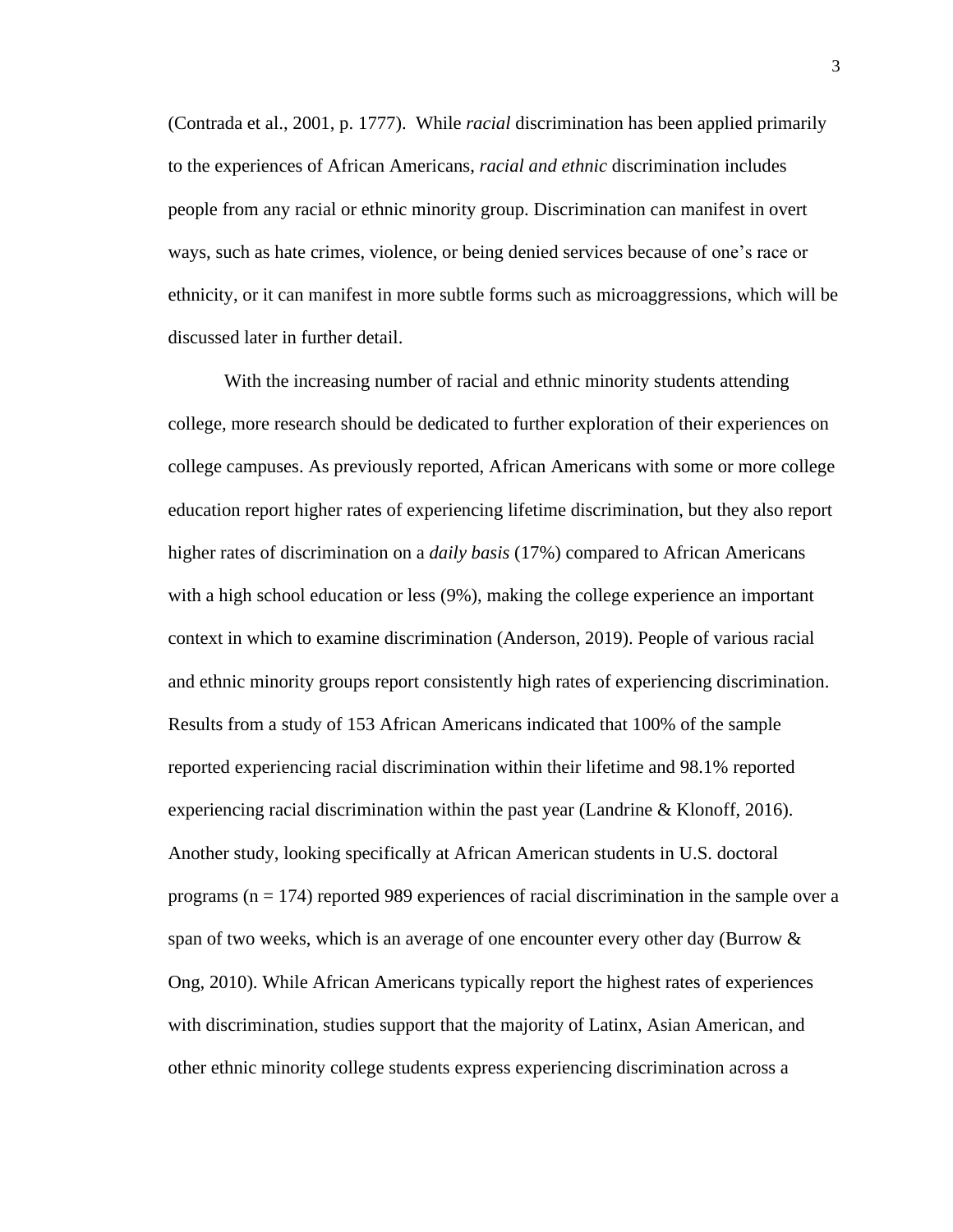variety of settings, including social and academic settings (Hwang & Goto, 2008; Juang et al., 2016; Tynes et al., 2008). A study conducted by Juang and colleagues (2016) concluded that 75% of racial and ethnic minority college students have experienced at least one instance of overt discrimination on campus, with no significant difference between ethnic groups. Even in online settings, students with racial and ethnic minority identities experience more discrimination (Tynes et al., 2008, 2013). These studies demonstrate that discrimination in college settings is both widespread and a daily experience faced by many students.

Recently, researchers have begun to focus on a subtle form of everyday discrimination classified as microaggressions. *Microaggressions* can be defined as "brief and commonplace daily verbal, behavioral, or environmental indignities, whether intentional or unintentional, that communicate hostile, derogatory, or negative racial [or ethnic] slights and insults" towards racial and ethnic minorities (Sue et al., 2007, p. 271). The previous section focused on overt discrimination, and although microaggressions are a type of discrimination, they are significantly different from overt forms because they are often ambiguous, difficult to notice, and can be framed as well-intentioned (Torres  $\&$ Taknint, 2015). Microaggressions can come in a multitude of forms and can occur in any environment. Some examples include professors not calling on racial and ethnic minority students in class, assuming African American or Latinx students do not plan on attending college, or assuming laziness is the only reason why racial and ethnic minority students are not succeeding. Microaggressions usually stem from assuming something about a person solely based on their race or ethnicity or ignoring the role that race and ethnicity play in daily life (Sue et al., 2007). In a community sample of 113 Latinx adults, people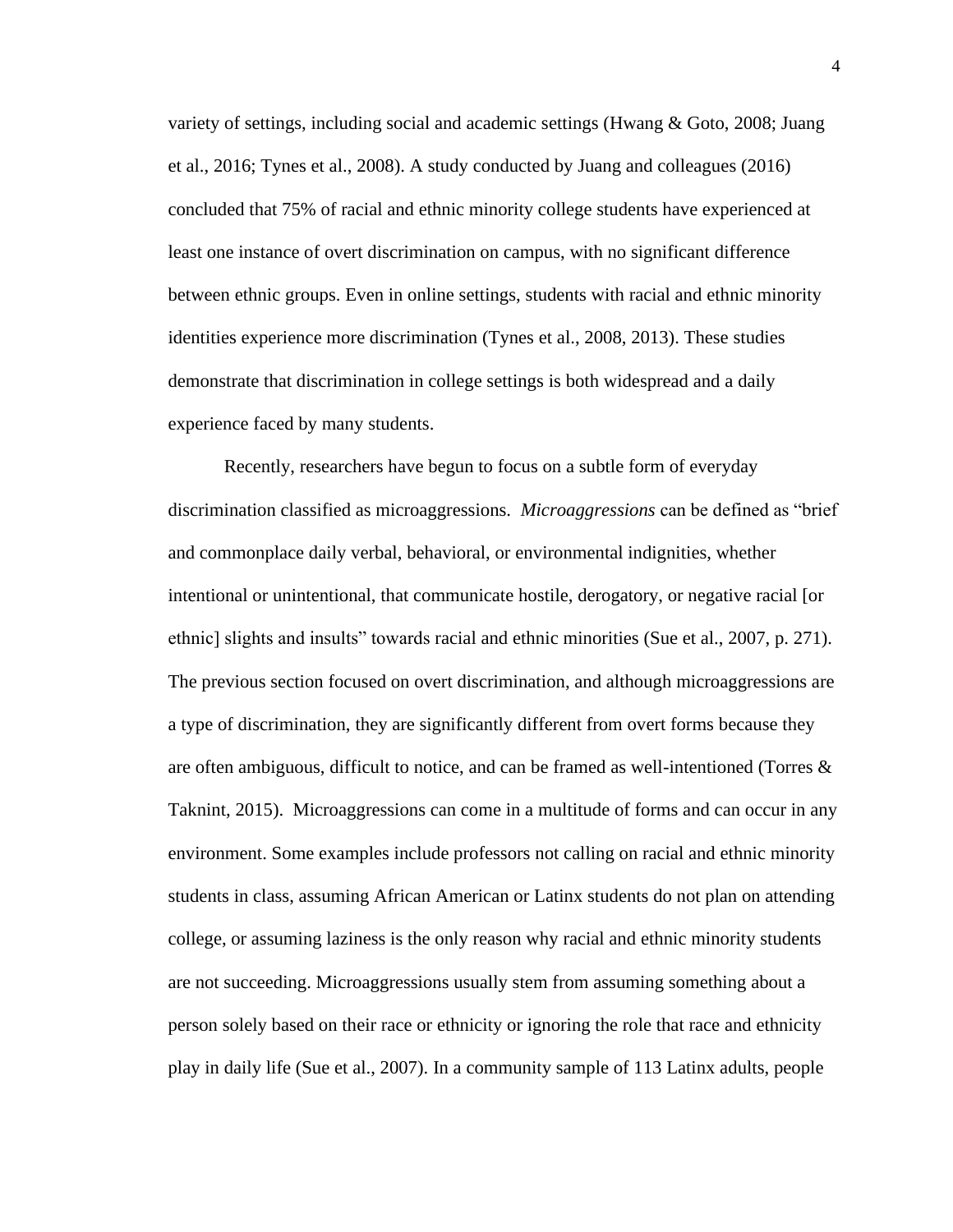reported on average experiencing one microaggression within the past six months (Torres & Taknint, 2015). The current study explores both overt discrimination and microaggressions, given the previously stated high prevalence rate of discrimination and the relative novelty of the exploration of microaggressions.

The prevalence of discrimination is evident in college environments, both inperson and online (Tynes et al., 2013). One study examining the amount of microaggressions experienced by racial and ethnic minority students found that there was no difference between racial and ethnic groups regarding the amount of microaggressions they experience (Nadal, Wong, et al., 2014). The study expanded by saying common experiences included being treated as inferior to others, being criminalized, being exoticized, and feeling invisible due to lack of representation (Nadal, Wong, et al., 2014). Studies have also shown that racial and ethnic minority students experience overt discrimination not only in person, but also online, which in turn impacts their in-person lives and how they view the racial climate of the college campus (Tynes et al., 2008, 2013). Earlier studies show that most racial and ethnic minority students experience both overt discrimination and microaggressions during their college experience. Building on this research, there is consistent support that indicates there is a link between experiences of overt discrimination and microaggressions and depression symptoms, which will be detailed in the following sections (Nadal, Wong, et al., 2014; Sellers et al., 2006).

#### **Depression in Racial and Ethnic Minority Groups**

The National Institute of Mental Health (NIMH) reported that among U.S. adults, 16.2% of African Americans, 15.2% of Latinxs, and 14.5% of Asian Americans experienced a mental health disorder within the previous year (National Institute of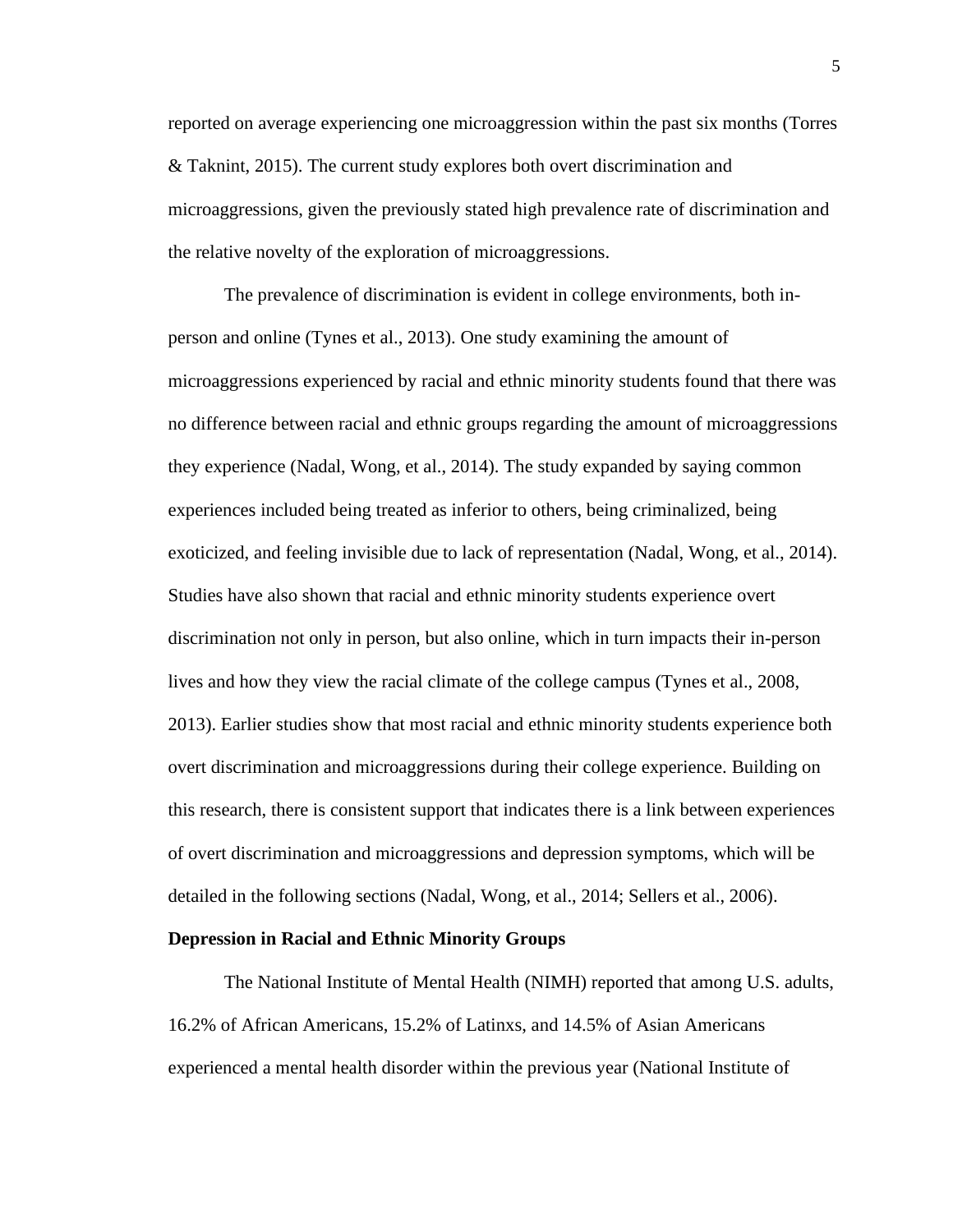Mental Health, 2019b). People between the ages of 18 and 25 reported the highest prevalence of mental health disorders at 25.8% (National Institute of Mental Health, 2019b). More specifically, 17.3 million U.S. adults have experienced at least one major depressive episode, with the highest prevalence being among college-aged students (National Institute of Mental Health, 2019a). A meta-analytic review of depression reported that while lifetime prevalence of depression was not significantly different from European Americans, Latinxs tended to report significantly higher symptom levels (Menselson et al., 2008). Within the college context, racial and ethnic minority college students report higher levels of personal dissatisfaction, depressive symptoms, and social isolation when compared to their European American peers (E. C. Hope et al., 2018). A study by Nadal and colleagues (2014) highlighted that low self-esteem is linked to higher levels of hopelessness and suicidal ideation, which are strongly linked to depression (Abramson et al., 1989; Lamis et al., 2016). The connection between low self-esteem, hopelessness, and suicidal ideation could be particularly troublesome for racial and ethnic minority students. Previous research suggests that experiences of discrimination are inversely related to self-esteem, therefore linking experiences of discrimination with a key factor that contributes to depression symptoms (Nadal, Wong, et al., 2014). The strong relations between discrimination and contributing factors to depression symptoms, such as low self-esteem, suggest that discrimination could also be a key contributing factor to the elevated levels of depression symptoms in racial and ethnic minority students at PWIs.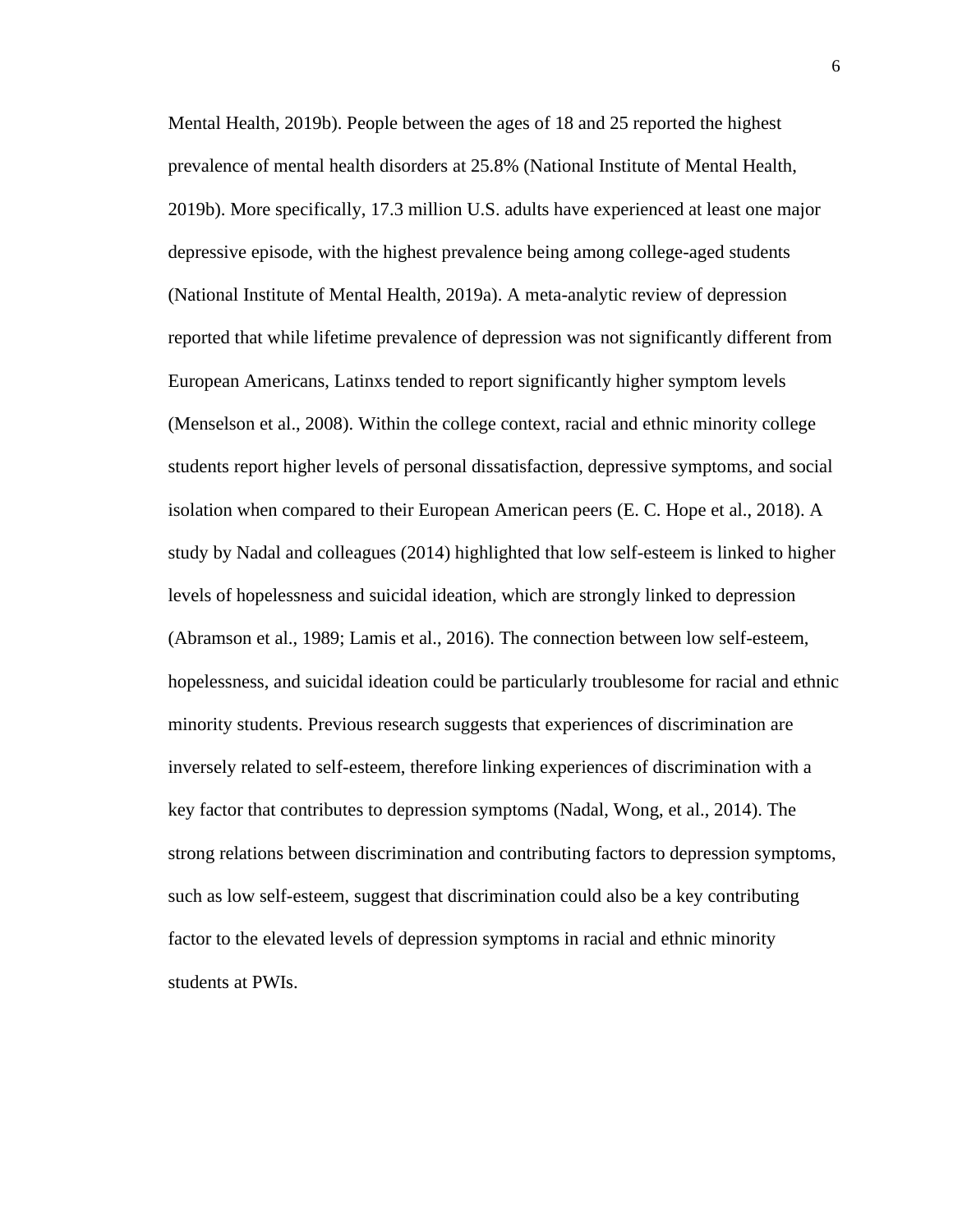#### **Discrimination and Depression**

A substantial amount of research has supported the link between discrimination and depression symptoms in a variety of settings among racial and ethnic minority populations (E. C. Hope et al., 2018; Hudson et al., 2016; Juang et al., 2016). In a study of 186 Latinx and Asian American college students, results indicated that both groups appraised experiences of discrimination as stressful, and had several negative psychological outcomes, including higher psychological distress, suicidal ideation, state and trait anxiety, and depression (Hwang & Goto, 2008). A review article that focused on existing literature addressing discrimination and mental health outcomes in Latinxs concluded that the most frequent mental health outcomes related to discrimination are depression symptoms and high stress (Araújo & Borrell, 2006). When interviewing 3012 California-based Mexicans, discrimination was found to be directly related to depression for individuals ranging from age 18 to 59, regardless of if they were born in the United States or Mexico (Finch et al., 2000). In a study assessing discrimination across groups of Asian Americans, Latinxs, and African Americans ( $N = 4,539$ ) through diagnostic interviews, discrimination was significantly associated with multiple psychological disorders. All ethnic groups had significant endorsements of major depressive disorder, panic disorder with agoraphobia, agoraphobia without a history of panic disorder, and post-traumatic stress disorder (Chou et al., 2012). In a study of 2,137 African American adults, Hudson and colleagues (2016) found that people with higher levels of education reported higher incidences of discrimination and that higher reports of discrimination were related to higher odds of having depression. This study highlights the unique relationship between higher education and experiences of discrimination, meriting more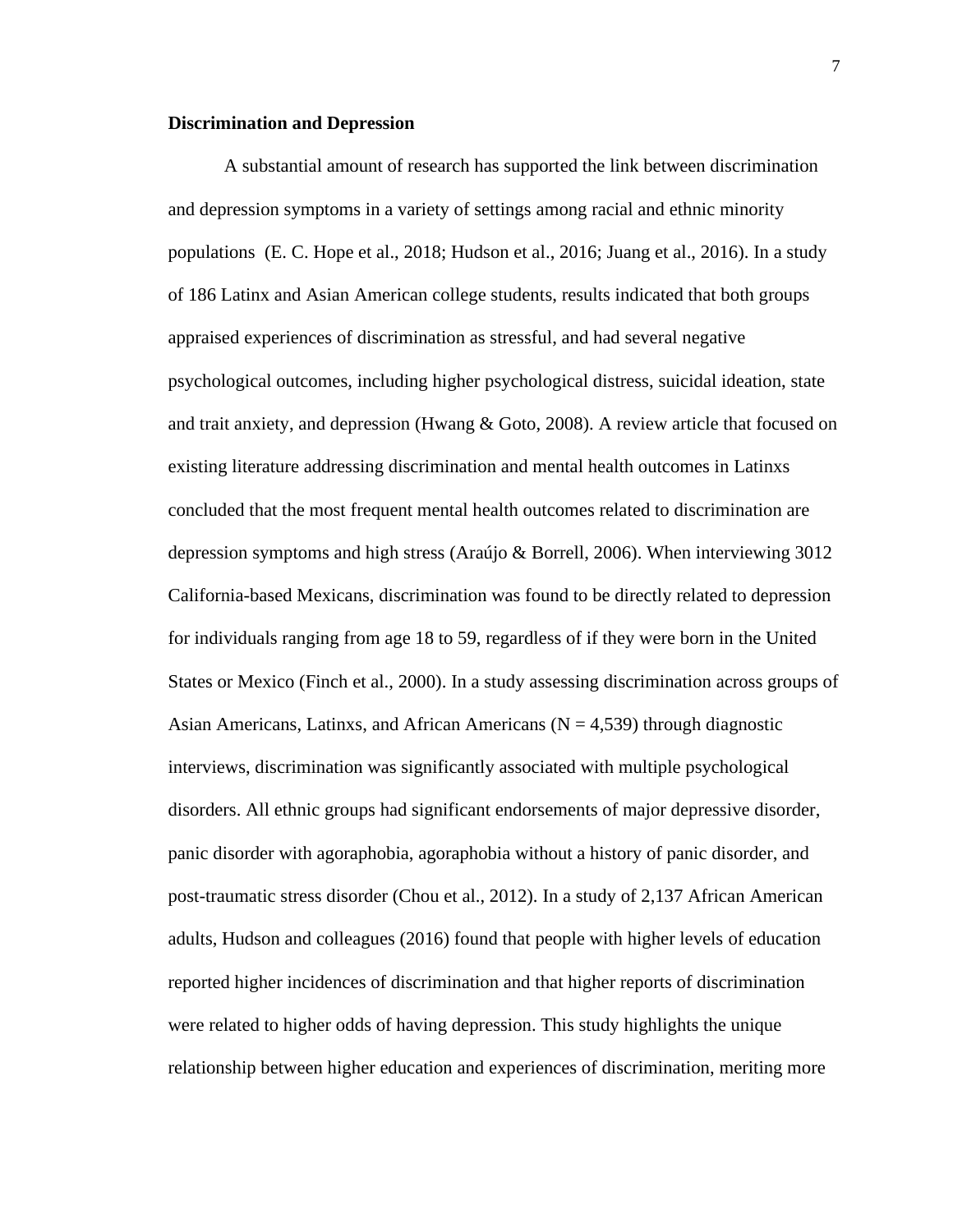research attention on racial and ethnic minority students who pursue higher education. Finally, research focused on Latinx people in emerging adulthood (ages 18-25) reported that higher rates of discrimination were related with higher levels of depressive symptoms in an online survey study of 1,084 undergraduate students across the United States (Cano et al., 2016). Despite age, gender, SES, or other minority status, people who are part of racial and ethnic minority groups vastly experience discrimination and report high levels of depressive symptoms. Given the strength and consistency of this relationship, it is important to examine factors that may help to explain the link between discrimination and depression or weaken this relationship.

#### **Community Involvement**

Community involvement may have a role in the relationship between discrimination and depression symptoms. Many activities can be considered community involvement, but for the sake of the current study, community involvement will refer to participation in community service, informal helping (such as caring for a sick relative), attending religious or cultural groups, youth organizational work, athletics, and social or political action (Pancer et al., 2007). Because of the broad definition and the many reasons why people initially get involved in their communities, the current study focuses on community involvement in general instead of specific activities to examine how overall community involvement relates to mental health. As discussed in the following sections, there is empirical evidence to support that community involvement could function as a moderator or a mediator. As such, the current study examines community involvement both as a moderator and mediator to better understand how to best conceptualize this construct.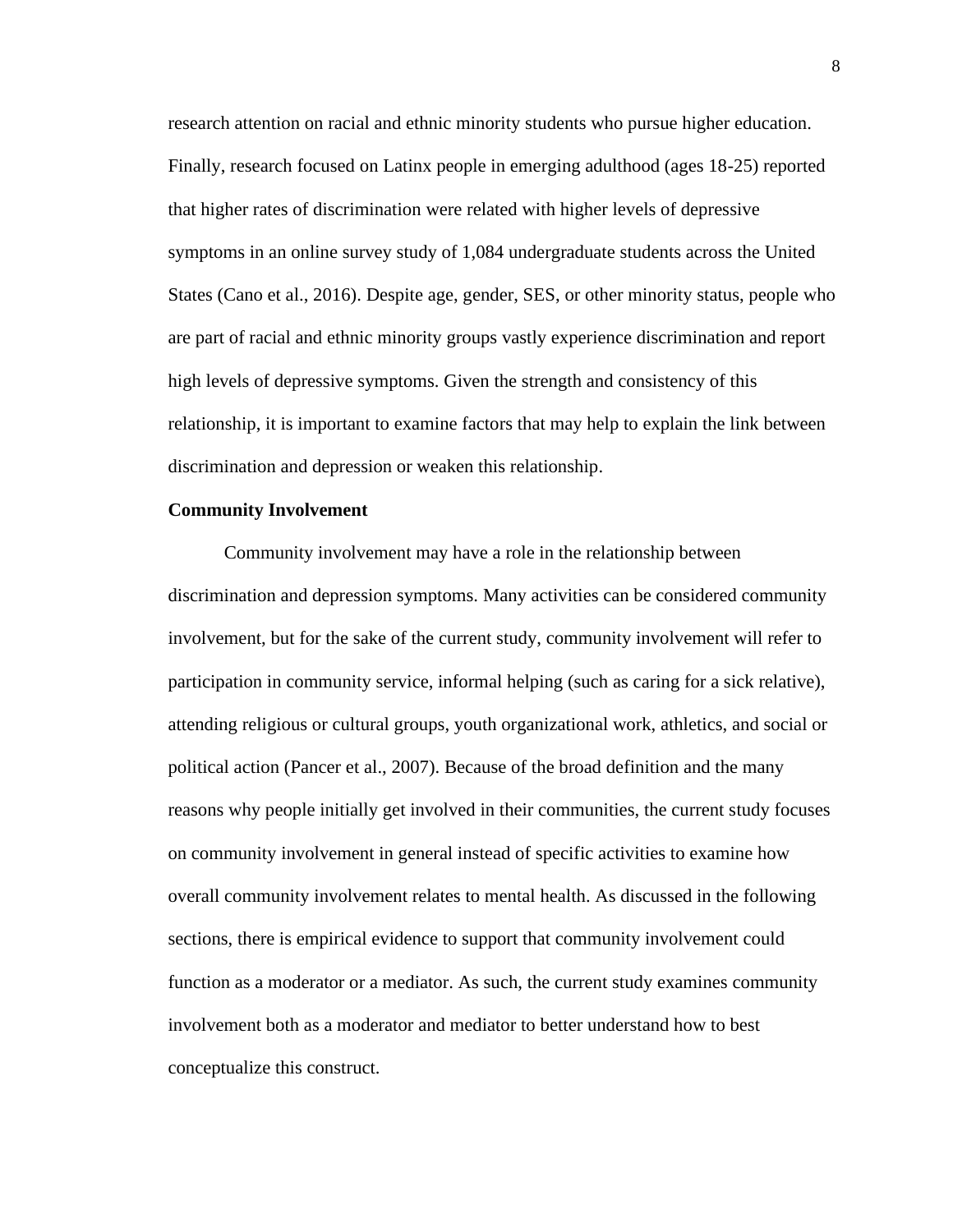Since mediation and moderation provide different explanations regarding the nature of community involvement in relation to other variables, it is helpful to have a strong understanding of the distinction between the two models. A moderator is a third variable that influences the direction and/or strength of a relationship between a predictor and an outcome (Baron & Kenny, 1986; Wu & Zumbo, 2007). Simply put, it answers the questions of "when" or "for whom" are two variables related. Wu & Zumbo (2007) compare a moderator to a dimming effect on a light switch which adjusts the strength or amount of lighting. In the context of community involvement, a moderation model would explain whether the relationship between discrimination and depression is different for people with varying levels of community involvement. Put another way, it will determine if community involvement buffers the relationship between discrimination and depression.

Alternatively, a mediator is a third variable that explains the relationship between the predictor and outcome or the "why" and "how" a relationship happens (Baron & Kenny, 1986). Similar to a sequence of dominos, the predictor is associated with the mediator and the mediator predicts the outcome (Wu & Zumbo, 2007). In the context of community involvement, support for a mediation model would indicate that experiences of discrimination lead to community involvement, which in turn impacts an individual's depression symptoms. More specifically, it is anticipated that higher levels of discrimination will be associated with higher levels of community involvement, which, in turn, will be related to lower levels of depression.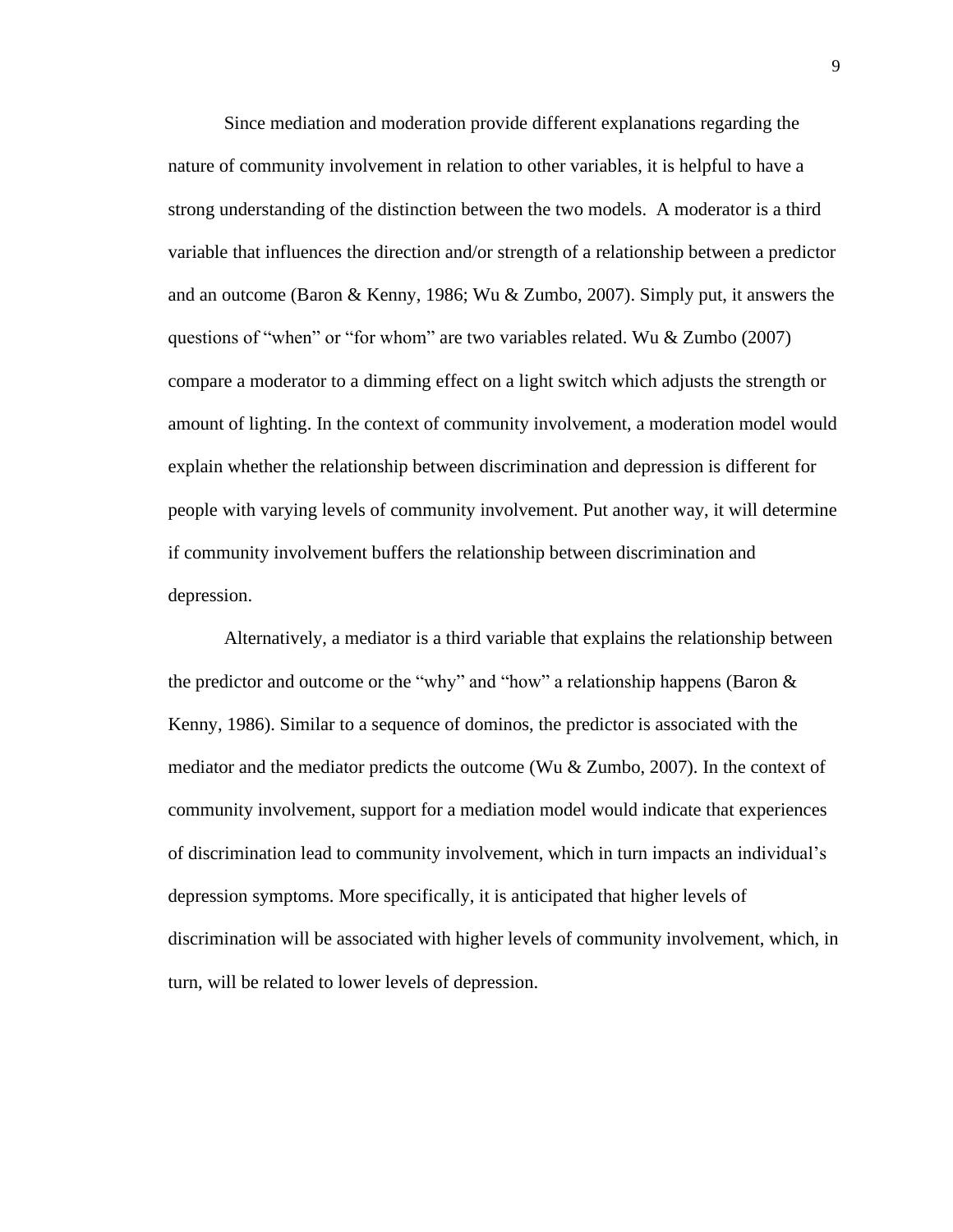#### **Community Involvement as a Moderator**

Previous literature on moderating the relationship between discrimination and mental health has largely focused on constructs like ethnic identity, self-esteem, and avoidance (Christophe et al., 2019; Nadal, Wong, et al., 2014; Zvolensky et al., 2016). Overall, research has emphasized moderators that exacerbate the relationship. In addition to exploring what adds risk, it is equally important to explore what factors buffer the relationship between discrimination and depression. In comparison to their European American peers, racial and ethnic minority students are less likely to seek out mental health services and therefore should be equipped with other resources and skills to help protect themselves against negative mental health outcomes that are associated with experiences of discrimination (E. C. Hope et al., 2018). While there is very limited research looking at general community involvement as a moderator for discrimination and depression, there is related empirical evidence for different types of social support/involvement as moderators for different types of discrimination and depression symptoms (M. O. Hope et al., 2017; Sanchez et al., 2019). Community involvement can potentially serve as an extension of previous research by providing students with an environment in which they can increase social support, improve their self-esteem, or strengthen their sense of ethnic identity.

Community involvement is connected to multiple social and psychological benefits for racial and ethnic minorities (Fredricks  $\&$  Simpkins, 2012). Often, people will get involved in their community to make friends, participate in an activity at which they think they are good, or to connect with their culture (Fredricks & Simpkins, 2012). A literature review also found that for African American and Latinx youth, there is a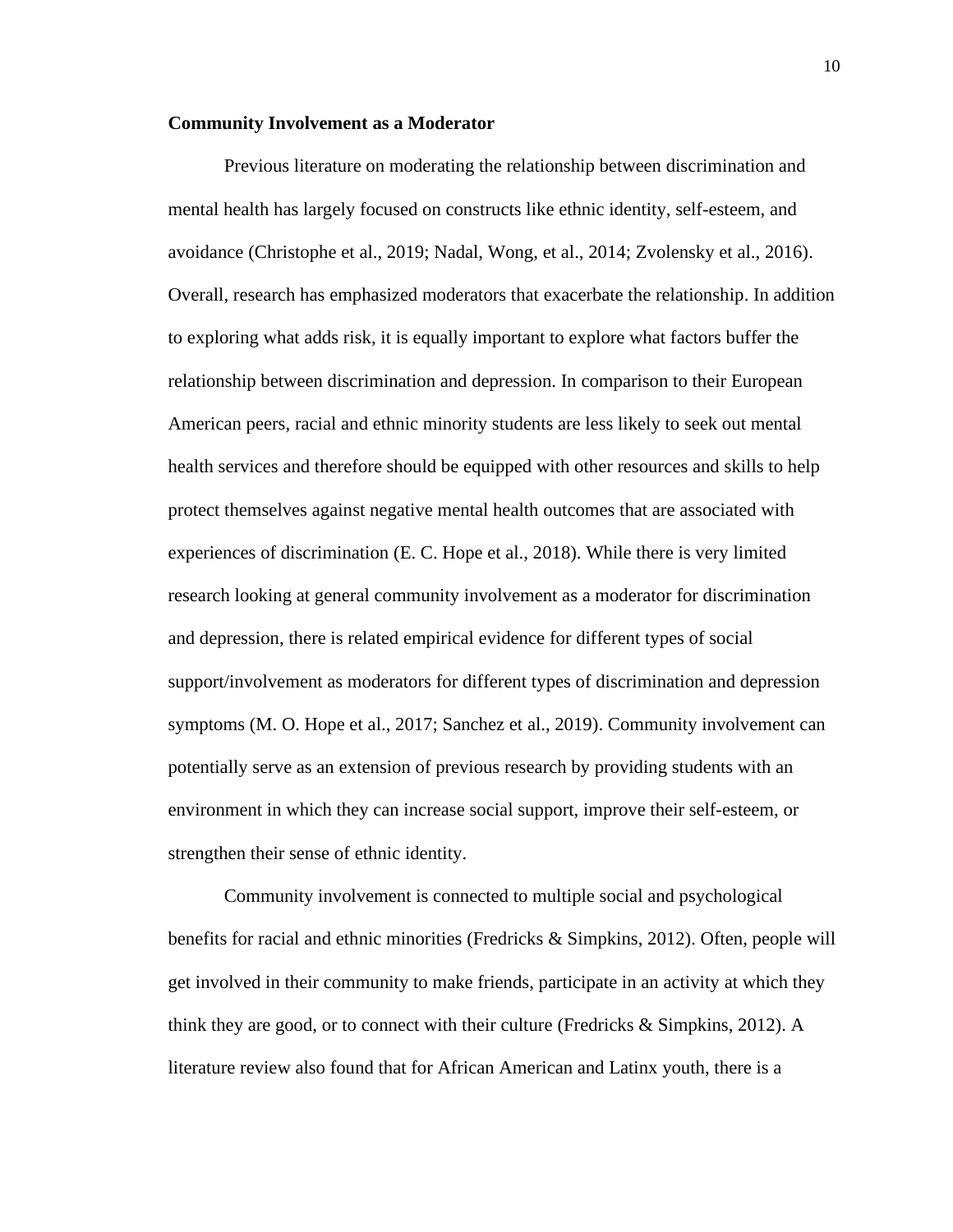positive correlation between community involvement and outcomes such as academic success, psychological and social adjustment, and better responses to discrimination (Fredricks & Simpkins, 2012). Similarly, a systematic review of resilience in Latinx immigrant families found a relation between community involvement, positive physical and mental health, less social isolation, and increased cultural connection (Cardoso  $\&$ Thompson, 2010). For Latinx immigrant youth, community involvement was linked to better dealing with distress from discrimination and acculturation (Cardoso  $\&$  Thompson, 2010). Fredricks and Simpkins (2012) assessed the benefits of community involvement for racial and ethnic minority youth. They found that racial and ethnic minority youth are less likely to participate in community activities in comparison to their European American counterparts. This finding is meaningful, because it shows that racial and ethnic minorities may not be participating in key activities that could improve their mental health. These literature reviews highlight how community involvement is related to positive psychological well-being, such as decreased distress, psychological and social adjustment, and decreased social isolation.

There is empirical evidence to suggest that community involvement may predict positive mental health outcomes for African American and Latinx youth more so than for their European American counterparts (Hull et al., 2008). Hull and colleagues (2008) conducted a longitudinal study to examine the relationship between community involvement, ethnicity, neighborhood disadvantage, and mental health. Their results from over 7,000 European American, African American, and Latinx youth showed that community involvement served as a protective factor for mental health, including decreased depression symptoms (Hull et al., 2008). More specifically, non-sport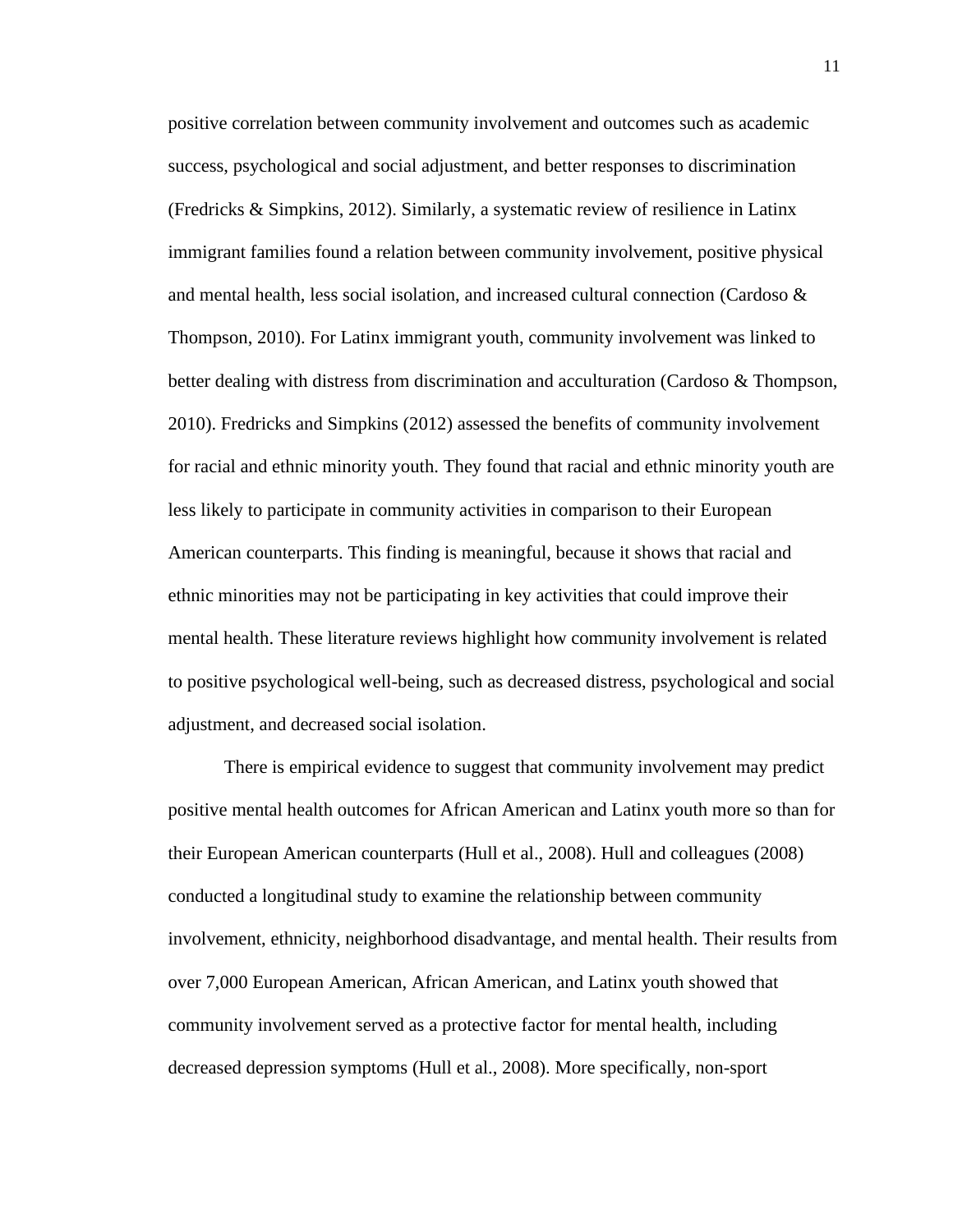extracurricular activities predicted positive well-being for African American youth and religious activities predicted well-being for Latinx youth more so than they did for European American youth (Hull et al., 2008). The study suggests that community involvement equips people with support and resources to handle distress unique to racial and ethnic minorities, such as discrimination, that are linked to depression symptoms and poor mental health.

Research on discrimination, community involvement, and depression is notably less for racial and ethnic minority college students. A recent study by Hope and colleagues (2018) explored how political activism—a form of community involvement moderates the relationship between experiences of microaggressions and mental health outcomes. The sample included African American and Latinx first year college students at a PWI and discovered that higher levels of participation in political activism served as a protective factor between microaggressions and depression symptoms in Latinx students, but not for African American students (E. C. Hope et al., 2018). This complex finding indicates that more research is necessary to adequately understand the role that community involvement has in moderating the relationship between discrimination and depression symptoms.

#### **Community Involvement as a Mediator**

The current study's interest in exploring community involvement as a mediator for the relationship between discrimination and depression draws off Branscombe and colleagues' (1999) rejection-identification model. The model suggests that minority group identification mediates the relationship between discrimination and psychological well-being by enhancing psychological well-being (Branscombe et al., 1999; Schmitt et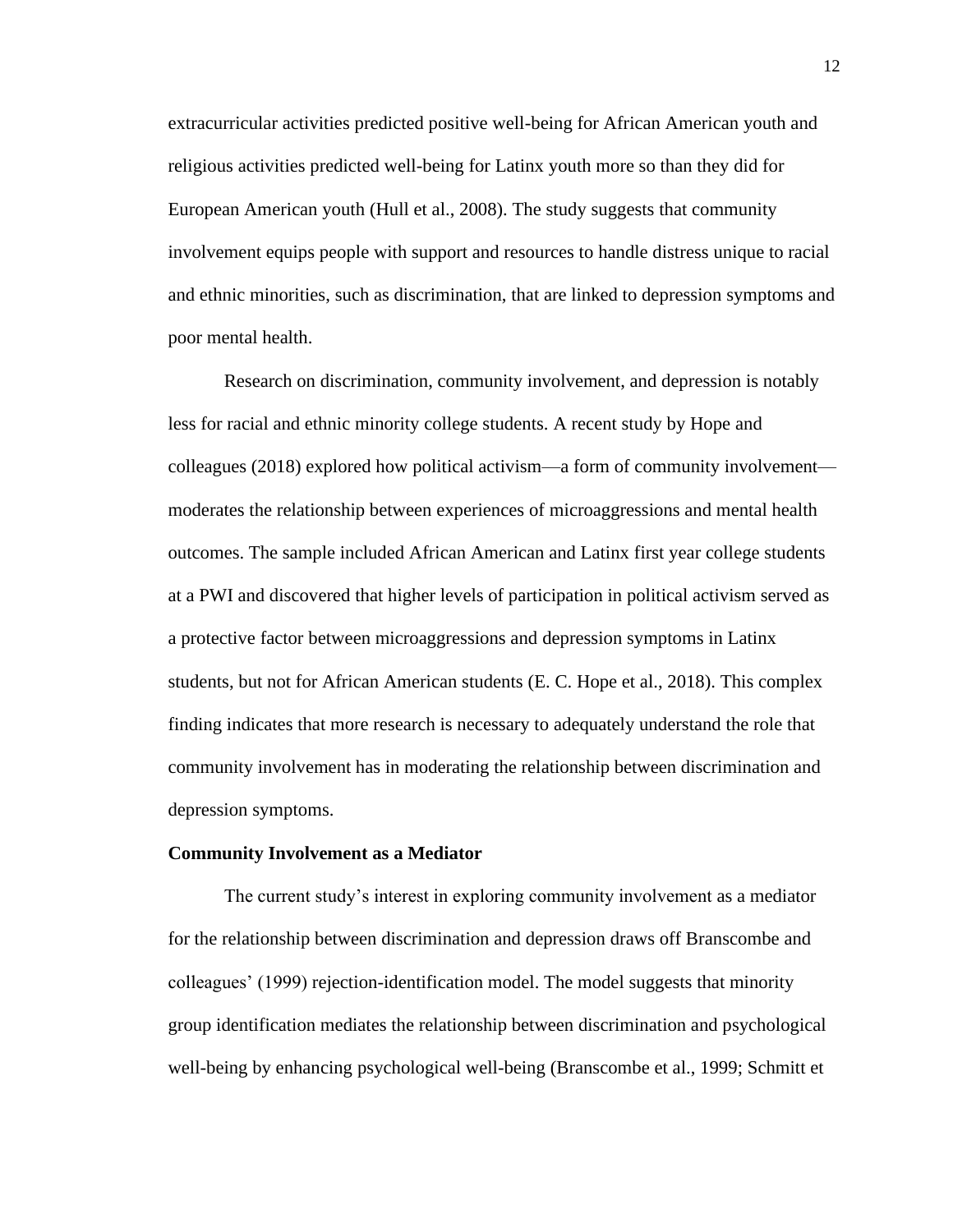al., 2002, 2003). While there is a strong relationship between discrimination and negative psychological well-being, the rejection-identification model emphasizes the relationship between minority group identification and positive psychological well-being. Branscombe and colleagues theorized that experiencing discrimination from the dominant social group results in people resenting and distancing themselves from the dominant group. This creates a need to find a different social group with which people can align. For racial and ethnic minorities, this is often other people with the same racial or ethnic background (Branscombe et al., 1999; Ramos et al., 2012). According to the rejection-identification model, a strong identification with the minority group is related to positive psychological well-being. In the current study, the rejection-identification model is used as a framework to examine if community involvement can have a similar mediating role as minority group identification. The next section highlights ways in which community involvement has mediated the relationship between various stressors and psychological well-being.

While there is no research specifically examining general community involvement as a mediator between discrimination and depression, there are a handful of related studies that support the possibility of community involvement functioning as a mediator in this context. When examining social involvement as a mediator of experiencing a natural disaster and the related psychological outcomes, Solomon and colleagues (1987) found that social involvement can be beneficial based on the level of involvement. High demands from social networks were related to higher depression symptoms for women and higher alcohol abuse symptoms in men. However, a mid-range level of social involvement and support was linked to positive psychological outcomes,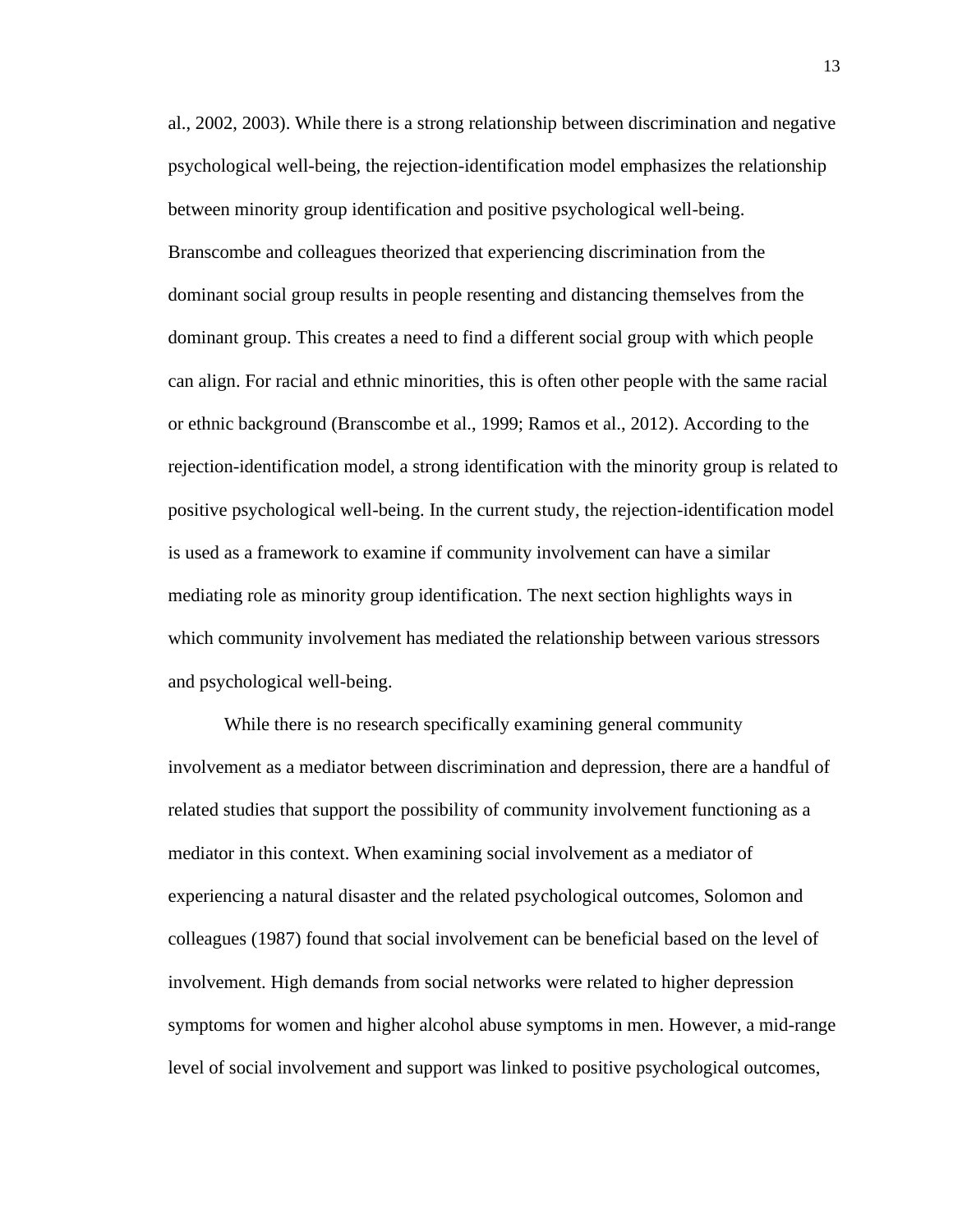including decreased somatization (Solomon et al., 1987). In other words, social involvement was beneficial at a moderate level, but high levels of social involvement can be overwhelming. Similarly, in a sample of Hurricane Katrina survivors, pre-hurricane social support mediated the relationship between natural disaster exposure and distress symptoms common to psychological disorders (Lowe et al., 2010). While discrimination and natural disasters are very different experiences, both of them are stress-inducing and related to negative psychological outcomes (Branscombe et al., 1999; Lowe et al., 2010; Solomon et al., 1987). In the context of the current study, previous research suggests that community involvement may be a beneficial mediator for reducing depression, specifically at mid-levels of involvement.

There is evidence to support community involvement as a mediator in other minority groups that face discrimination and related negative psychological outcomes. When examining community involvement in men who have sex with men (MSM), community involvement emerged as a promising mediator for MSM and depression (Suryawanshi et al., 2016). Specifically, community involvement and feeling like a member of a group was related with lower levels of depression symptoms for men who identified as MSM (Suryawanshi et al., 2016). However, this result was contingent on experiences of violence. For people who had not experienced any violence due to their sexuality, the mediation effect of community involvement was stronger (Suryawanshi et al., 2016). This suggests that community involvement may serve as a mediator for discrimination experienced by racial and ethnic minority students and depression.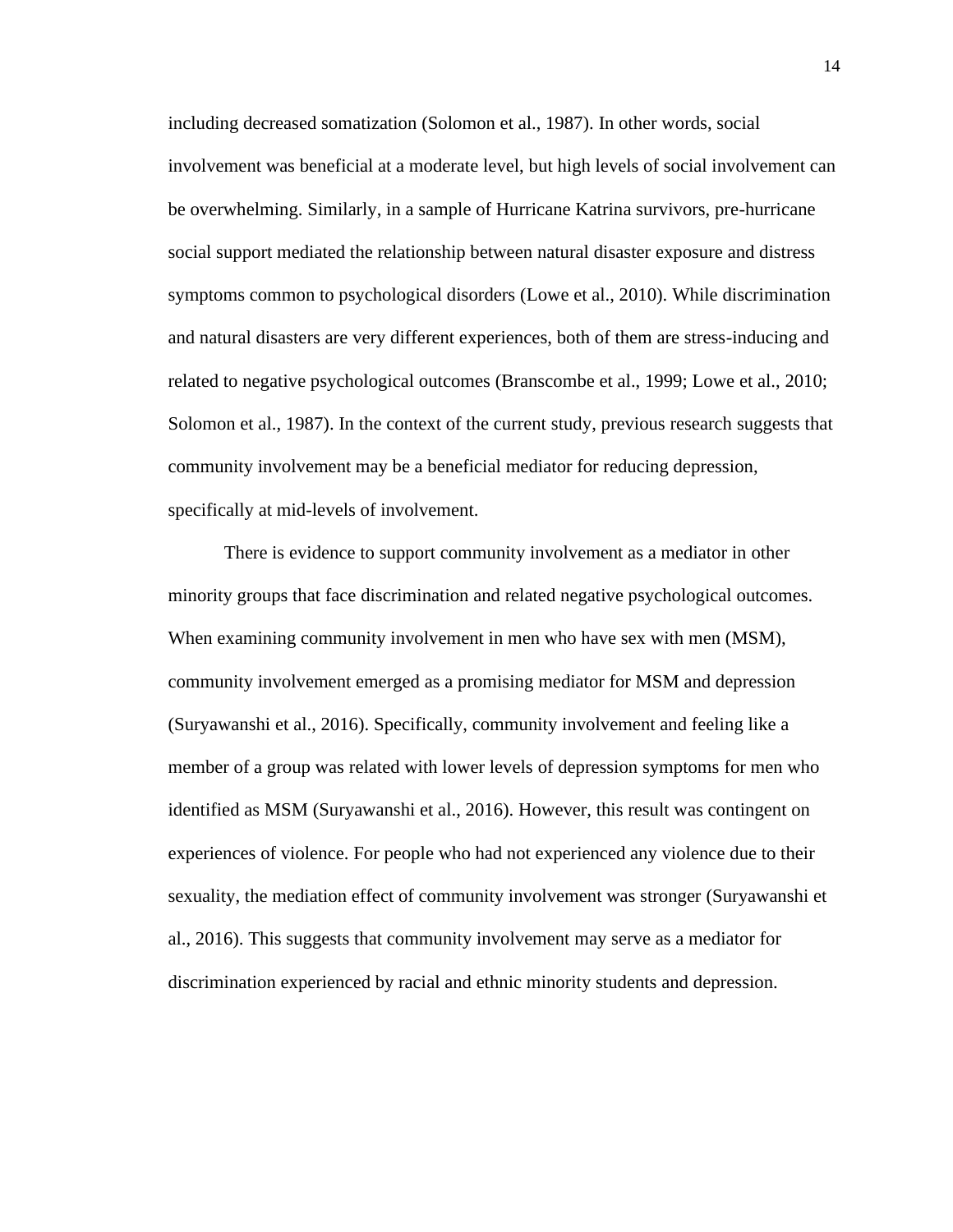#### **Purpose of the Study**

Expanding on the established empirical literature, the current study examines community involvement as both a moderator and a mediator to better understand the best way to conceptualize its role in the relationship between discrimination and depression. Since there is still only a small body of research dedicated to discrimination, community involvement, and depression in the context of the college experience, the current study examines racial and ethnic minority college students at a PWI from any racial or ethnic minority group and year of undergraduate studies. As mentioned earlier, there has been an increase in racial and ethnic minority students attending college in the past two decades, making it imperative to research their experiences in predominately-white environments (Davis & Fry, 2019)**.**

Additionally, most research has focused on either overt discrimination or microaggressions, whereas the current study includes measures for both forms of discrimination to gain a better understanding of how different experiences of discrimination relate to community involvement and depression symptoms. Finally, studies have generally examined a specific kind of community involvement like political activism (E. C. Hope et al., 2018) or after-school involvement (Hull et al., 2008). This study will use a general measure of community involvement to include the various activities in which people engage.

The goal of the current study is to expand on the limited research and illuminate how racial and ethnic minority college students can better combat the negative mental health outcomes related to discrimination. Discrimination seems to be an unfortunate inevitability of life as a racial and ethnic minority. However, community involvement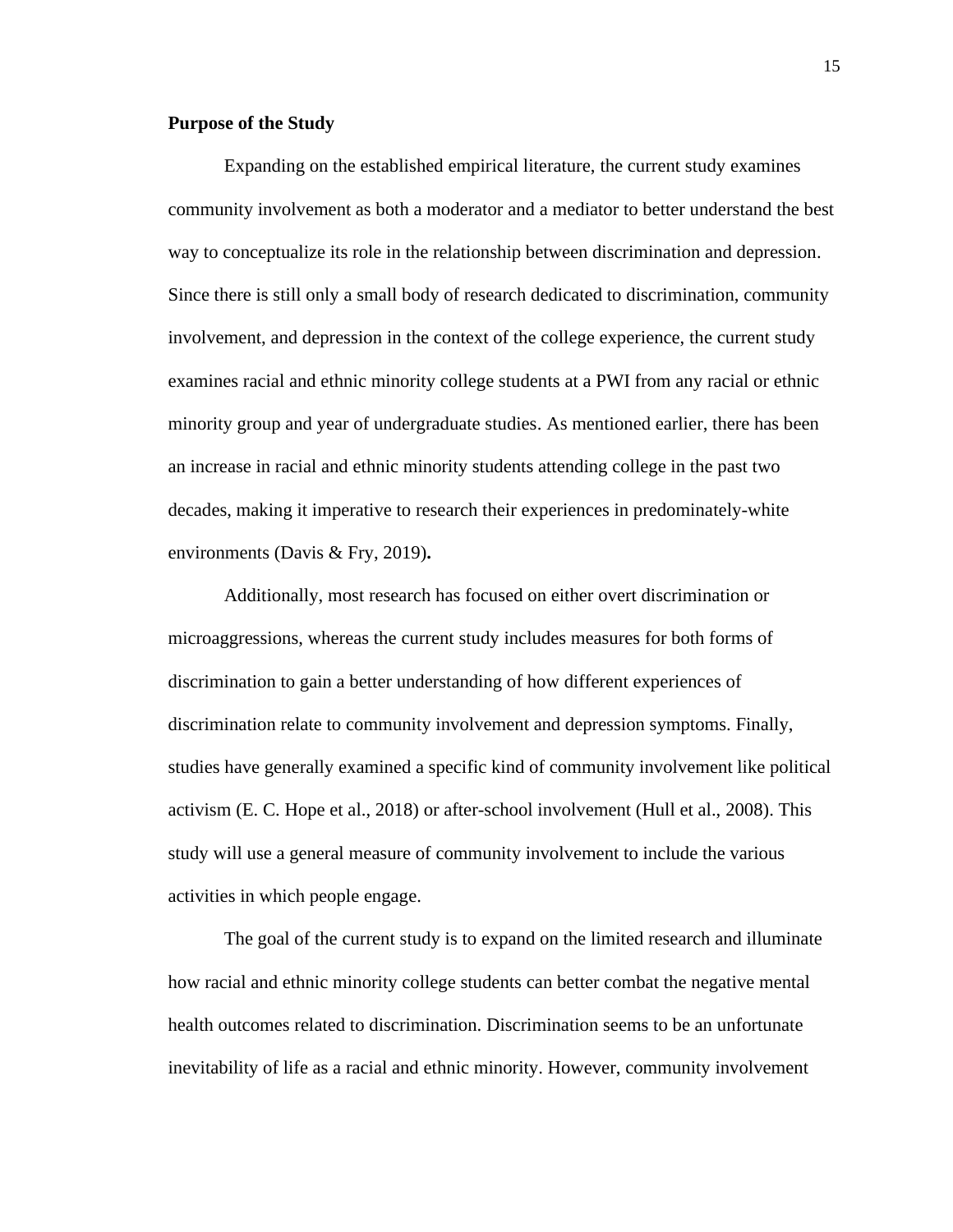may be a way to allow racial and ethnic minority students more agency by serving as a mediator or protective factor in the relationship between discrimination and depression symptoms. Exploring whether community involvement functions as a moderator or a mediator may prove to be empowering for students by equipping them with a way to address depression symptoms on their own.

Aim 1: To explore the ability of overt discrimination and microaggressions to predict depression symptoms among racial and ethnic minority college students.

*Hypothesis 1a* states overt discrimination will predict depression symptoms above and beyond demographic variables. Consistent with the empirical literature, we predict that individuals who report experiencing more instances of overt discrimination will also endorse higher levels of self-reported depression symptoms. Similarly, *hypothesis 1b*  states that experiences of microaggressions will predict depression symptoms above and beyond demographic variables. Again, we predict that individuals who report experiencing more instances of microaggressions will also endorse higher levels of selfreported depression symptoms.

Aim 2: To explore the ability of community involvement to predict depression symptoms in racial and ethnic minority college students.

*Hypothesis 2* states that community involvement will predict depression symptoms above and beyond demographic variables. Since there is evidence that indicates community involvement is related to positive mental health and social outcomes, we anticipate that community involvement will predict lower self-reported depression symptoms.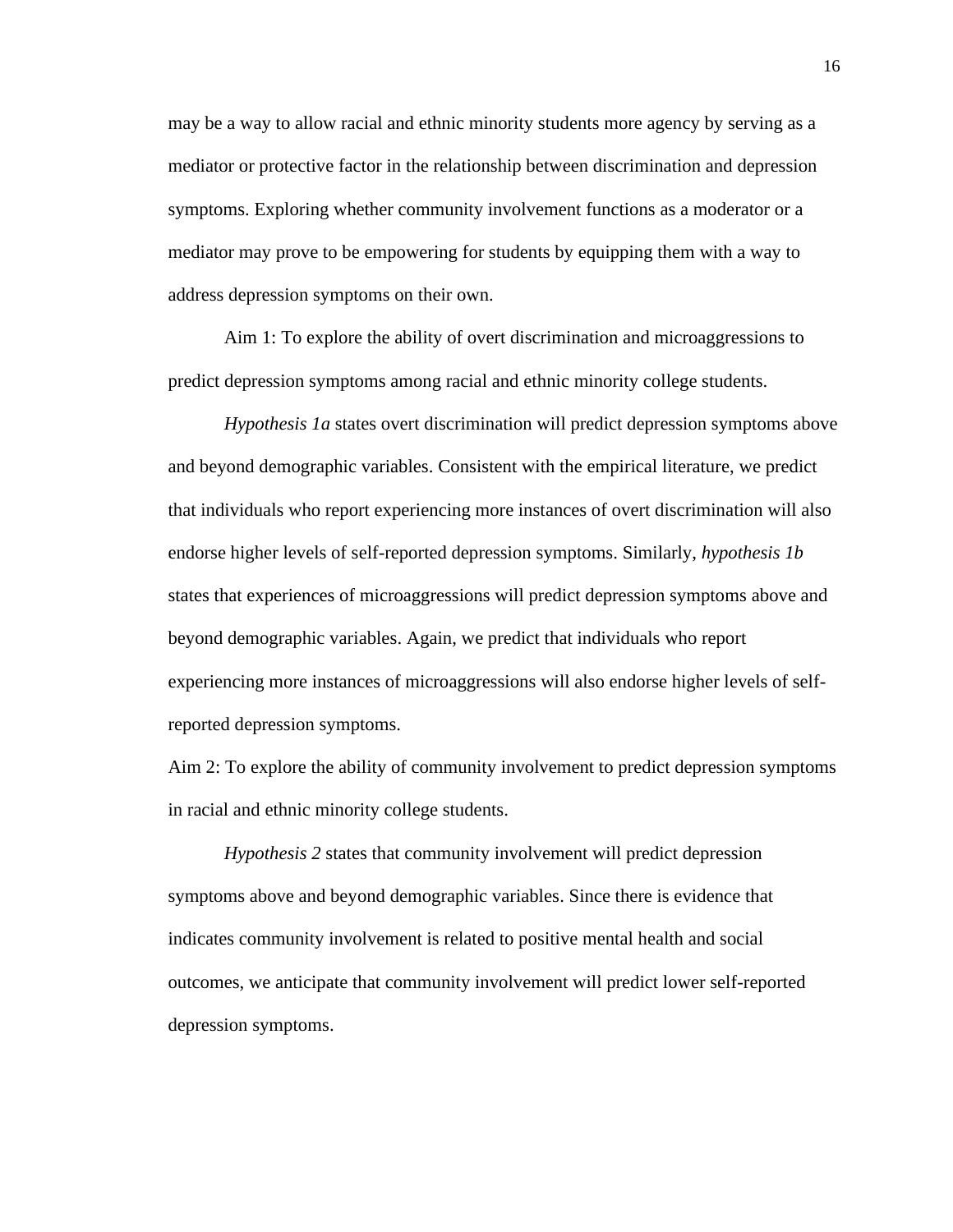*Aim 3:* To examine the ability of community involvement to moderate and/or mediate the relationship between discrimination and depression symptoms. Since aim 3 is exploratory in nature, we do not have any specific hypotheses. However, we anticipate that community involvement will have a protective role in the relationship between discrimination and depression symptoms for racial and ethnic minority college students at a PWI.

#### **Method**

#### **Participants**

Participants included 204 racial and ethnic minority college students from a Midwestern university. Students were recruited through undergraduate psychology courses and were compensated with course credit upon completion. In the sample, 146 participants self-identified as women, 55 as men, one as transgender, one as intersex, and one as non-binary. The majority of participants self-identified as Hispanic/Latinx (*n* = 84, 41.2%), followed by Asian/Pacific Islander (*n* = 62, 30.4%), African American/Black (*n*  $= 45, 22.1\%$ ), Middle Eastern ( $n = 6, 2.9\%$ ), other ( $n = 6, 2.9\%$ ), and Native American/American Indian (*n* = 1, .5%). For nativity, 164 (80.4%) participants were born in the United States, 39 (19.1%) were born in other countries, and one (.5%) participant did not provide nativity information. The mean age of the sample was 19.15 (*SD* = 1.26) with a range of 18 to 25. Over half of the participants were in their first year of their undergraduate studies ( $n = 118, 57.8\%$ ), about a quarter were in their second year ( $n =$ 50, 24.5%), followed by third year (*n* = 25, 12.3%), and fourth year (*n* = 11, 5.4%). The majority of the sample reported their annual household income being more than \$75,000 (*n* = 72, 35.3%), followed by an income between \$50,000 and \$75,000 (*n* = 39, 19.1%),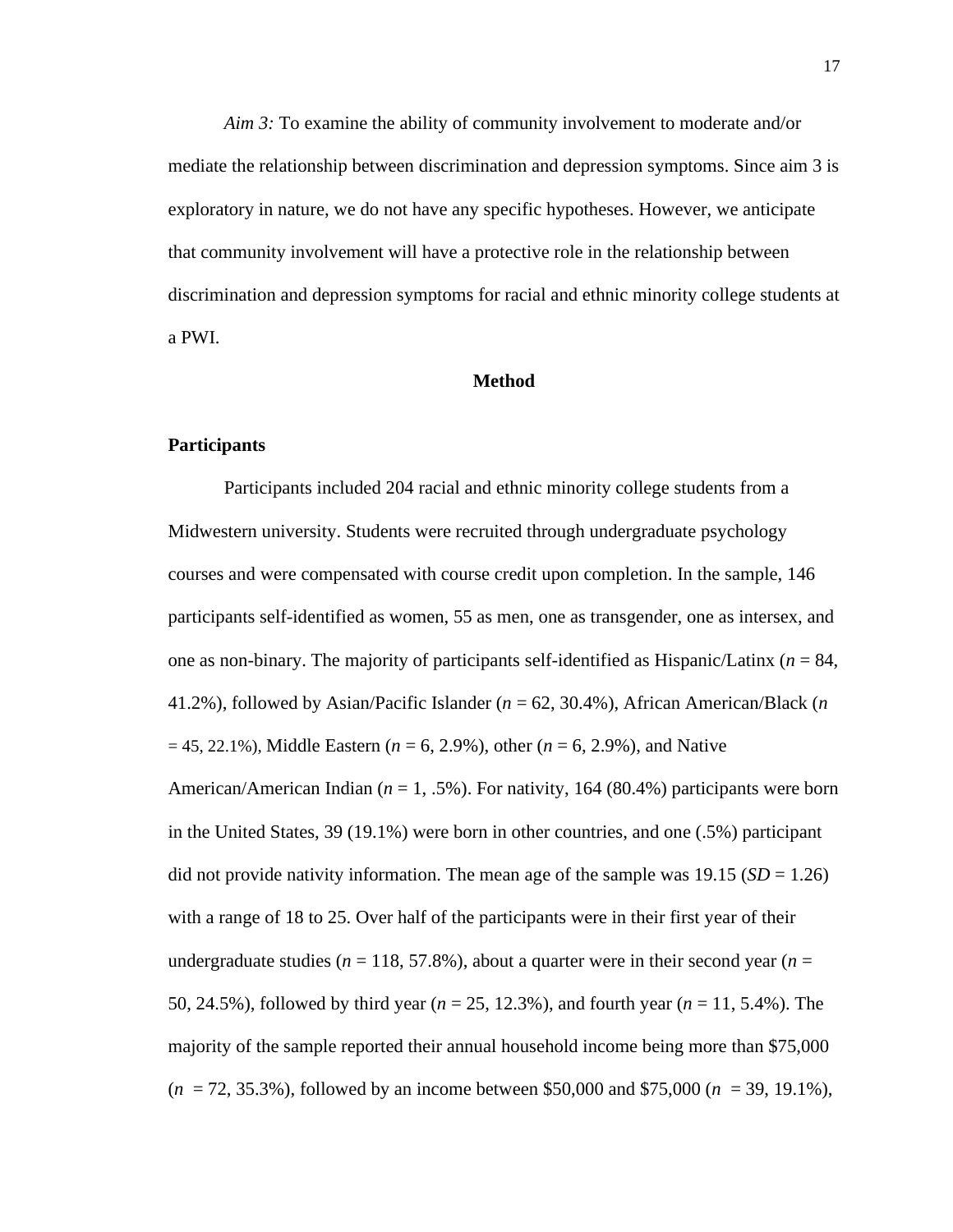between \$35,000 and \$50,000 (*n* = 38, 18.6%), between \$20,000 and \$35,000 (*n* = 33, 16.2%), between \$10,000 and \$20,000 (*n* = 13, 6.4%), and under \$10,000 (*n* = 6, 2.9%). Three (1.5%) participants did not report annual household income information.

## **Measures**

**Overt Discrimination.** The Brief-Perceived Ethnic Discrimination Questionnaire (BPEDQ; Brondolo et al., 2005) was used to assess experiences of racial and ethnic discrimination during one's lifetime. The BPEDQ is a 17-item survey, shortened from the original PEDQ, and uses a Likert-scale to measure responses regarding how frequently a person has experienced instances of racial and ethnic discrimination from a score of 1 *never* to 5 *very often*. Higher scores indicate that an individual has experienced more racial and ethnic discrimination. Responses are scored by taking the overall mean of the scores to express lifetime discrimination. The questionnaire also consists of the four following subscales: ethnicity-related social distancing, stigmatization, workplace/school discrimination, and harassment, which includes threat and aggression (Brondolo et al., 2005). To score each individual subscale, the mean is taken for the corresponding responses.

The BPEDQ is specifically intended for use with participants of any racial and ethnic background, while many other discrimination scales were developed specifically for African Americans. This specific measure was chosen for this study because it was developed to assess racial and ethnic discrimination among college students, it includes a broad range of experiences with racial and ethnic discrimination, and it has been used in the past to assess how racial and ethnic discrimination relates to physical health, negative affect, and racial climate on college campuses (Brondolo et al., 2008, 2011; Pieterse et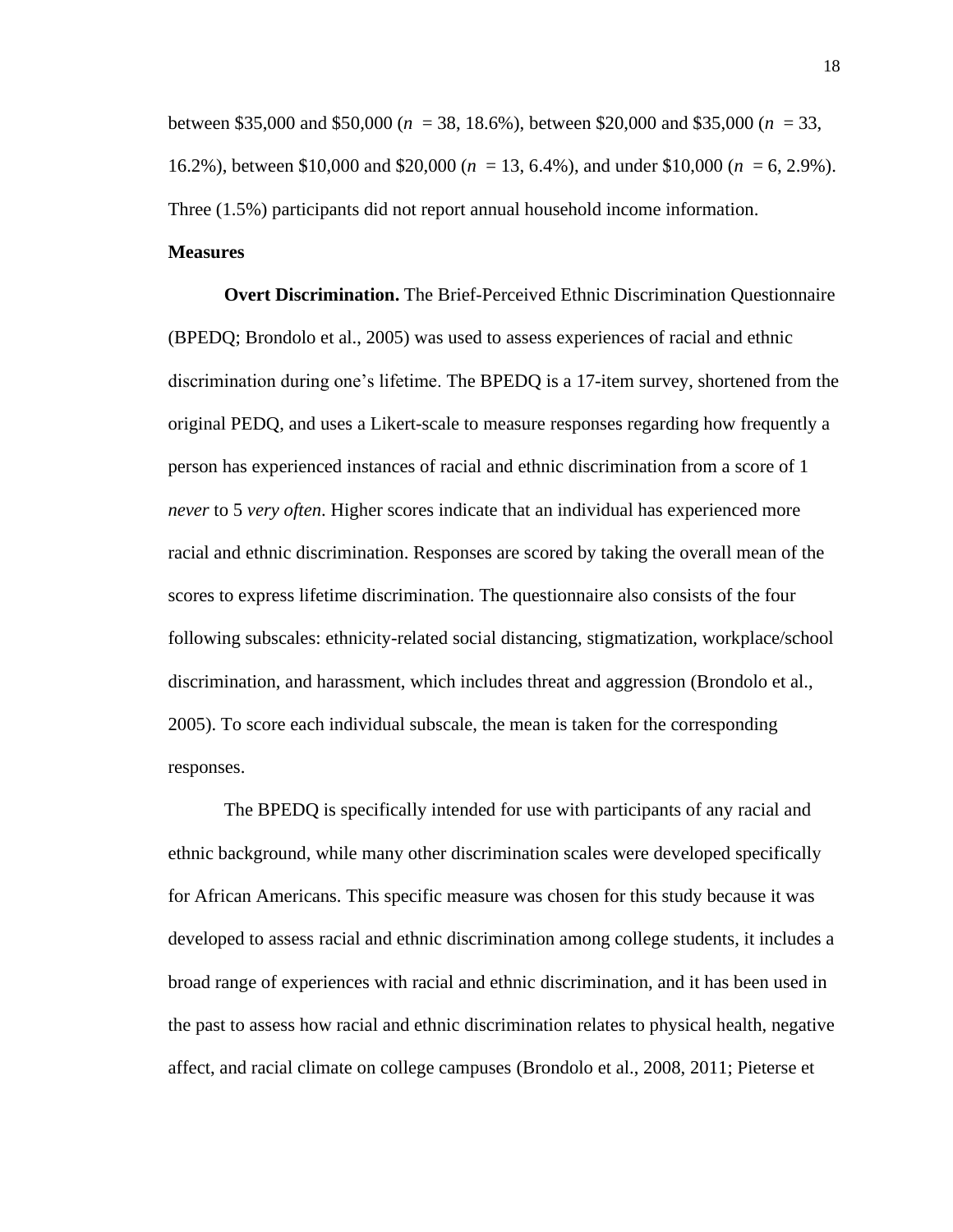al., 2010). Compared to the Perceived Racism scale (PRS; McNeilly et al., 1996), a wellestablished measure, the BPEDQ showed good convergent validity with a correlation of  $(r = .61, p < .001)$  in a sample of African American students and a correlation of  $(r = .61, p < .001)$ .57,p < .001) in a sample of Latinx students (Brondolo et al., 2005). The Cronbach's alpha for the current study was .917.

**Microaggressions.** The Racial and Ethnic Microaggressions Scale (REMS; Nadal, 2011) is a 45-item measure that uses a Likert-scale to assess how many times people have experienced specific types of microaggressions in the past six months. The scale ranges from 0 *I did not experience this event* to 5 *I experienced this event 5 or more times in the past 6 months*. Scores are calculated by computing the overall mean. The REMS has been used in numerous studies with diverse populations including African Americans, Asian Americans, Latinxs, Multiracial individuals, and racial and ethnic minority college students (Nadal, Mazzula, et al., 2014; Nadal, Wong, et al., 2014; Torres & Taknint, 2015). Subscales include: (1) assumptions of inferiority, (2) second-class citizen and assumptions of criminality, (3) microinvalidations, (4) exoticization/assumptions of similarity, (5) environmental microaggressions, and (6) workplace and school microaggressions. To check for concurrent validity, the REMS was compared to the Daily Life Experiences-Frequency scale (DLE-F), a self-report measure of the impact racism has on one's personal life. Results showed significant correlations between the REMS and the DLE-F scale  $(r = .698, N = 253, p < .001)$ , indicating good concurrent validity (Nadal, 2011). In the current study, the Cronbach's alpha coefficient was .933.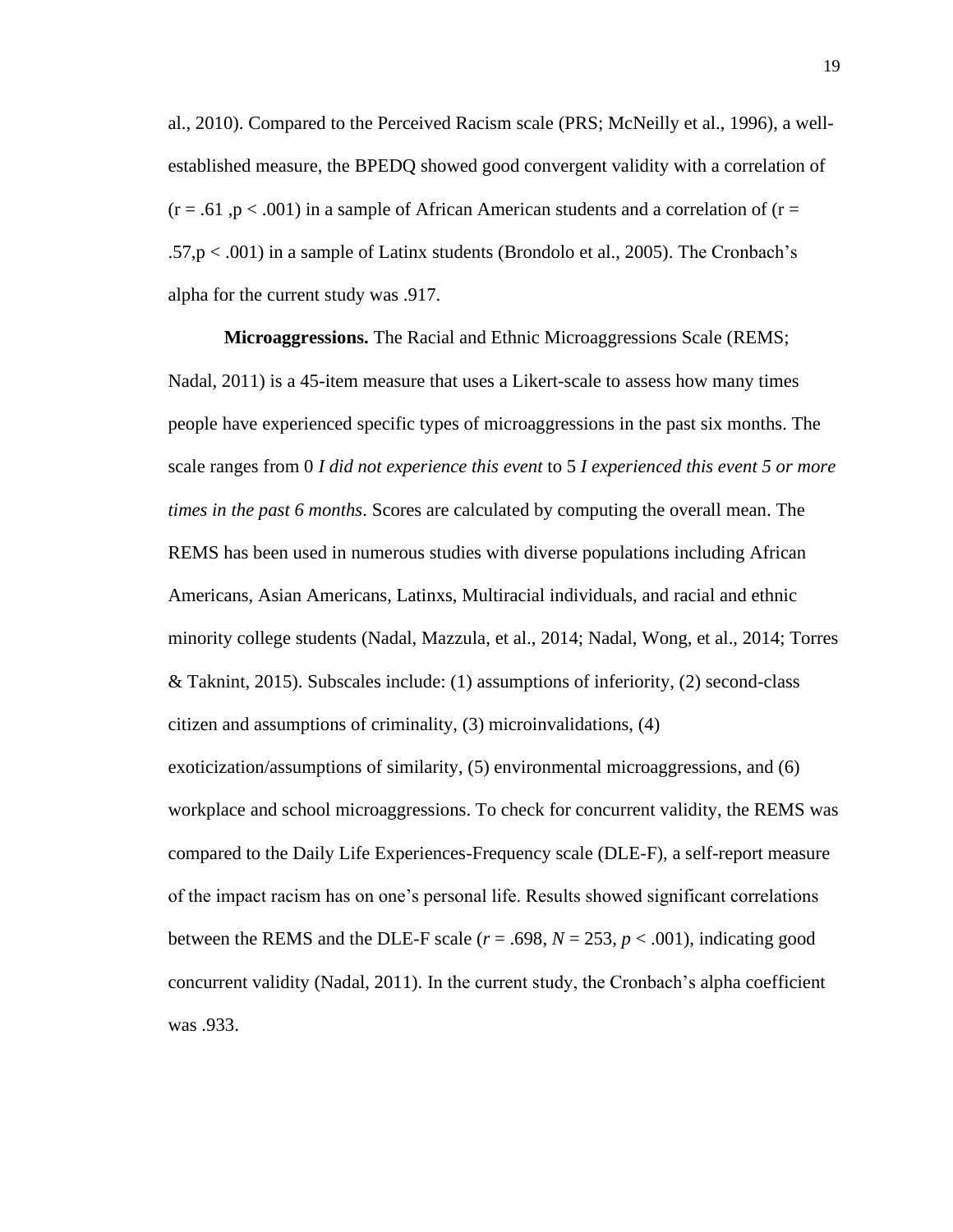**Depression.** Depression symptoms were measured using The Brief Center for Epidemiological Studies – Depression Scale (BCES-D; Kohout, Berkman, Evans, & Cornoni-Huntley, 1993). This is a ten-question measure that asks about different components of depression. Participants rate their symptoms from the past week on a Likert-scale that ranges from 0 *Rarely or none of the time* to 3 *Most or all of the time*. Scores are calculated by computing the overall sum, with higher scores indicating higher endorsement of depression symptoms. Any score equal to or over 10 is considered depressed. This measure was chosen for the study because it is widely used among researchers and has been used with diverse populations in the past (Driscoll  $\&$  Torres, 2013; Torres, 2010). Research has shown that the BCES-D has good internal consistency among the general population and Latinx populations and that it is comparable to the full version of the measure (Grzywacz et al., 2006; Radloff, 1977). The Cronbach's alpha coefficient for the current study was .786.

**Community Involvement.** Community involvement was measured by the short form of the Youth Inventory of Involvement (YIOI; Pancer, Pratt, Hunsberger, & Alisat, 2007) which assesses the extent of engagement in different forms of community activities. The short form of the measure consists of 6 questions about different areas of involvement and asks participants to use a Likert-scale to indicate how frequently they participated in the activities in the past year. The scale ranges from 1 *you never did this kind of thing* to 5 *you did this kind of thing a lot* (YIOI; Pancer, Pratt, Hunsberger, & Alisat, 2007). Overall scores are obtained by calculating the mean of the total responses, with higher scores indicating more involvement. Pancer and colleagues deemed the individuals with the highest engagement activists, while the people with the lowest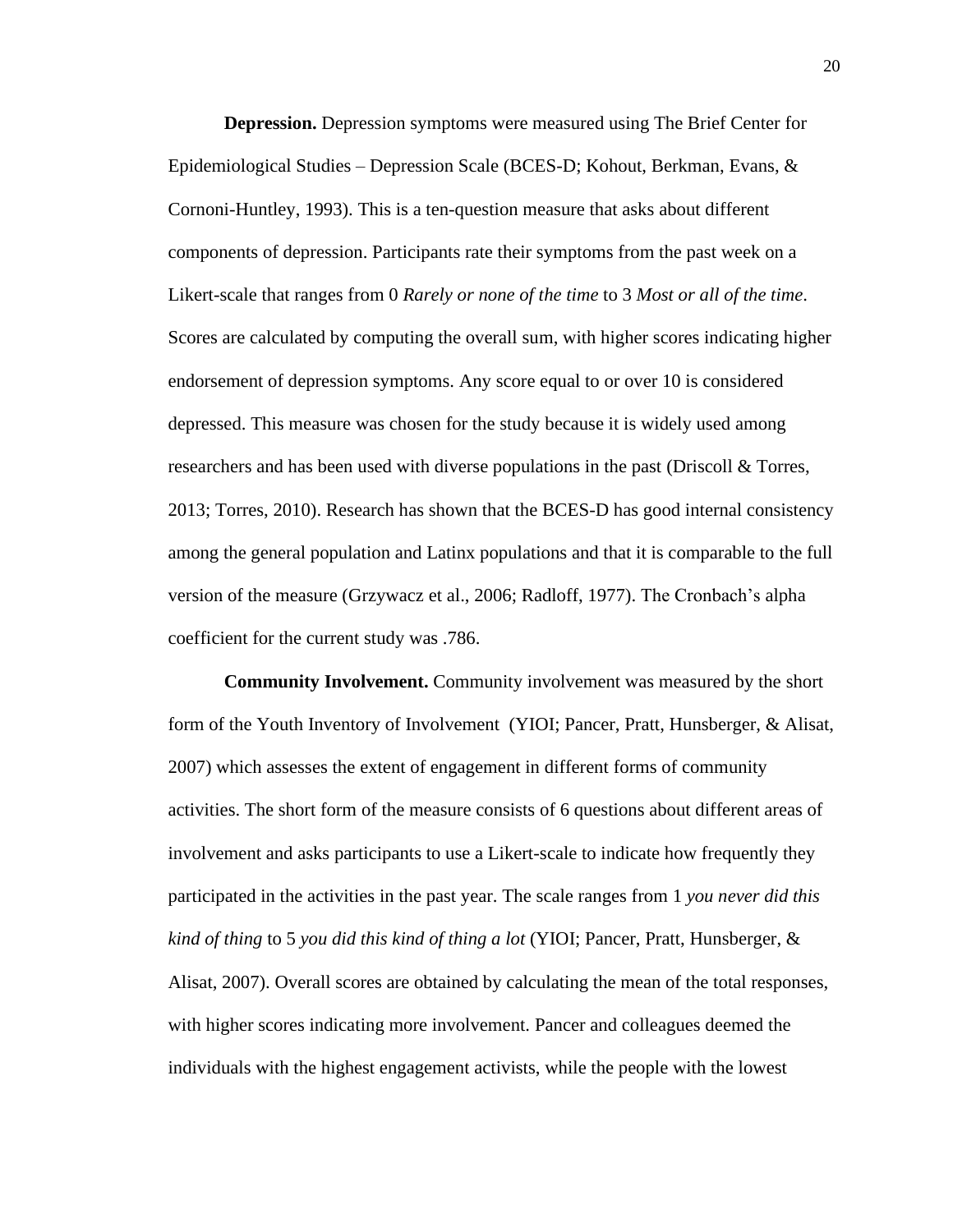engagement were labeled uninvolved. The long form of the YIOI has been used in the past with college students, Latinx samples, and African American samples (E. C. Hope et al., 2016; Kirshner & Ginwright, 2012). Research has shown that the internal consistency for the long form of the measure is excellent and has good test-retest reliability (Pancer et al., 2007). Pancer and colleagues (2007) also reported that the internal consistency of the subscales were generally good with Cronbach's alpha's usually .70 or above. Little information is available on the psychometrics of the short form of the YIOI. The Cronbach's alpha coefficient for the current study was .627.

#### **Inventory of Involvement Factor Analysis**

To better understand the function of community involvement in the relationship between discrimination and mental health outcomes, we performed an exploratory factor analysis (EFA) on the community involvement measure (IOI). The IOI includes a broad range of community activities, which makes it a comprehensive measure, but more difficult to specifically define community involvement. Due to the low Cronbach's Alpha coefficient for the measure (.627), and the limited information regarding the psychometrics of the short form, the EFA is also a way to see if splitting the measure into subscales offers a more psychometrically sound measure of community involvement.

Six items related to community involvement were factor analyzed using principal component analysis with Varimax rotation and Kaiser normalization. The analysis revealed two factors above an eigenvalue of 1.0 and explaining a total of 56.26% of the variance. Factor 1 was labeled *Politics and Activism* due to the high loadings by the following items: Political activities (e.g., attended meetings of a political club or party, worked on a political campaign); Social activism (e.g., attended a demonstration,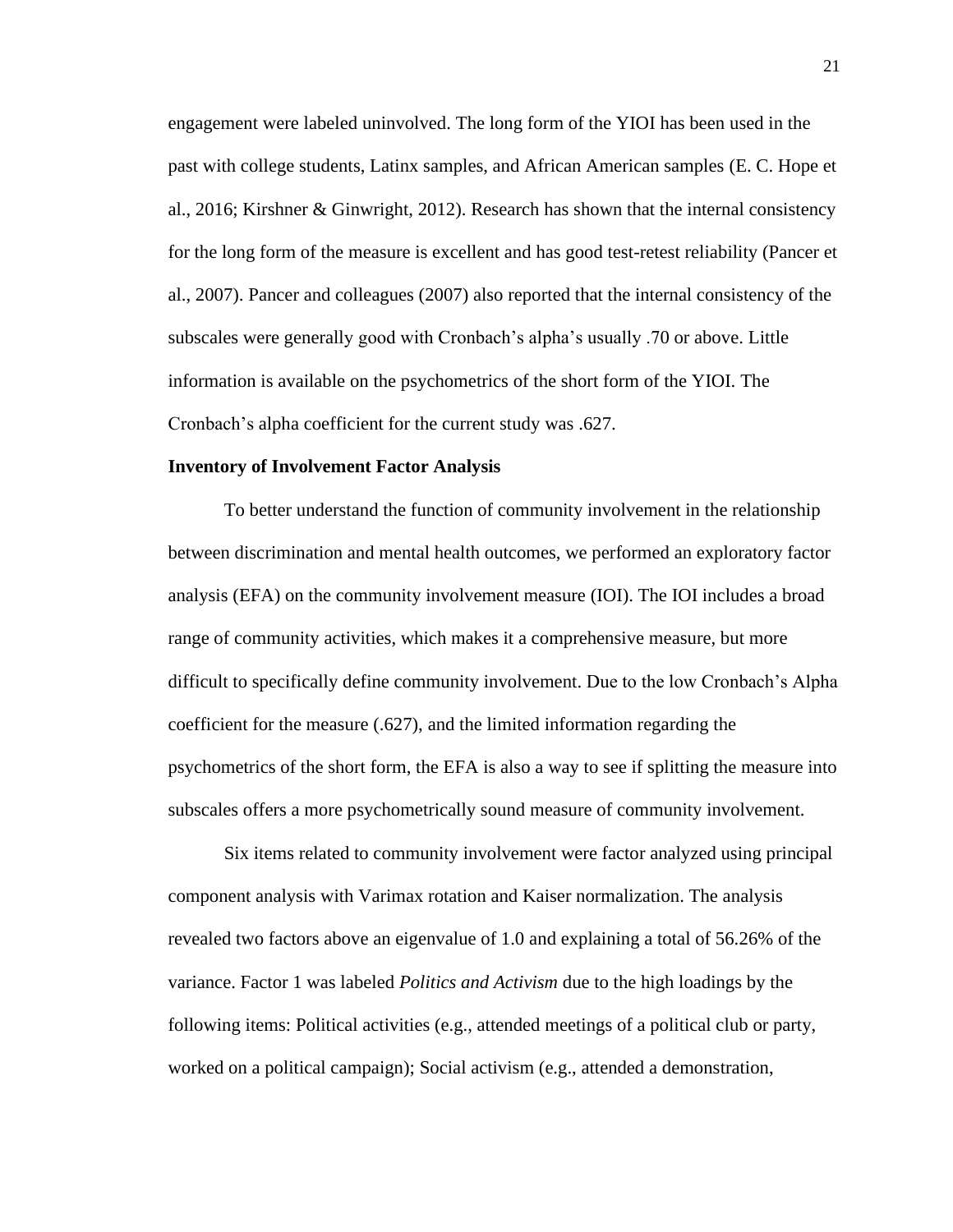collected signatures for a petition drive, contacted a public official about a social issue, attended meetings of an organization devoted to social change). The first factor explained 37.36% of the variance. The second factor that emerged was labeled *Community Service and Team Activities* and included high loadings by the following items: Community service (e.g., worked as a volunteer, helped organize neighborhood or community events); Organized sports (e.g., participated as a team member in a sports league or club). The second factor explained 18.86% of the variance. The KMO and Bartlett's Test of Sphericity both indicate that the set of variables are adequately related for factor analysis  $(KMO = .71, p < .001)$ . Crossloadings should be minimized to ensure that factors are distinct from each other. Costello & Osborne (2005) suggest a crossloading is significant when an item loads at .32 or higher on two factors. The factor analysis revealed that two IOI items were cross-loaded and therefore removed from the final two factors. The results suggest that there are two clear factors or subscales among racial and ethnic minority college students—one of politics and activism related activities, and one of community service and sports. The *Politics and Activism* subscale had a Cronbach's Alpha coefficient of .459 and the *Community Service and Team Activities* subscale had a Cronbach's Alpha coefficient of .373. Both coefficients show that the subscales are below what is typically considered to be internally consistent. Thus, the subscales were not used in any further analyses.

#### **Procedure**

The current study is a secondary data analysis of data collected between Fall 2017 and Spring 2019. As previously stated, participants were all racial and ethnic minority students at a private, predominately white university in the Midwest. The study was an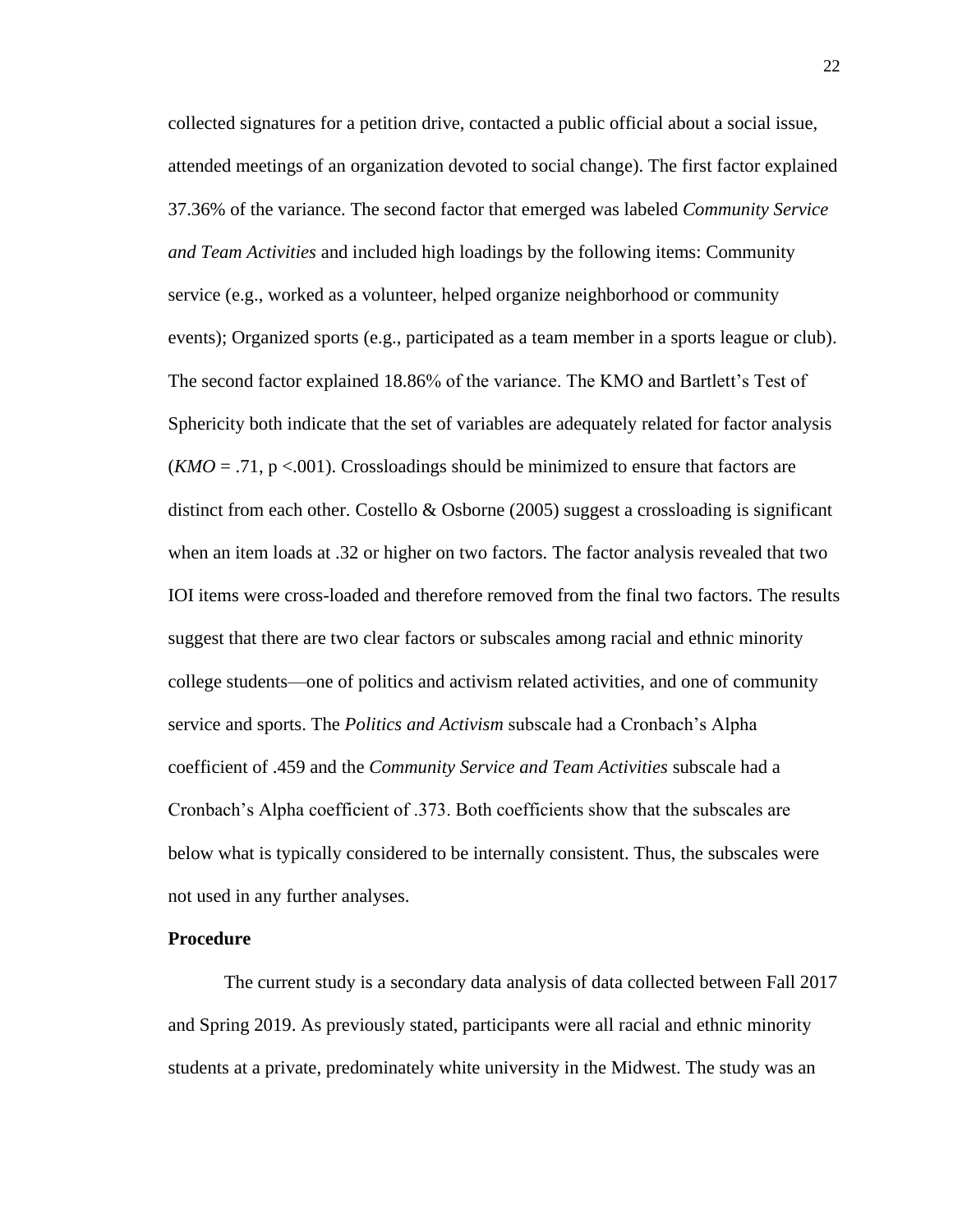online survey that required about 45-60 minutes for the participants to complete. The participants took the survey in a university computer lab at a designated time. Once they were screened to ensure they identified as a student of color or racial and ethnic minority, and were at least 18 years old, they were given a piece of paper with a URL address on it and directed to a computer so they could begin the survey using Qualtrics software. Multiple students were in the room at the same time, but they worked privately and independently. An undergraduate research assistant was always in the room in case of any questions or complications. Once the participants finished, they were compensated with course credit and given information for mental health resources due to the potential sensitive nature of the questions. All procedures were approved by the host institution's IRB.

#### **Results**

#### **Data Screening**

Prior to analysis, variables of interest (experiences of overt discrimination, microaggressions, community involvement, and depression) were examined to determine the accuracy of data entry, missing values, and determination of multivariate assumptions, including linearity, normality, multicollinearity, and homoscedasticity. Analysis of missing data revealed that no variable was missing 5% or more of the data. No significant outliers were identified, thus no data was omitted or winsorized. All variables of interest were examined for normality as suggested by Tabachnick and Fidell (2016). Histograms were created for each study variable and skewness and kurtosis values were obtained. To determine if a variable violated normality and, thus, was a candidate for transformation, skewness and kurtosis values were divided by their standard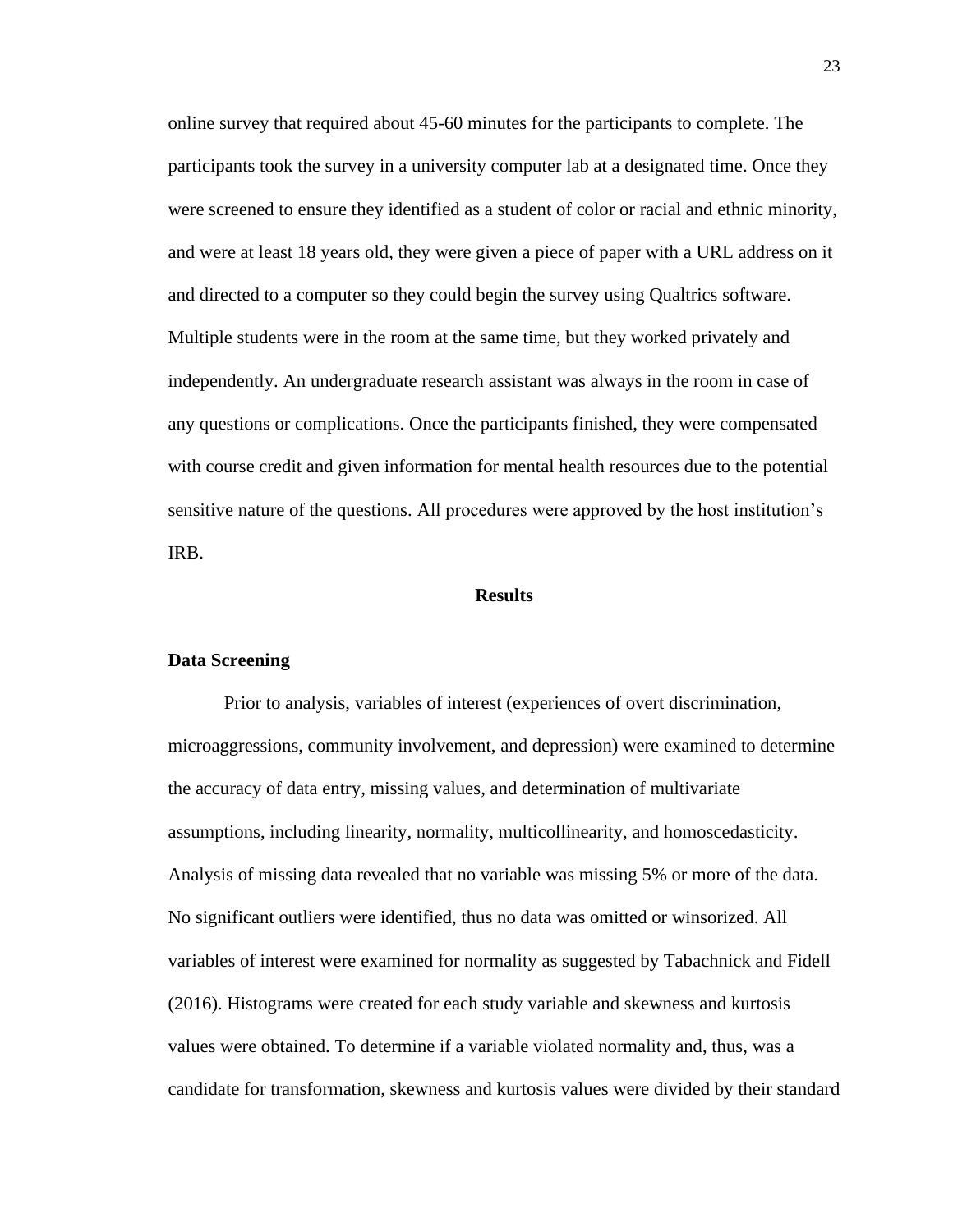error. Data were considered significantly kurtotic or skewed if the obtained z-score was less than -3.29 or greater than 3.29, as suggested by Tabachnick and Fidell (2016). No variable was significantly kurtotic.

Experiences of microaggressions and overt discrimination were significantly positively skewed, meaning that most of the responses were in the lower half of the distribution. Due to this, transformed variables were used in the main analyses and are reported in the results. Earlier studies on experiences of microaggressions show that while many people experience microaggressions, the average per individual can be one microaggression within six months (Torres & Taknint, 2015). This suggests that it is common for individuals to report low rates of microaggressions, especially when given a time restraint, and a normal distribution should not be expected. Similarly, with experiences of discrimination, previous research in college samples exhibit a range of reports of overt discrimination from 17% to 100% (Anderson, 2019; Landrine & Klonoff, 2016). While most of the earlier research on college samples has high reports of overt discrimination, other factors might contribute to lower levels of reporting in some samples such as location of the university.

Finally, all variables were examined for multicollinearity. A correlation matrix was created for all variables of interested. None of the variables had a correlation above 0.80, which is an accepted diagnostic cut-off for multicollinearity (Vatcheva et al., 2016). Results for the correlation matrix can be found in Table 1.

#### **Preliminary Analyses**

Following data screening, descriptive statistics and correlations were conducted for each study variable. Overall, participants reported a mean score of 9.91 for depression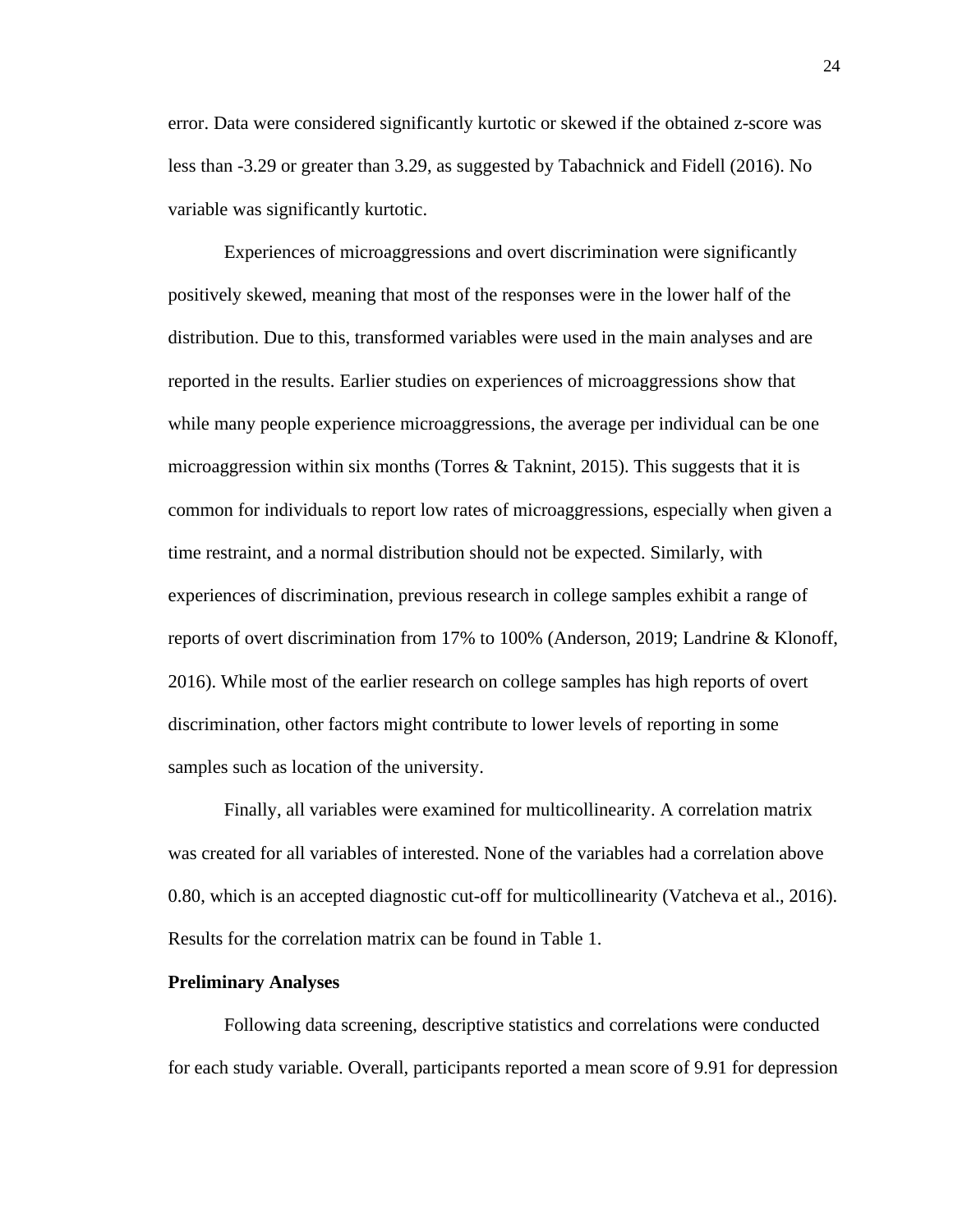symptoms, which is just below what the scale considers depressed. As previously discussed, both reports of microaggressions and overt discrimination fell into the lower half of the distribution, indicating infrequent experiences of discrimination. The mean report of community involvement was 2.76, indicating a moderate level of community involvement in the past year. Full results can be found in Tables 1 and 2. Mean differences were assessed using an independent sample t-tests to assess for significant differences across gender (men, women) and one-way analyses of variance (ANOVAs) to determine if there were any variations across race (African American/Black, Hispanic/Latinx, Asian/Pacific Islander) on the variables of interest. To account for multiple group comparisons, the Bonferroni correction  $(p < .007)$  was implemented to determine statistical significance for these preliminary analyses. No significant differences were observed among men and women. One-way ANOVAs revealed significant differences among racial groups for two of the variables of interest. The analysis of variance show that African American/Black (*M* =1.29, *SD* = .889) and Hispanic/Latinx  $(M=1.01, SD=.694)$  participants reported significantly more experiences of microaggressions in comparison to Asian/Pacific Islander participants (*M*  $=$ .697, *SD* = .487), *F*(2, 188) = 9.81, *p* < .001. Similarly, the analysis of variance showed that African American/Black ( $M = 1.90$ ,  $SD = .71$ ) and Hispanic/Latinx ( $M = 1.78$ ,  $SD =$ .671) participants experienced significantly more instances of overt discrimination in comparison to Asian/Pacific Islander participants  $(M = 1.48, SD = .461), F(2,188) =$ 6.74,  $p < .001$ . Additionally, a 2 x 3 ANOVA was conducted to assess differences among the main gender and racial groups. The cell sizes were not distributed equally for this analysis, indicating that the results should be interpreted with caution. The results showed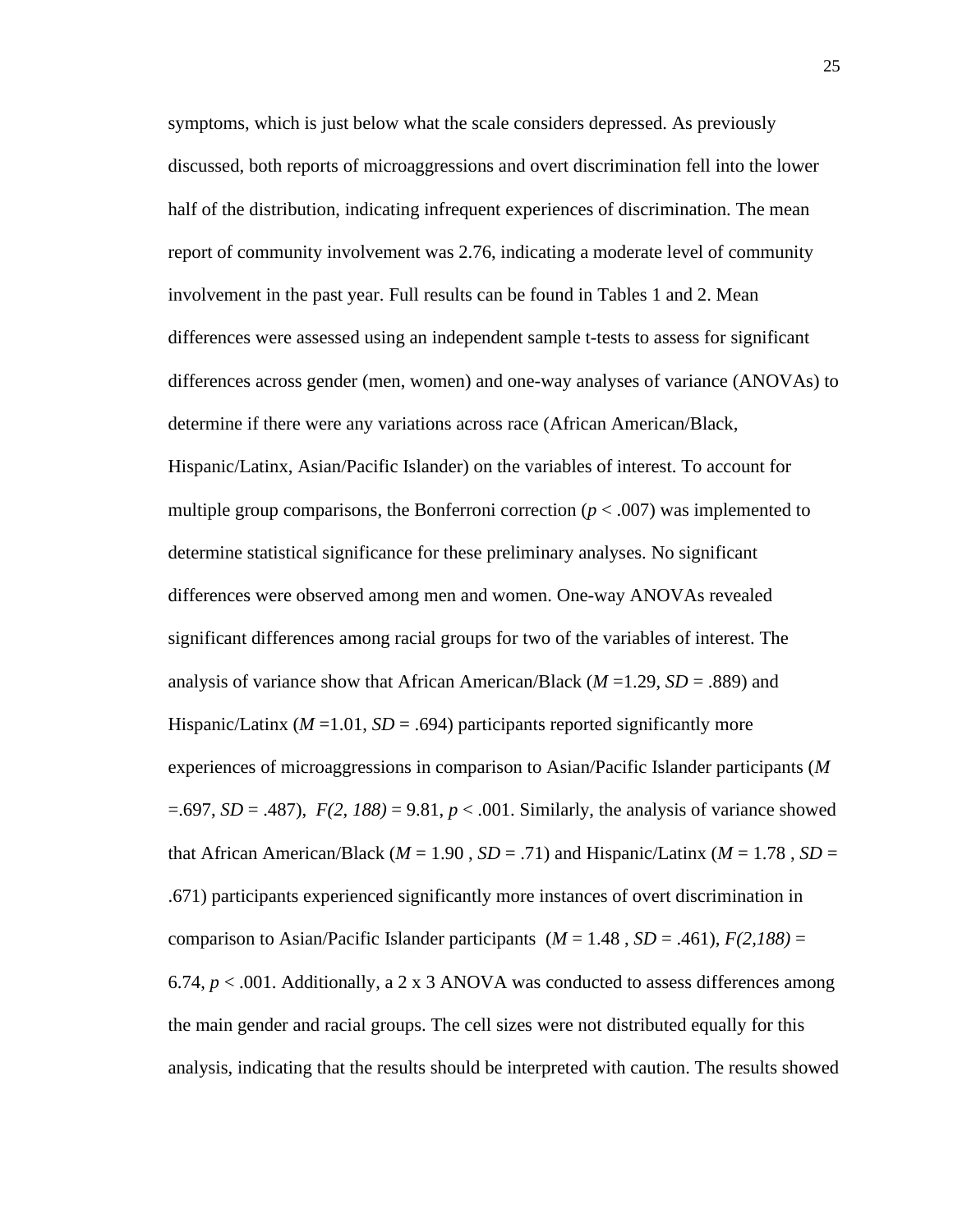that there were no significant mean differences among the study variables when accounting for gender and race. The analysis of variance showed the following interaction effects on the study variables: overt discrimination,  $F(2,188) = 2.93$ ,  $p = .056$ ; microaggressions,  $F(2,188) = .403$ ,  $p = .669$ ; community involvement,  $F(2,188) = .209$ ,  $p = .669$ ;  $= .812$ ; and depression,  $F(2,188) = .127$ ,  $p = .881$ .

#### **Hypothesis 1**

Hypothesis 1 consisted of two components and stated that (a) overt discrimination (BPEDQ) and (b) microaggressions (REMS) would predict depression symptoms (BCES-D). To test Hypothesis 1, two separate hierarchical regressions were conducted for overt discrimination and microaggressions. At step 1, we included race and age as control variables. A spearman's rank-order correlation determined a statistically significant relationship between race and depression  $(r_s(204) = .162, p = .021)$  and a Pearson's Correlation determined a statistically significant relationship between age and depression  $(r(196) = .152, p = .034)$ . At step 2, discrimination and microaggressions were added, respectively.

**Hypothesis 1a.** For the first hierarchical regression, the age and race variables included in step 1 explained 3.1% of the variance in depression,  $F(2,193) = 3.1$ ,  $R^2 = .031$ ,  $p = .048$ ; age was a significant predictor ( $p = .029$ ). In step 2, the addition of overt discrimination was significant and explained an additional 15.4% of variance after controlling for demographic variables,  $R^2$  change = .154, *F* change =  $F(1,192)$  = 36.4, *p* < .001. The total variance accounted for by the model was  $18.5\%$ ,  $F(3,192) = 14.6$ ,  $R^2$  $=185$ ,  $p = 0.001$ . These results indicate support for hypothesis 1a showing that overt discrimination significantly predicts depression symptoms (see Table 3).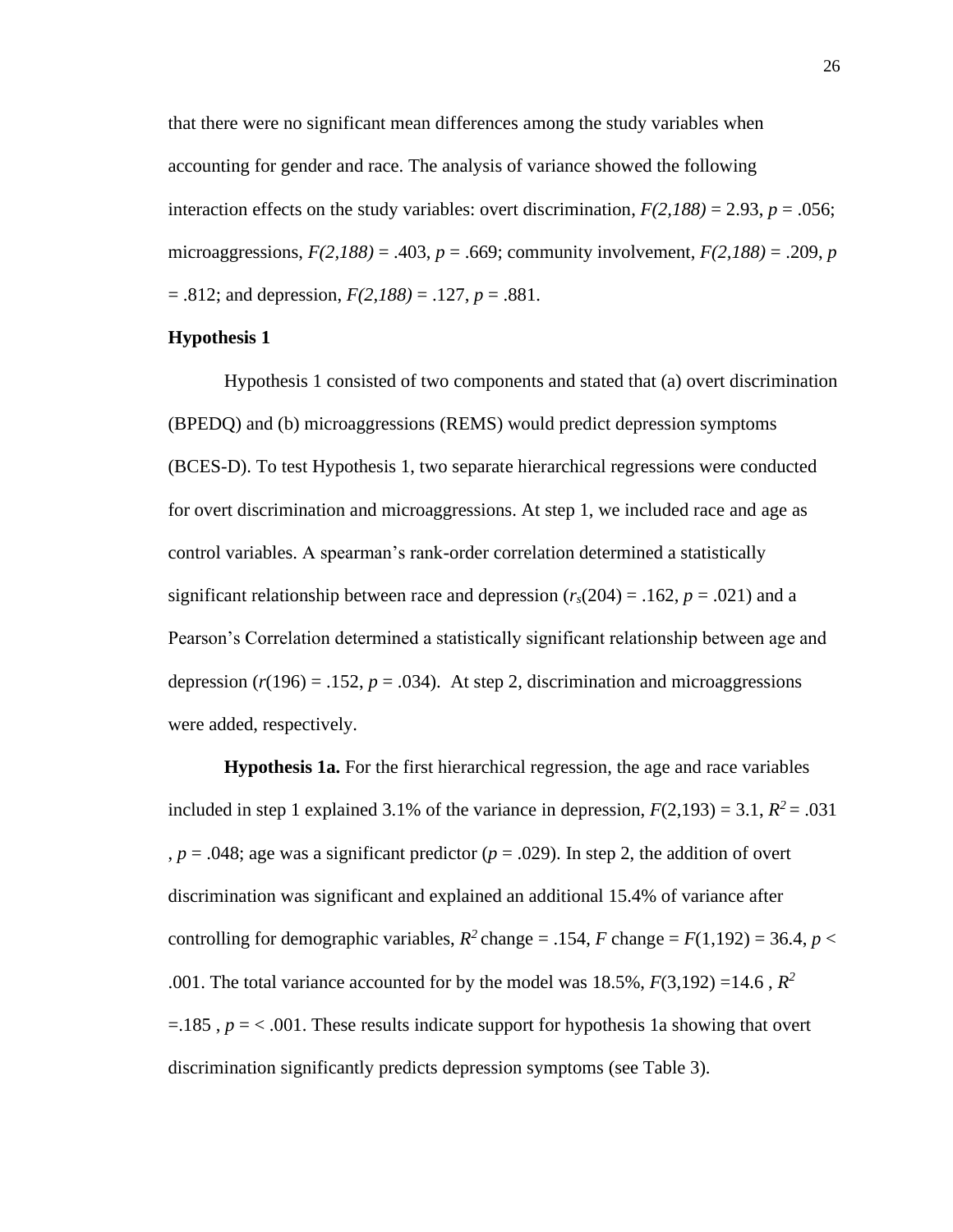**Hypothesis 1b.** For the second hierarchical regression, race and age where entered in step 1 and explained 3.1% of the variance in depression,  $F(2,193) = 3.1$ ,  $R^2 =$ .031,  $p = .048$ ; age was a significant predictor ( $p = .029$ ). In step 2, microaggressions accounted for an additional 10.9% of variance in depression after controlling for demographic variables and was a significant predictor,  $R^2$  change = .109, *F* change =  $F(1,192) = 24.24$ ,  $p < .001$ . The total variance accounted for by the model was 14%,  $F(3,192) = 10.39$ ,  $R^2 = .14$ ,  $p < .001$ . These results indicate support for hypothesis 1b showing that microaggressions predict depression (see Table 4).

#### **Hypothesis 2**

Hypothesis 2 states that higher community involvement (IOI) will predict fewer depression symptoms. A hierarchical regression was conducted and included race and age as control variables at step 1 explaining 3.1% of the variance in depression,  $F(2,193) =$ 3.1,  $R^2$  = .031,  $p = .048$ ; age was a significant predictor ( $p = .029$ ). In step 2, community involvement was not a significant predictor and accounted for an additional .1% of variance in depression after controlling for demographic variables,  $R^2$  change = .001,  $F$ change  $= F(1,192) = .277$ ,  $p = .599$ . The total variance accounted for by the model was 3.2%,  $F(3,192) = 2.15$ ,  $R^2 = .032$ ,  $p = .096$ . These results do not indicate support for hypothesis 2 because it shows that community involvement does not significantly predict depression symptoms (see Table 5).

#### **Aim 3**

Aim 3 consisted of two components to explore the role of community involvement in the relationship between discrimination and depression symptoms. Specifically, aim 3 is to determine the role of community involvement as a moderator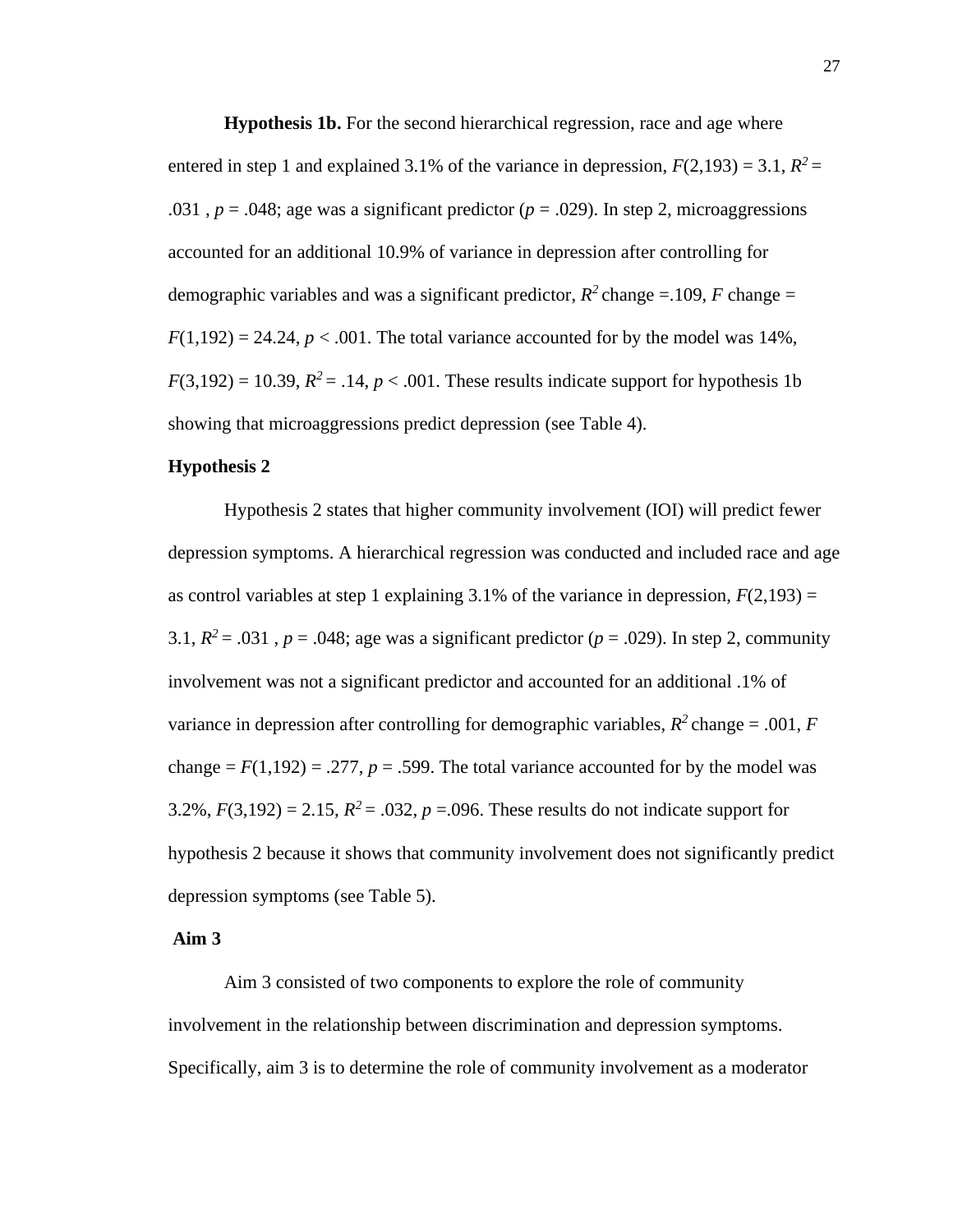(3a, 3b) or mediator (3c, 3d) in the relationship between discrimination (overt discrimination and microaggressions) and depression symptoms. A moderation analysis via OLS regressions was used to test aim 3a and 3b. The PROCESS macro SPSS add-on was used to conduct the moderator analysis instead of the traditional procedures developed by Baron and Kenny (Baron & Kenny, 1986; Hayes, 2012). PROCESS provides additional information on the moderation analysis, corrects construct bias, reduces Type I error, and does not require the centering of continuous variables. Mediation analyses were conducted using mediator procedures and bootstrapping suggested by Preacher & Hayes (2004). Bootstrapping avoids complications caused by asymmetries and nonnormality through sampling with replacement (Preacher & Hayes, 2004). The indirect effect is considered significant if zero is not included in the 95% confidence interval (Preacher & Hayes, 2004). In all analyses, age and race were controlled.

#### **Moderator Analyses**

**Aim 3a.** The first analysis examined community involvement as a moderator between overt discrimination and depression. Overt discrimination significantly predicted depression symptoms ( $b = 12.47$ ,  $p = .03$ ) but community involvement did not ( $b = .282$ ,  $p = .91$ ). The variables accounted for 20% of the variance in depression symptoms,  $F(5,190) = 9.64$ ,  $R^2 = .20$ ,  $p < .001$ . The interaction term was not significant (*b* = -.903, *p*  $=$  .636) and did not add significant variance,  $R^2$  change  $=$  .0009,  $F(1,190) = .224$ ,  $p = .636$ . Community involvement did not moderate the relationship between overt discrimination and depression. Full results are in Table 6.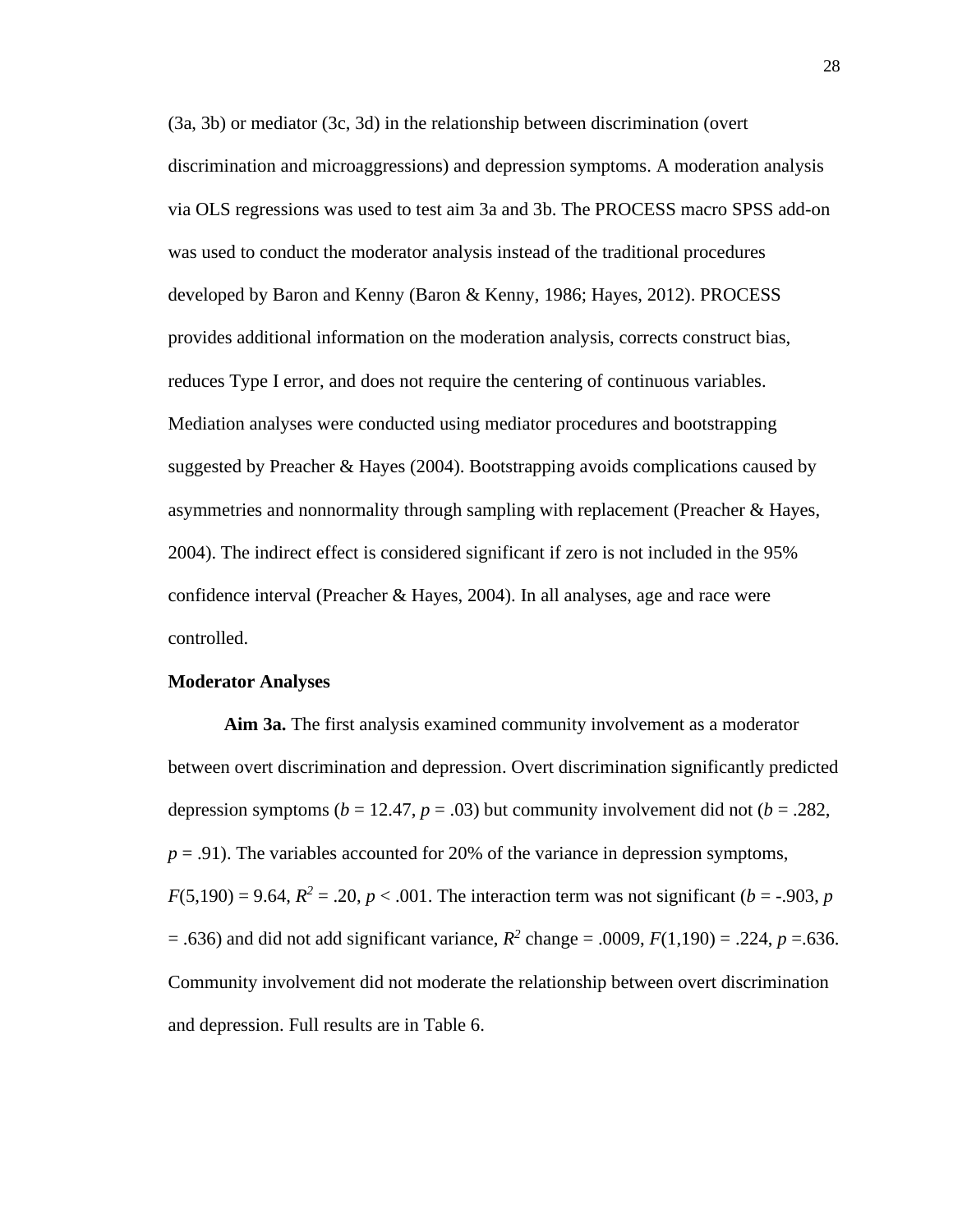**Aim 3b.** The second analysis examined community involvement as a moderator between microaggressions and depression. Microaggressions did not significantly predict depression symptoms ( $b = 5.53$ ,  $p = .074$ ) nor did community involvement ( $b = -.951$ ,  $p =$ .382). The variables accounted for 16% of the variance in depression symptoms *F*(5,190)  $= 7.21, R^2 = .159, p < .001$ . The interaction term was not significant (*b* = -.049, *p* = .964) and did not add any significant variance,  $R^2$  change = .000,  $F(1,190)$  = .002,  $p = .964$ . Community involvement did not moderate the relationship between microaggressions and depression. Full results are in Table 7.

#### **Mediator Analyses**

**Aim 3c.** Aim 3c examined community involvement as a mediator between overt discrimination and depression symptoms. The mediator analyses revealed that the overall model was statistically significant accounting for 18% of the variance,  $R^2 = .185$ ,  $F(3,192) = 14.57, p < 001$ . Overt discrimination significantly predicted depression symptoms,  $t = 6.36$ ,  $p < .001$ . Tests of the indirect effects show that overt discrimination significantly predicted community involvement  $t = 3.12$ ,  $p = .002$ , which, in turn was significantly related to depression symptoms,  $t = -1.96$ ,  $p = .052$ . The bootstrapped unstandardized indirect effect was  $-.664$  (95% CI =  $-1.611, -.031$ ). This analysis supports community involvement as a mediator for the relationship between overt discrimination and depression symptoms. Increased experiences of overt discrimination predicts higher community involvement, which in turn is related to lower depression symptoms (see Figure 1).

**Aim 3d.** Aim 3d examined community involvement as a mediator between microaggressions and depression symptoms. The mediator analyses revealed that the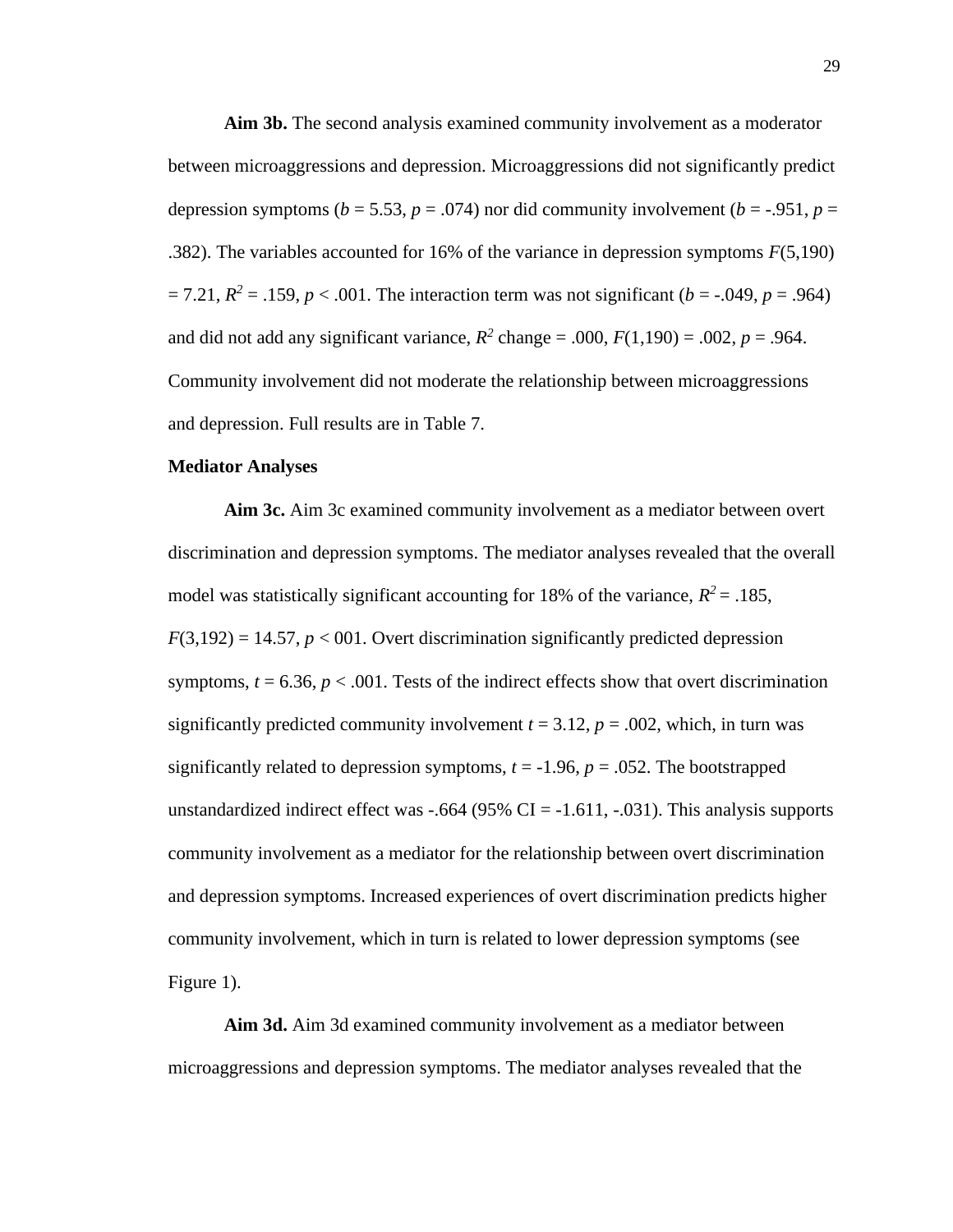overall model was statistically significant accounting for 14% of the variance,  $R^2 = .14$ ,  $F(3,192) = 10.39, p < 001$ . Microaggressions significantly predicted depression symptoms,  $t = 5.37$ ,  $p < .001$ . Tests of the indirect effects show that overt discrimination significantly predicted community involvement  $t = 4.28$ ,  $p < .000$ , which, in turn was significantly related to depression symptoms,  $t = -2.12$ ,  $p = .035$ . The bootstrapped unstandardized indirect effect was  $-.63$  (95% CI =  $-.1.36, -.058$ ). This analysis supports community involvement as a mediator for the relationship between microaggressions and depression symptoms. Increased experiences of microaggressions predicts higher community involvement, which in turn is related to lower depression symptoms (see Figure 2).

#### **Discussion**

With the increase of racial and ethnic minority students attending college, their frequent experiences of discrimination, and high reports of depression symptoms, it is essential to research ways to improve their mental health in the college environment (Anderson, 2019; Davis & Fry, 2019; Hwang & Goto, 2008). Community involvement has empirical evidence to support that it could function as a moderator or mediator in the relationship between discrimination and depression symptoms, predicting lower depression symptoms (Fredricks & Simpkins, 2012; E. C. Hope et al., 2018; Solomon et al., 1987; Suryawanshi et al., 2016). The current study analyzed community involvement as a moderator and a mediator to better understand how to best conceptualize the construct in the relationship between discrimination and depression symptoms.

The first aim of the study was to explore the ability of overt discrimination and microaggressions to predict depression symptoms among racial and ethnic minority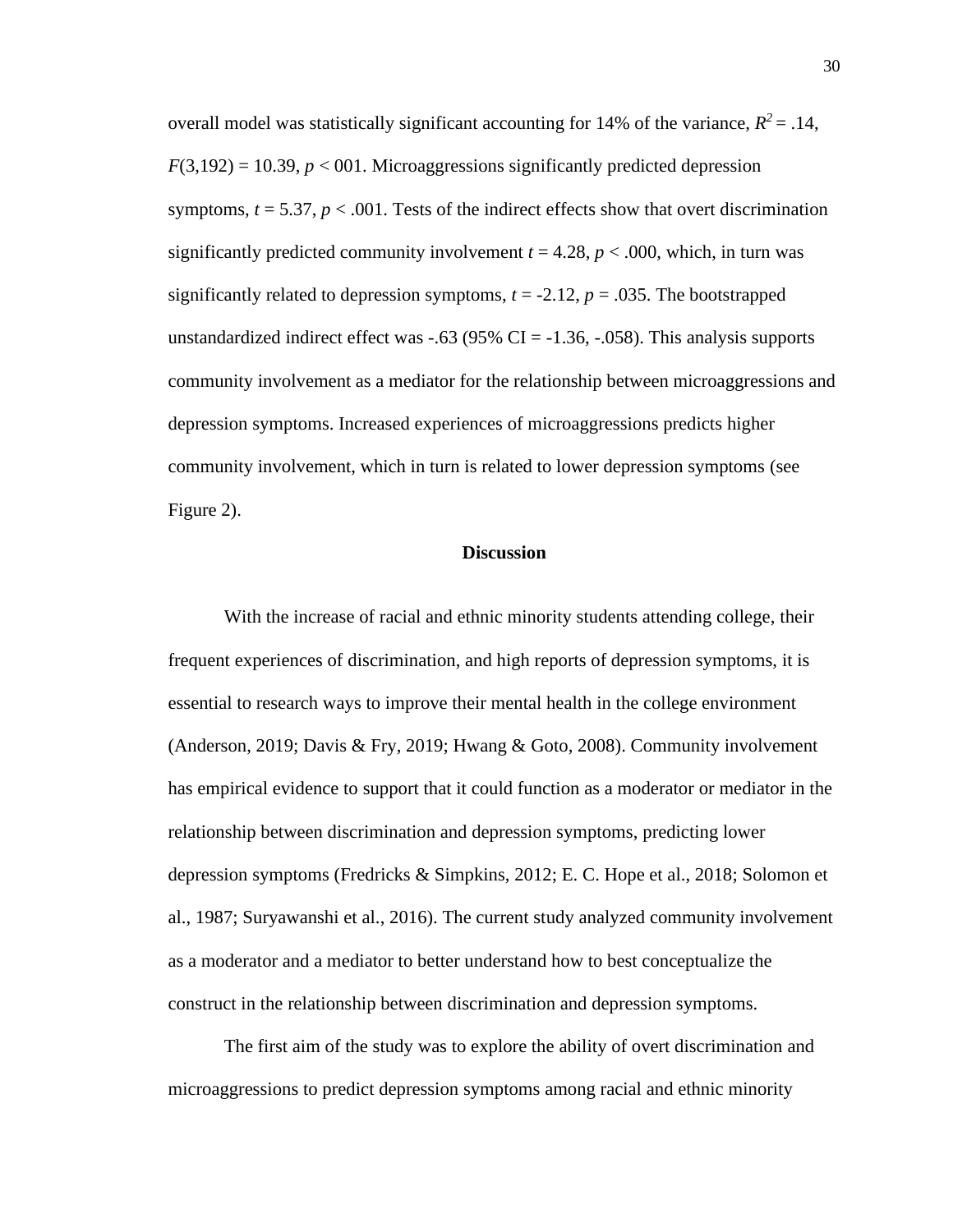students. Hypothesis 1 stated that both (a) overt discrimination and (b) microaggressions would predict depression symptoms above and beyond demographic variables. Consistent with our predictions, greater reporting of both overt discrimination and microaggressions predicted higher levels of depression symptoms. These results are consistent with previous research focusing on the experiences of undergraduate racial and ethnic minority students. There is strong empirical support linking greater experiences of discrimination with higher levels of depression symptoms (Cano et al., 2016; Hudson et al., 2016; Hwang & Goto, 2008; Juang et al., 2016). An empirical review on discrimination and health indicates that negative emotional reactions related to discrimination can lead to changes in physiological reactions and health behaviors, which can increase the risk of negative mental and physical health (Williams et al., 2019). Simply anticipating experiences of discrimination is related to negative health outcomes, including anticipatory stress, rumination, vigilance, depression symptoms, and sleep difficulties (Williams et al., 2019).

The second aim of the study was to explore the ability of community involvement to predict depression symptoms in racial and ethnic minority college students. Hypothesis 2 stated that community involvement would predict depression symptoms above and beyond demographic variables. More specifically, it was anticipated that greater community involvement would result in lower levels of depression symptoms. This hypothesis was not supported by the results. Community involvement did not significantly predict depression symptoms. This was an unexpected result since previous research on community involvement and mental health supports that higher levels of community involvement predicts positive mental health outcomes, including lower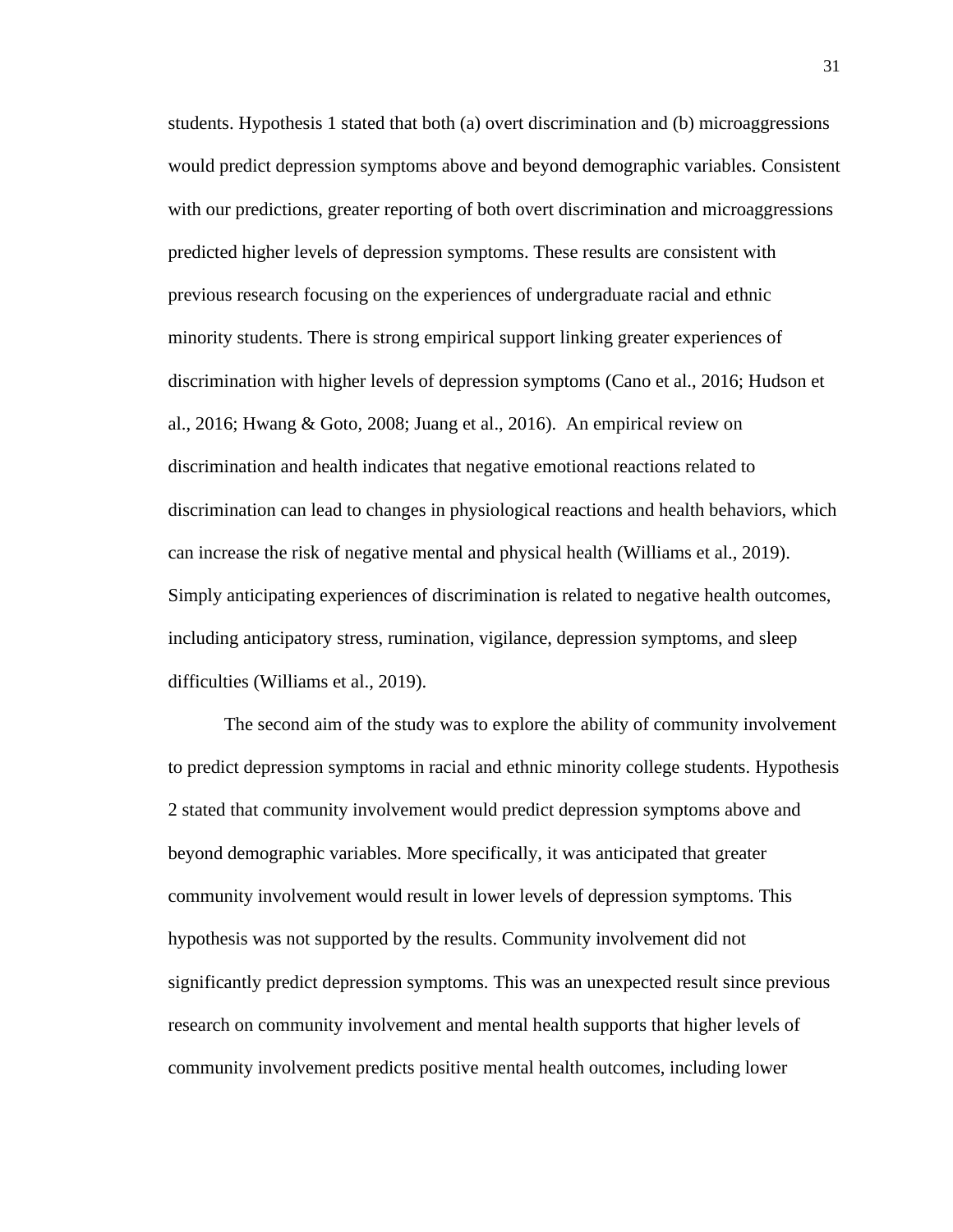depression symptoms (Cardoso & Thompson, 2010; Fredricks & Simpkins, 2012). However, the environment and context of previous research may explain why there are differences in results. Earlier empirical studies have largely been with different samples, such as Latinx immigrants or racial and ethnic minority youth in low-income communities (Cardoso & Thompson, 2010; Fredricks & Simpkins, 2012; Hull et al., 2008). Furthermore, other research studies focused on specific types of community involvement such as political involvement or involvement organized through after-school activities (Fredricks & Simpkins, 2012; E. C. Hope et al., 2018). The current study explores voluntary general community involvement in racial and ethnic minority college students. The differences in environment and experiences of the study populations could account for the differences in results. One significant finding from this analysis was that age emerged as a significant predictor of depression. Older students reported greater depression symptoms. This suggests that age differences may be important to examine when exploring the relationship between discrimination and depression symptoms. Due to the sample size of the current study, we were unable to incorporate age differences into the analyses.

The third aim of the study was to examine community involvement as a moderator and mediator in the relationship between discrimination and depression symptoms. Community involvement did not moderate the relationship between overt discrimination and depression or the relationship between microaggressions and depression. In other words, community involvement did not serve as a buffer for experiences of discrimination and depression symptoms in individuals with higher levels of community involvement. In the current sample of participants, moderation did not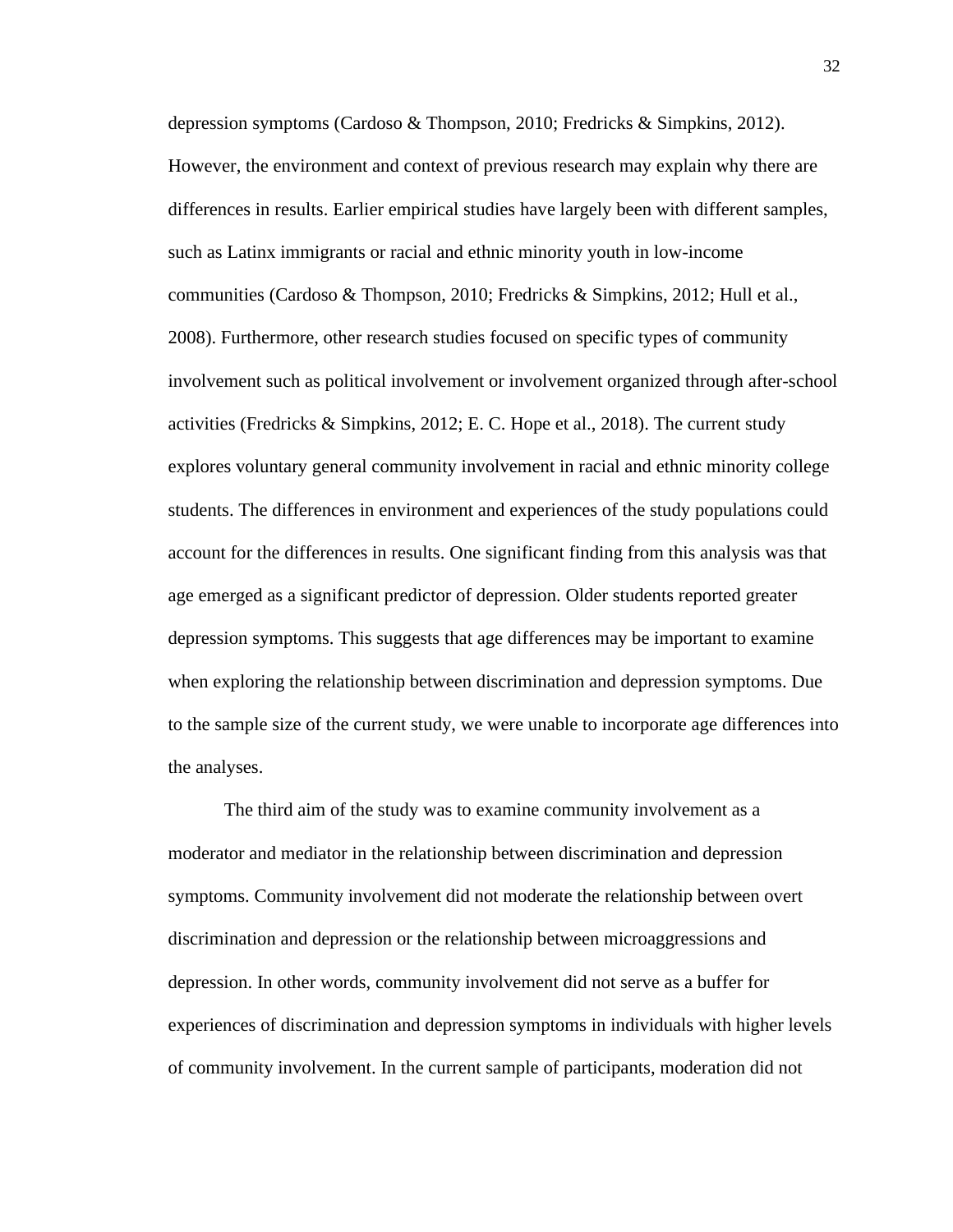appear to be the best model to conceptualize the role of general community involvement in the relationship between discrimination and depression.

However, when exploring the potential mediating role of community involvement, community involvement mediated the relationship between overt discrimination and depression symptoms and the relationship between microaggressions and depression symptoms. Racial and ethnic minority students who experienced higher levels of overt discrimination and microaggressions also reported greater involvement in their community, which was linked to lower levels of depression. These results indicate that community involvement may be a pathway to show how experiences of discrimination are linked to depression symptoms.

To further understand the mediating role of community involvement, it is imperative to examine the salience of the different facets of community involvement. The current study used the aforementioned rejection-identification model as a framework to assist in conceptualizing community involvement (Branscombe et al., 1999). In the rejection-identification model, experiences of discrimination and psychological wellbeing is mediated by ingroup identification. Earlier research using the rejectionidentification model supports that developing one's racial or ethnic identity or increasing one's identification with the rejected identity group links increased experiences of discrimination with lower reports of negative psychological outcomes (Schmitt et al., 2002; Yip, 2018). Using the rejection-identification model framework in the current study, community involvement could serve to increase ingroup racial or ethnic identification. The mediational findings suggest that negative psychological consequences, like depression, that are associated with discrimination could be partly due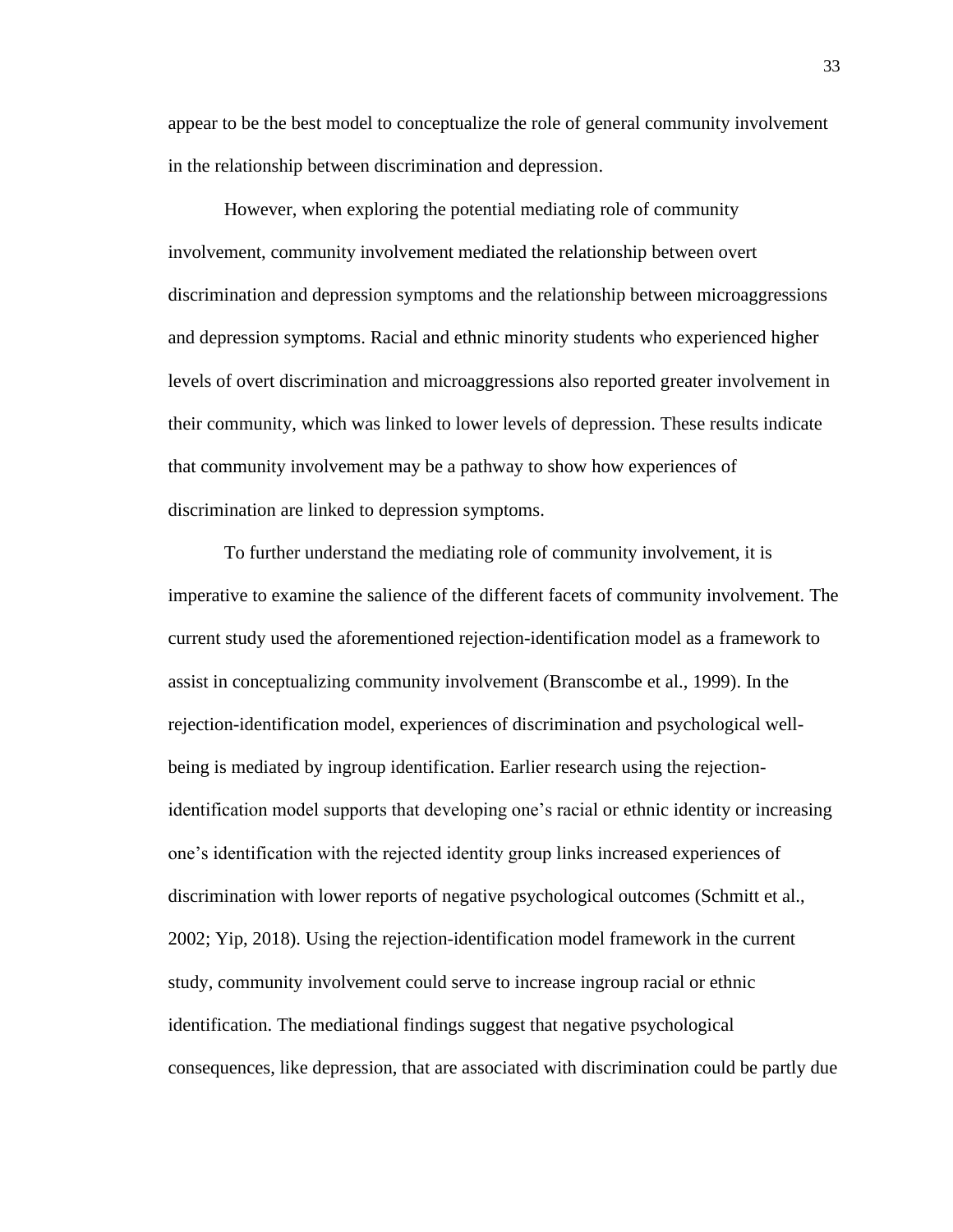to a lack of community involvement. Students who engage less in their community may not have access to many opportunities to develop their racial or ethnic identity, which in turn contributes to poorer mental health outcomes.

Another element of community involvement is social support. In addition to connecting with one's culture, people tend to get involved in their community for access to social support and resources (Fredricks & Simpkins, 2012). As seen in previous research, social support has the ability to mediate the relationship between discrimination or stressful events and psychological well-being (Kondrat et al., 2018; Lowe et al., 2010; Solomon et al., 1987). An alternative way to explain the mediational findings could be that depression symptoms associated with discrimination are partly due to a lack of social support. That is, the benefits of community involvement, such as social support, may not be available to students with lower engagement, which, in turn, contribute to poorer mental health outcomes.

From a clinical perspective, the current study provides insight for potential areas of prevention and intervention for racial and ethnic minority college students. Given that over half of the sample from the current study consisted of first-year undergraduate students, universities should specifically develop programs to encourage and aid firstyear students to engage in the community in various ways. Creating accessible ways for students to get involved could enhance their racial or ethnic identity and bolster their social support, which would in turn contribute to lower depression symptoms. Equipping racial and ethnic minority students with opportunities to get involved could be a type of prevention to address the high levels of depression symptoms often reported by racial and ethnic minority students (E. C. Hope et al., 2018). Regarding intervention, the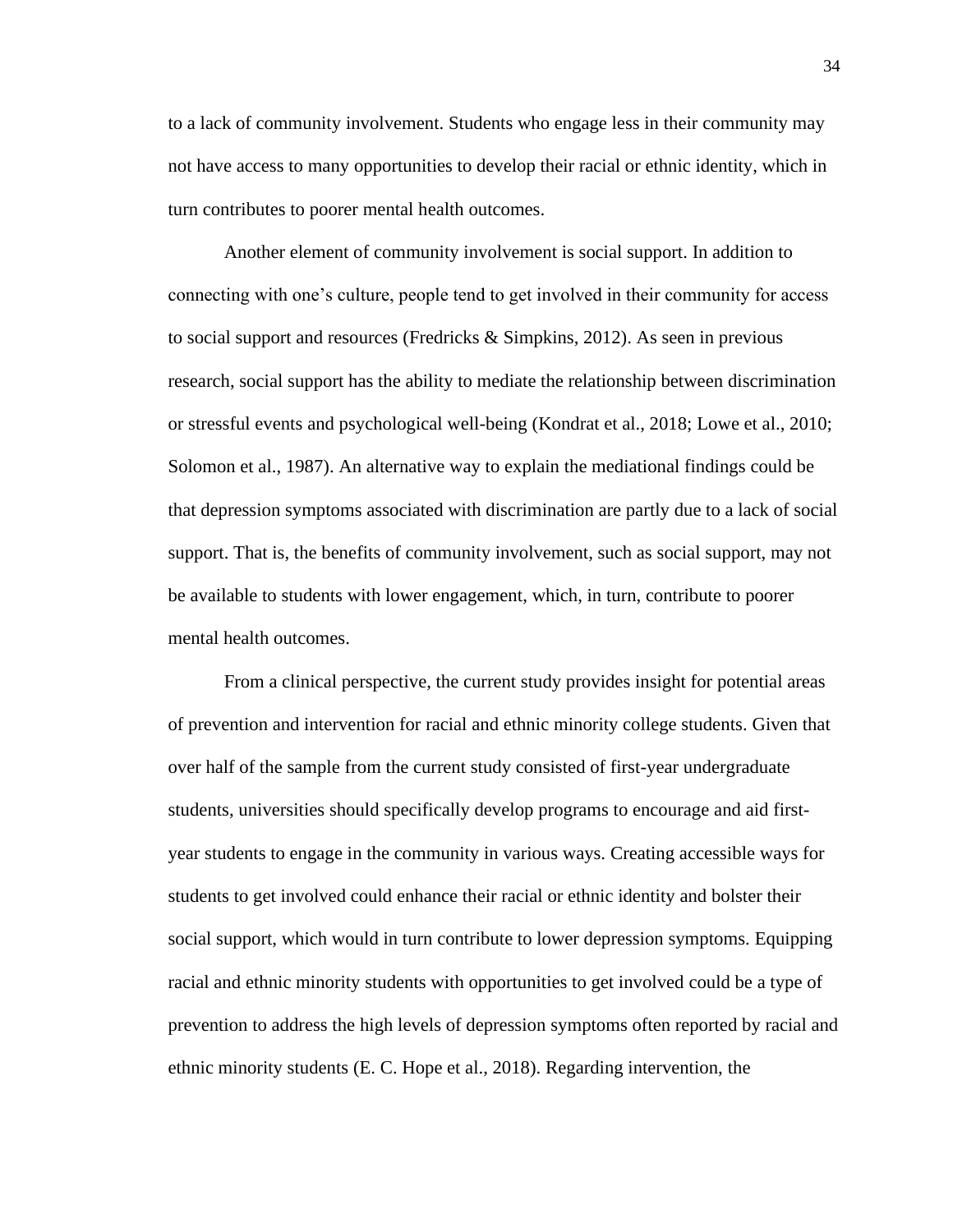mediational findings suggest that therapists should encourage community involvement, especially when using a behavior-focused therapy approach with racial and ethnic minority college students experiencing discrimination and depression symptoms.

#### **Limitations**

The current study had several limitations. The majority of the sample identified as women (71%), indicating that the results may reflect the experiences of women more than men. The sample is from a single private university in the Midwest; therefore, the results cannot be generalized to the experiences of all racial and ethnic minority students on college campuses. The location of the university, diversity of the campus and surrounding area, and the private or public status of the university are some examples of factors that can contribute to differing experiences for college students. Another limitation is that over half of the sample was in their first year of undergraduate studies while only 5% were in their fourth year of undergraduate studies. This distribution limited the study's ability to examine how progress through college might have influenced the role of community involvement in the relationship between experiences of discrimination and depression symptoms. Additionally, all the measures were self-report, which may have presented challenges for the items that required remembering experiences that happened over a long period of time. Furthermore, the correlational and cross-sectional design of the study does not allow for causal conclusions to be made when interpreting mediational findings. Longitudinal studies are needed to further support the sequence of events eluded to in the mediational model. Finally, the Inventory of Involvement, used to measure community involvement, had a marginally acceptable reliability coefficient. Because of this, the results should be interpreted with caution.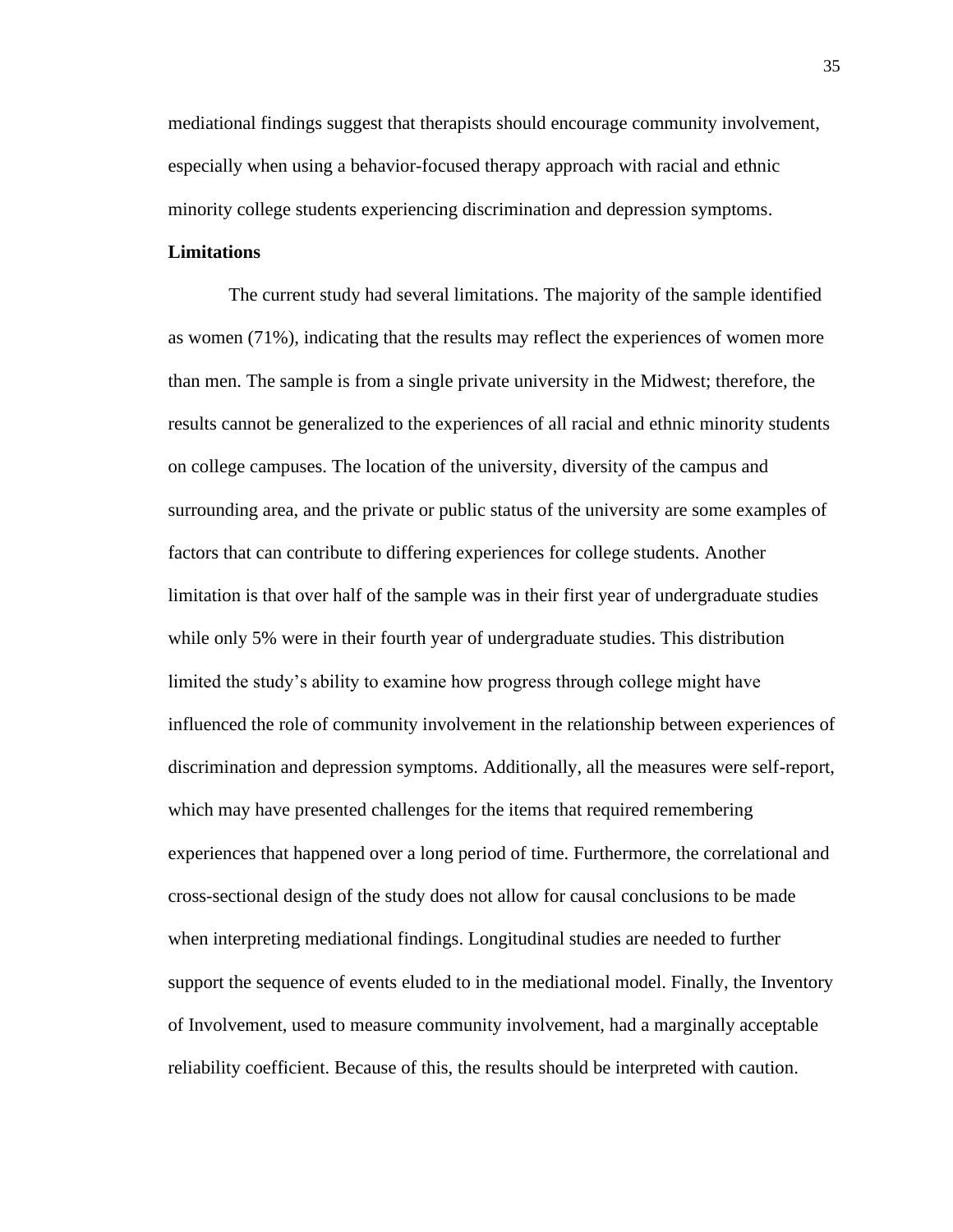## **Future Directions**

The current study provides promising support for community involvement as a mediator in the relationship between discrimination and depression symptoms. Future studies should further examine the different types of community involvement to explore their mediational abilities. Given the support for a mediational model, future studies should also incorporate the rejection-identification model as a framework by including measures of ethnic-identity, ingroup identification, and social support to examine how these constructs relate to community involvement.

As the social climate of the country changes with the COVID-19 pandemic, other avenues of discrimination and sources of community involvement should be explored. Empirical studies show that racial and ethnic minority students experience significant online discrimination in addition to in-person discrimination (Tynes et al., 2008, 2013). An increasing number of universities are utilizing an online learning format, which may present new challenges for racial and ethnic minority college students that merit examination.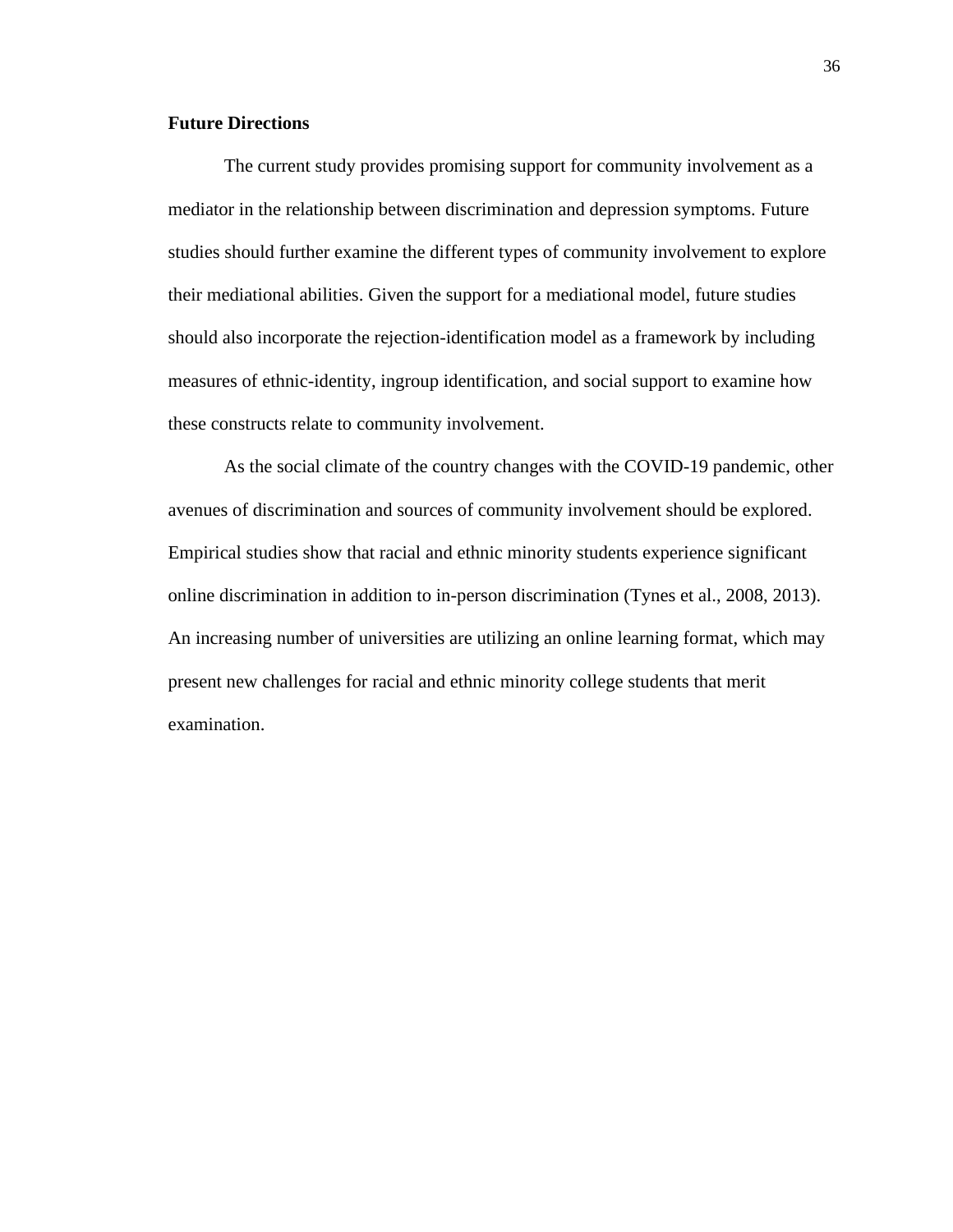#### REFERENCES

- Abramson, L. Y., Metalsky, G. I., & Alloy, L. B. (1989). Hopelessness depression: A theory-based subtype of depression. *Psychological Review*, *96*(2), 358–372. https://doi.org/10.1037/0033-295X.96.2.358
	- Anderson, M. (2019, May 2). *For black Americans, experiences of racial discrimination vary by education level, gender*. Pew Research Center. https://www.pewresearch.org/fact-tank/2019/05/02/for-black-americansexperiences-of-racial-discrimination-vary-by-education-level-gender/

Araújo, B. Y., & Borrell, L. N. (2006). Understanding the Link Between Discrimination, Mental Health Outcomes, and Life Chances Among Latinos. *Hispanic Journal of Behavioral Sciences*, *28*(2), 245–266. https://doi.org/10.1177/0739986305285825

- Baron, R. M., & Kenny, D. A. (1986). The Moderator-Mediator Variable Distinction in Social Psychological Research: Conceptual, Strategic, and Statistical Considerations. *Journal of Personality and Social Psychology*, *51*(6), 10.
- Branscombe, N. R., Schmitt, M. T., & Harvey, R. D. (1999). Perceiving pervasive discrimination among African Americans: Implications for group identification and well-being. *Journal of Personality and Social Psychology*, 135–149.
- Brondolo, E., Brady, N., Thompson, S., Tobin, J. N., Cassells, A., Sweeney, M., Mcfarlane, D., & Contrada, R. J. (2008). Perceived Racism and Negative Affect: Analyses of Trait and State Measures of Affect in a Community Sample. *Journal of Social and Clinical Psychology*, *27*(2), 150–173. https://doi.org/10.1521/jscp.2008.27.2.150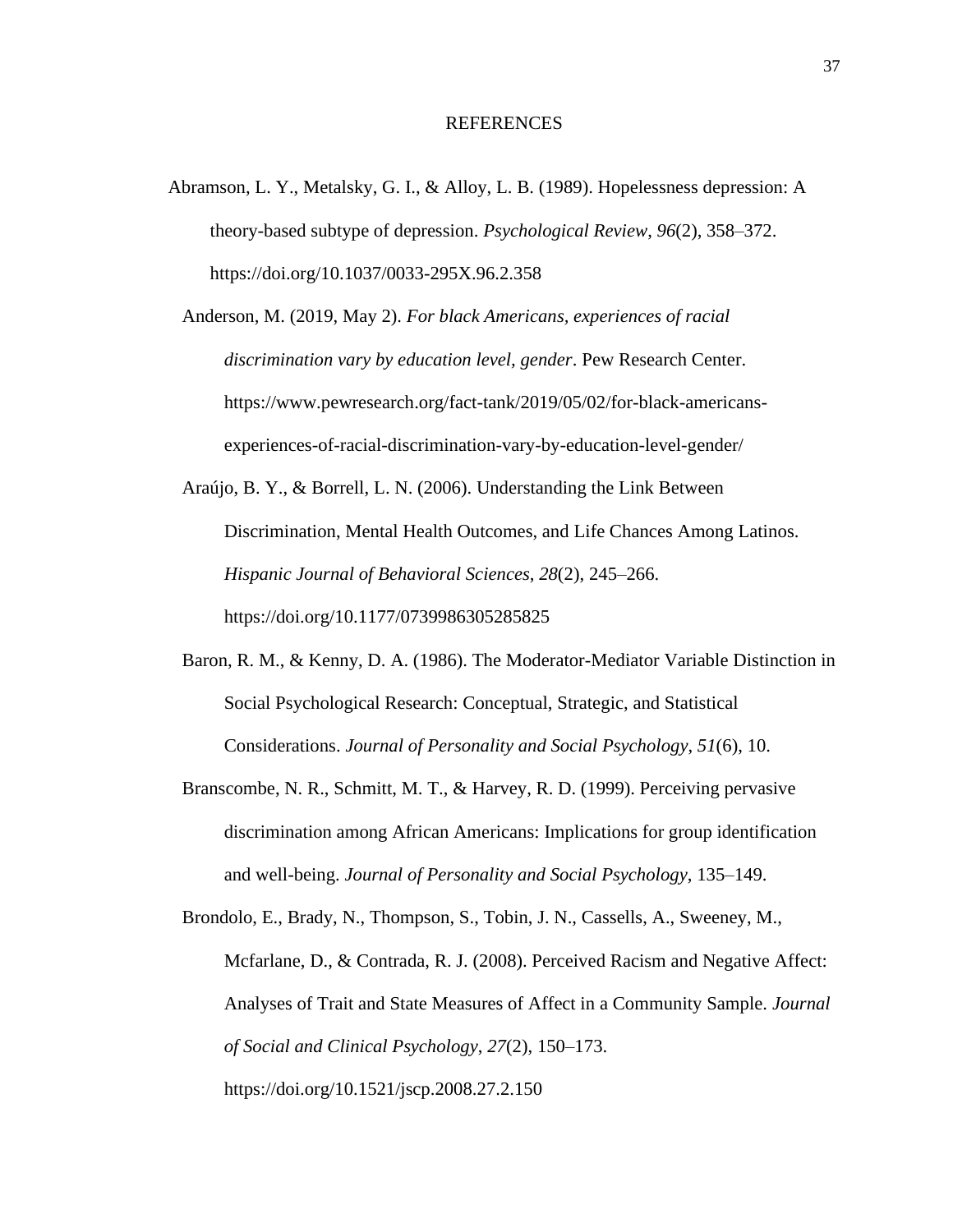- Brondolo, E., Hausmann, L. R. M., Jhalani, J., Pencille, M., Atencio-Bacayon, J., Kumar, A., Kwok, J., Ullah, J., Roth, A., Chen, D., Crupi, R., & Schwartz, J. (2011). Dimensions of Perceived Racism and Self-Reported Health: Examination of Racial/Ethnic Differences and Potential Mediators. *Annals of Behavioral Medicine*, *42*(1), 14–28. https://doi.org/10.1007/s12160-011-9265-1
- Brondolo, E., Kelly, K. P., Coakley, V., Gordon, T., Thompson, S., Levy, E., Cassells, A., Tobin, J. N., Sweeney, M., & Contrada, R. J. (2005). The Perceived Ethnic Discrimination Questionnaire: Development and Preliminary Validation of a Community Version1. *Journal of Applied Social Psychology*, *35*(2), 335–365. https://doi.org/10.1111/j.1559-1816.2005.tb02124.x
- Burrow, A. L., & Ong, A. D. (2010). Racial Identity as a Moderator of Daily Exposure and Reactivity to Racial Discrimination. *Self and Identity*, *9*(4), 383–402. https://doi.org/10.1080/15298860903192496
- Cano, M. Á., Castro, Y., de Dios, M. A., Schwartz, S. J., Lorenzo-Blanco, E. I., Roncancio, A. M., Martinez, M. J., Sheehan, D. M., Auf, R., Piña-Watson, B., Huynh, Q.-L., & Zamboanga, B. L. (2016). Associations of Ethnic Discrimination with Symptoms of Anxiety and Depression among Hispanic Emerging Adults: A Moderated Mediation Model. *Anxiety, Stress, and Coping*, *29*(6), 699–707. https://doi.org/10.1080/10615806.2016.1157170
- Cardoso, J. B., & Thompson, S. J. (2010). Common Themes of Resilience among Latino Immigrant Families: A Systematic Review of the Literature. *Families in Society*, *91*(3), 257–265. https://doi.org/10.1606/1044-3894.4003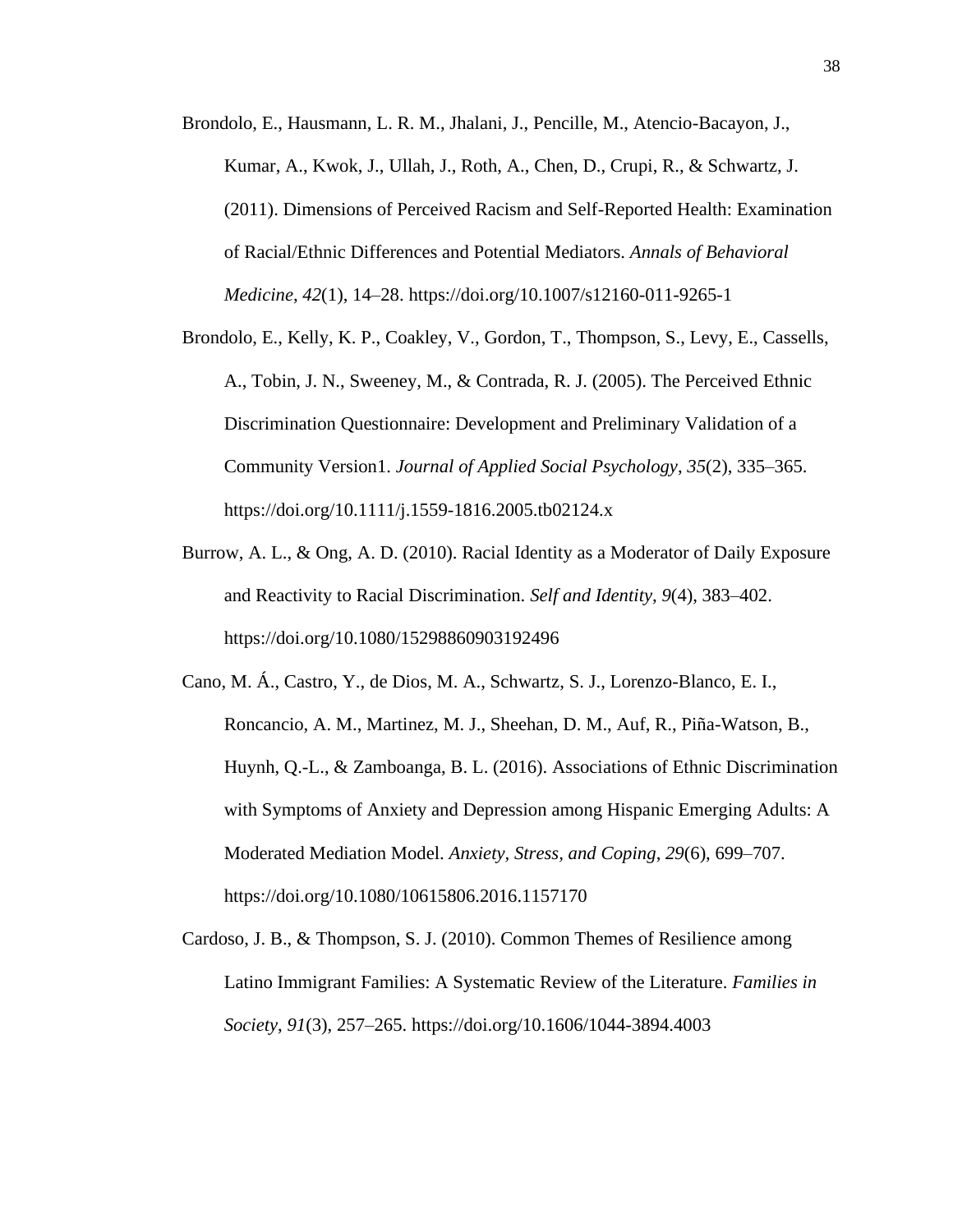Chou, T., Asnaani, A., & Hofmann, S. G. (2012). Perception of Racial Discrimination and Psychopathology Across Three U.S. Ethnic Minority Groups. *Cultural Diversity & Ethnic Minority Psychology*, *18*(1), 74–81. https://doi.org/10.1037/a0025432

Christophe, N. K., Stein, G. L., Romero, M. Y. M., Chan, M., Jensen, M., Gonzalez, L. M., & Kiang, L. (2019). Coping and Culture: The Protective Effects of Shift- &-Persist and Ethnic-Racial Identity on Depressive Symptoms in Latinx Youth. *Journal of Youth and Adolescence*, *48*(8), 1592–1604. https://doi.org/10.1007/s10964-019-01037-8

- Contrada, R. J., Ashmore, R. D., Gary, M. L., Coups, E., Egeth, J. D., Sewell, A., Ewell, K., Goyal, T. M., & Chasse, V. (2001). Measures of Ethnicity-Related Stress: Psychometric Properties, Ethnic Group Differences, and Associations With Well-Being1. *Journal of Applied Social Psychology*, *31*(9), 1775–1820. https://doi.org/10.1111/j.1559-1816.2001.tb00205.x
- Costello, A. B., & Osborne, J. (2005). *Best practices in exploratory factor analysis: Four recommendations for getting the most from your analysis*. https://doi.org/10.7275/JYJ1-4868
- Davis, L., & Fry, R. (2019, July 31). *College faculty have become more racially and ethnically diverse, but remain far less so than students*. Pew Research Center. https://www.pewresearch.org/fact-tank/2019/07/31/us-college-faculty-studentdiversity/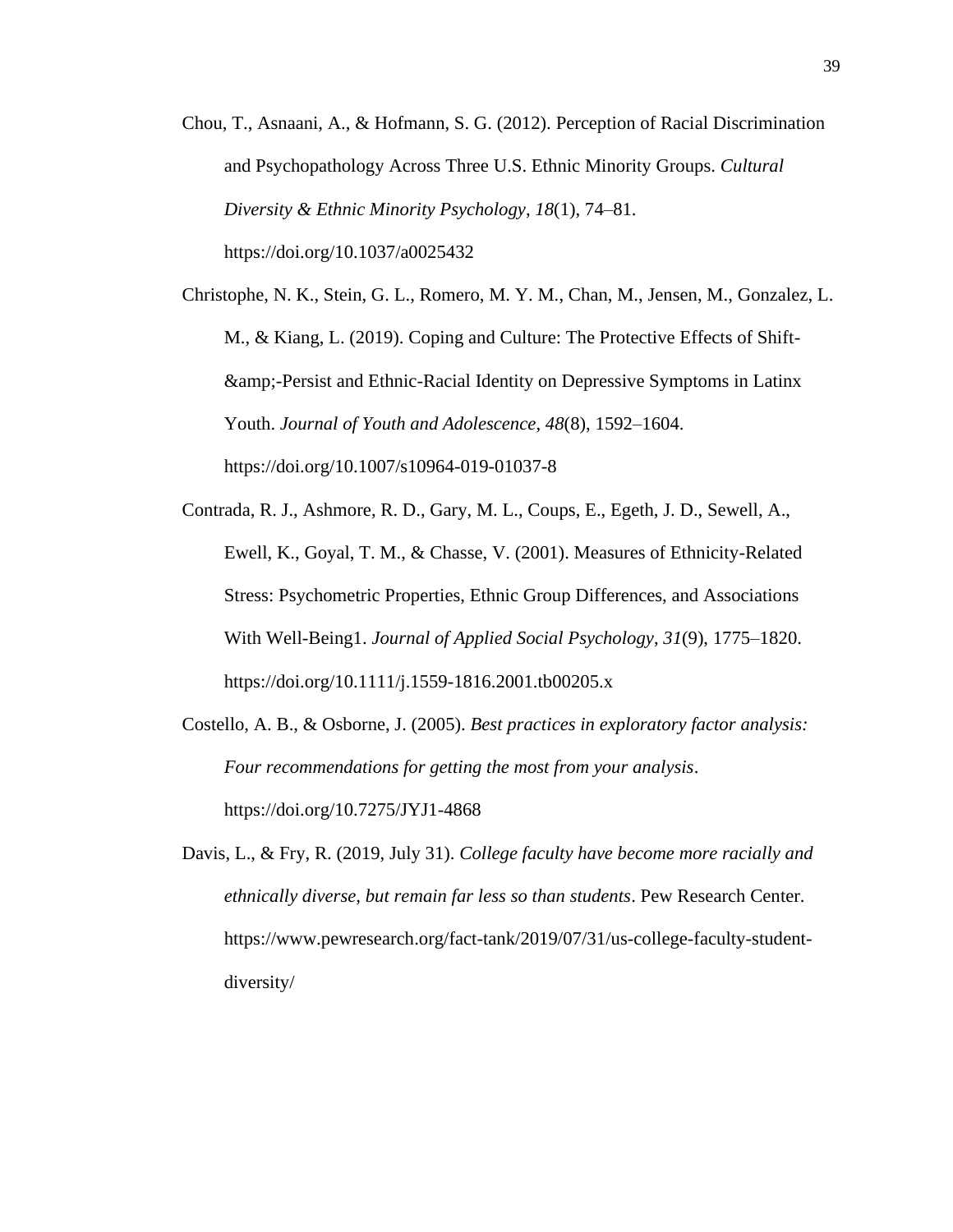- Driscoll, M. W., & Torres, L. (2013). Acculturative Stress and Latino Depression: The Mediating Role of Behavioral and Cognitive Resources. *Cultural Diversity & Ethnic Minority Psychology*, *19*(4), 373–382. https://doi.org/10.1037/a0032821
- Earnshaw, V. A., Rosenthal, L., & Lang, S. M. (2016). Stigma, Activism, and Well-Being among People Living with HIV. *AIDS Care*, *28*(6), 717–721. https://doi.org/10.1080/09540121.2015.1124978
- Finch, B. K., Kolody, B., & Vega, W. A. (2000). Perceived Discrimination and Depression among Mexican-Origin Adults in California. *Journal of Health and Social Behavior*, *41*(3), 295–313. JSTOR. https://doi.org/10.2307/2676322
- Fredricks, J. A., & Simpkins, S. D. (2012). Promoting Positive Youth Development Through Organized After-School Activities: Taking a Closer Look at Participation of Ethnic Minority Youth. *Child Development Perspectives*, *6*(3), 280–287. https://doi.org/10.1111/j.1750-8606.2011.00206.x
- Grzywacz, J. G., Hovey, J. D., Seligman, L. D., Arcury, T. A., & Quandt, S. A. (2006). Evaluating Short-Form Versions of the CES-D for Measuring Depressive Symptoms Among Immigrants From Mexico. *Hispanic Journal of Behavioral Sciences*, *28*(3), 404–424. https://doi.org/10.1177/0739986306290645
- Hayes, A. (2012). *PROCESS: A versatile computational tool for observed variable mediation, moderation, and conditional process modeling [White paper]*. http://www.afhayes.com/ public/process2012.pdf
- Hope, E. C., Keels, M., & Durkee, M. I. (2016). Participation in Black Lives Matter and deferred action for childhood arrivals: Modern activism among Black and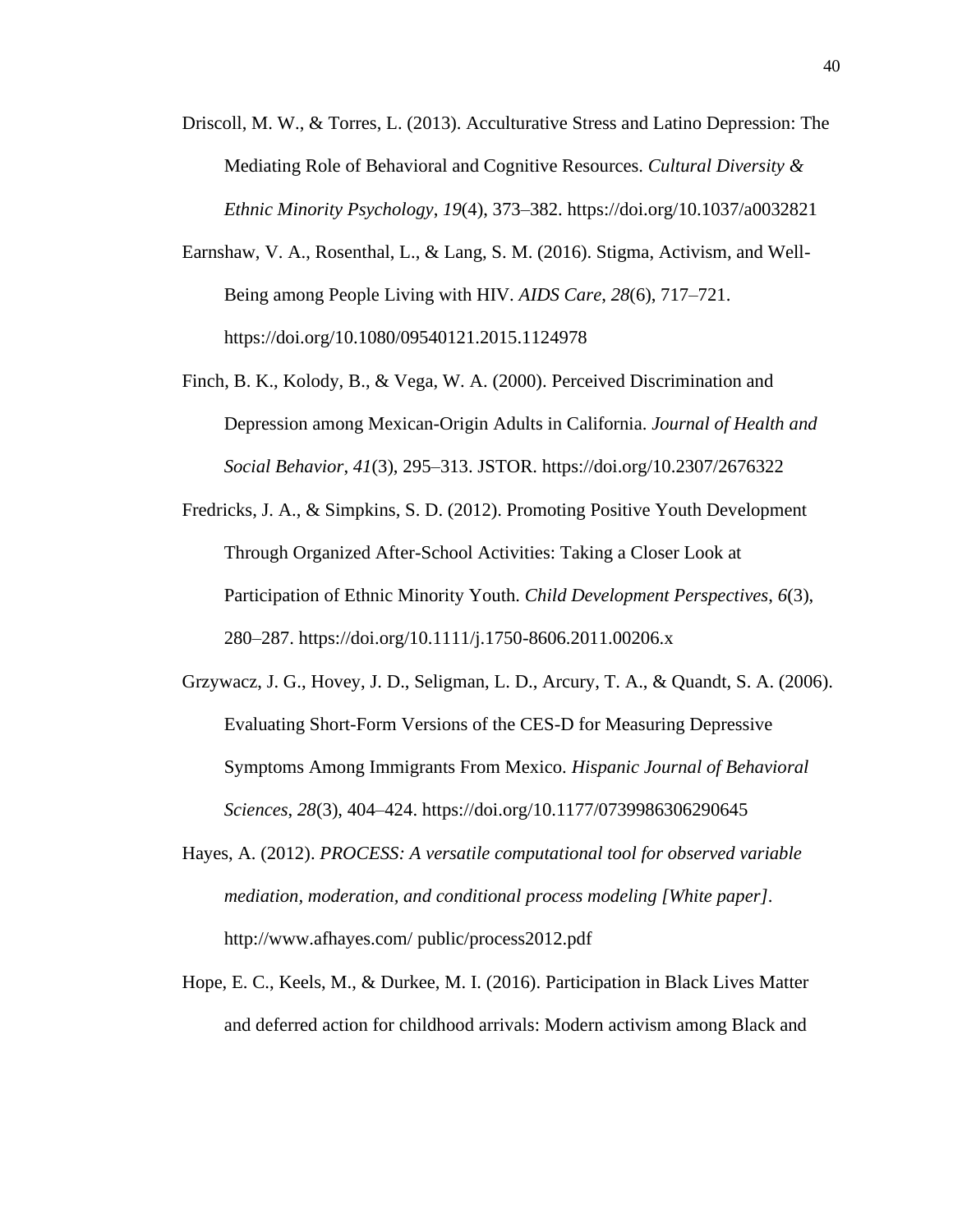Latino college students. *Journal of Diversity in Higher Education*, *9*(3), 203–215. https://doi.org/10.1037/dhe0000032

- Hope, E. C., Velez, G., Offidani-Bertrand, C., Keels, M., & Myles I. Durkee. (2018). Political activism and mental health among Black and Latinx college students. *Cultural Diversity and Ethnic Minority Psychology*, *24*(1), 26–39. https://doi.org/10.1037/cdp0000144
- Hope, M. O., Assari, S., Cole-Lewis, Y. C., & Caldwell, C. H. (2017). Religious Social Support, Discrimination, and Psychiatric Disorders Among Black Adolescents. *Race and Social Problems*, *9*(2), 102–114. https://doi.org/10.1007/s12552-016- 9192-7
- Hudson, D. L., Neighbors, H. W., Geronimus, A. T., & Jackson, J. S. (2016). Racial Discrimination, John Henryism, and Depression Among African Americans. *Journal of Black Psychology*, *42*(3), 221–243. https://doi.org/10.1177/0095798414567757
- Hull, P., Kilbourne, B., Reece, M., & Husaini, B. (2008). Community involvement and adolescent mental health: Moderating effects of race/ethnicity and neighborhood disadvantage. *Journal of Community Psychology*, *36*(4), 534–551. https://doi.org/10.1002/jcop.20253
- Hwang, W.-C., & Goto, S. (2008). The impact of perceived racial discrimination on the mental health of Asian American and Latino college students. *Cultural Diversity and Ethnic Minority Psychology*, *14*(4), 326–335. https://doi.org/10.1037/1099- 9809.14.4.326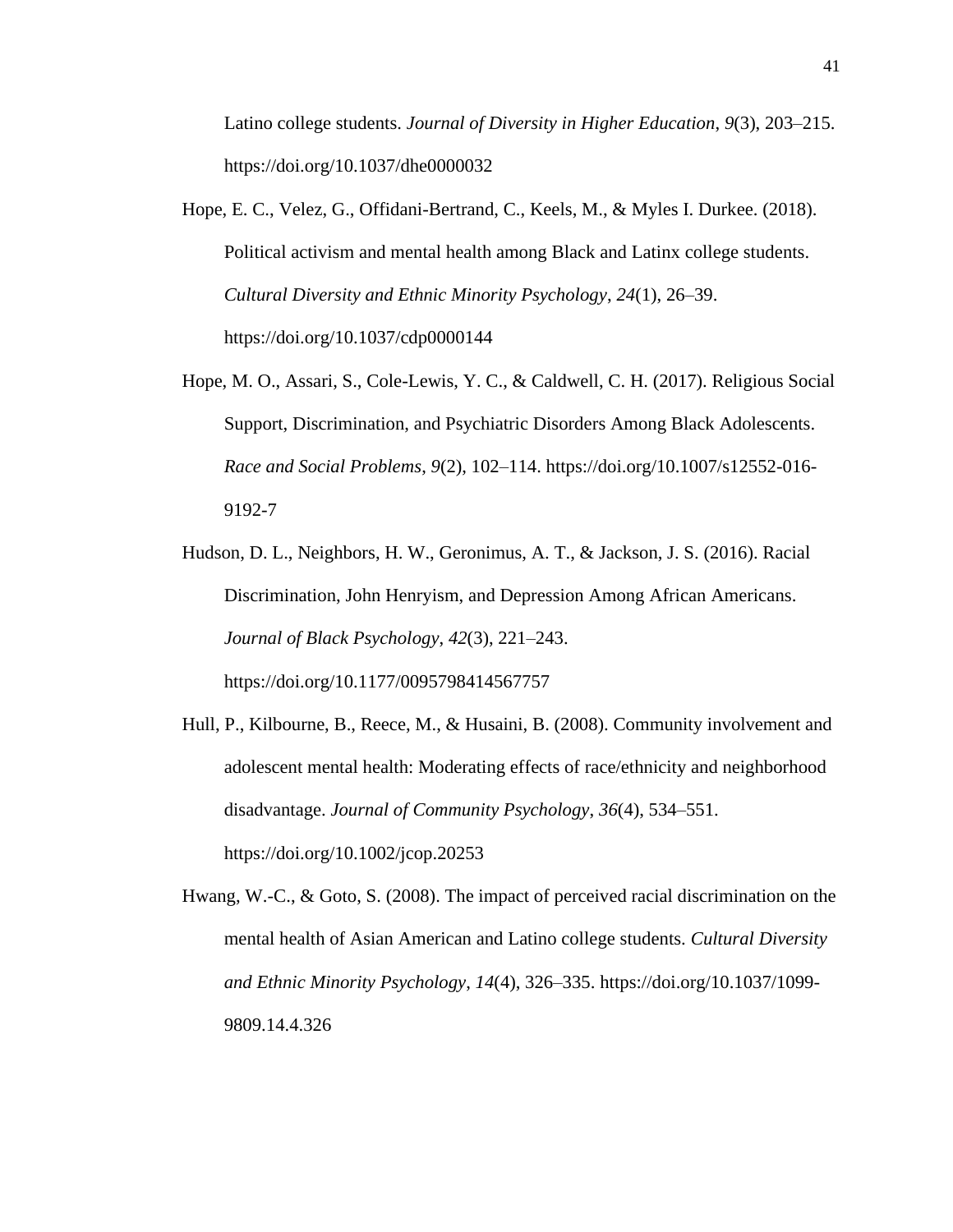- Juang, L., Ittel, A., Hoferichter, F., & Gallarin, M. (2016). Perceived Racial/Ethnic Discrimination and Adjustment Among Ethnically Diverse College Students: Family and Peer Support as Protective Factors. *Journal of College Student Development; Baltimore*, *57*(4), 380–394.
- Kirshner, B., & Ginwright, S. (2012). Youth Organizing as a Developmental Context for African American and Latino Adolescents. *Child Development Perspectives*, *6*(3), 288–294. https://doi.org/10.1111/j.1750-8606.2012.00243.x
- Kohout, F. J., Berkman, L. F., Evans, D. A., & Cornoni-Huntley, J. (1993). Two Shorter Forms of the CES-D Depression Symptoms Index. *Journal of Aging and Health*, *5*(2), 179–193. https://doi.org/10.1177/089826439300500202
- Kondrat, D. C., Sullivan, W. P., Wilkins, B., Barrett, B. J., & Beerbower, E. (2018). The mediating effect of social support on the relationship between the impact of experienced stigma and mental health. *Stigma and Health*, *3*(4), 305–314. https://doi.org/10.1037/sah0000103
- Lamis, D. A., Ballard, E. D., May, A. M., & Dvorak, R. D. (2016). Depressive Symptoms and Suicidal Ideation in College Students: The Mediating and Moderating Roles of Hopelessness, Alcohol Problems, and Social Support. *Journal of Clinical Psychology*, *72*(9), 919–932. https://doi.org/10.1002/jclp.22295

Landrine, H., & Klonoff, E. A. (2016). The Schedule of Racist Events: A Measure of Racial Discrimination and a Study of Its Negative Physical and Mental Health Consequences: *Journal of Black Psychology*. https://doi.org/10.1177/00957984960222002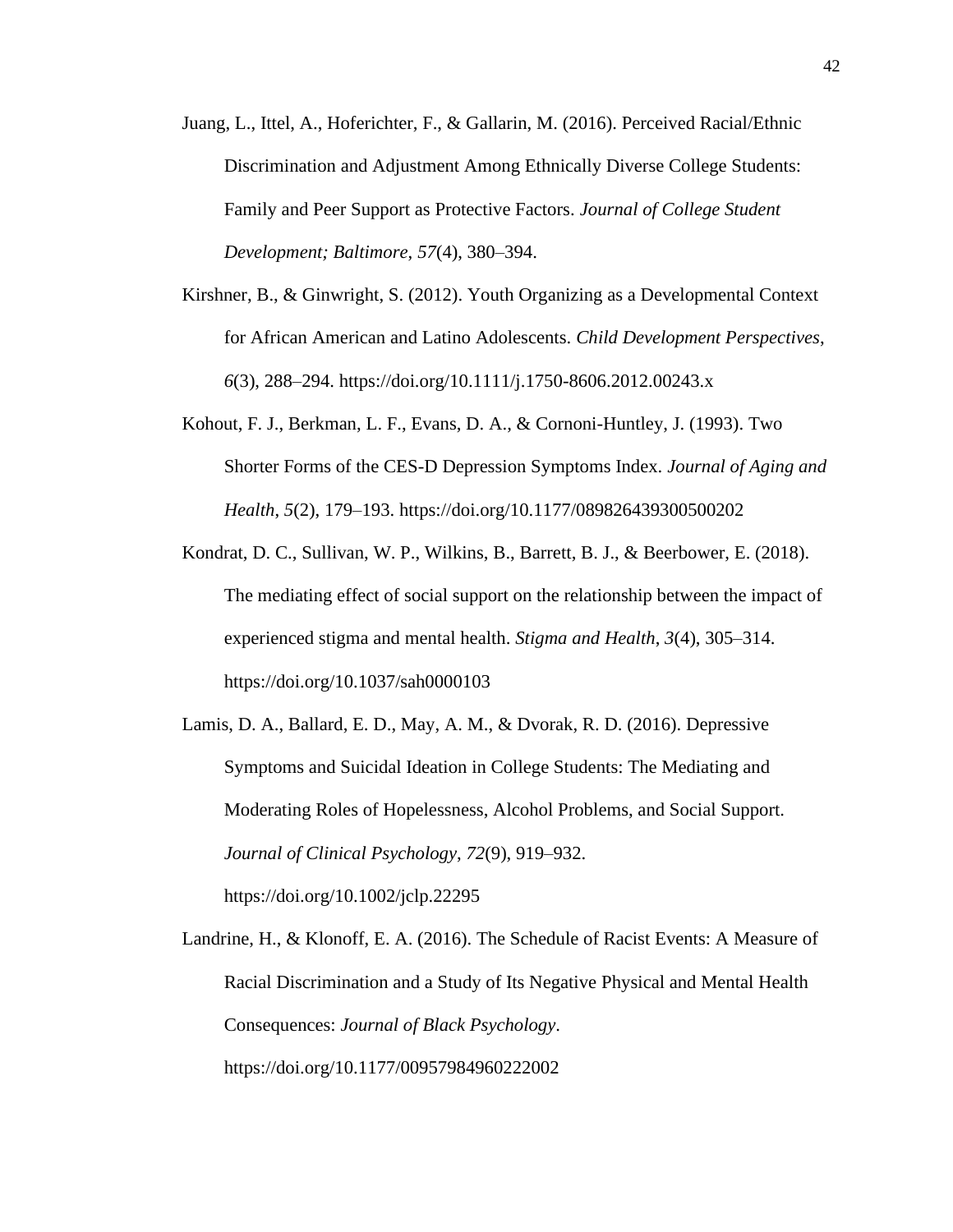- Lowe, S. R., Chan, C. S., & Rhodes, J. E. (2010). Pre-Hurricane Perceived Social Support Protects Against Psychological Distress: A Longitudinal Analysis of Low-Income Mothers. *Journal of Consulting and Clinical Psychology*, *78*(4), 551–560. https://doi.org/10.1037/a0018317
- McNeilly, M. D., Anderson, N. B., Armstead, C. A., Clark, R., Corbett, M., Robinson, E. L., Pieper, C. F., & Lepisto, E. M. (1996). The Perceived Racism Scale: A multidimensional assessment of the experience of White racism among African Americans. *Ethnicity & Disease*, *6*, 154–166.
- Menselson, T., Rehkopf, D. H., & Kubzansky, L. D. (2008). Depression among Latinos in the United States: A meta-analytic review. *Journal of Consulting and Clinical Psychology*, *76*(3), 355–366. https://doi.org/10.1037/0022-006X.76.3.355
- Nadal, K. L. (2011). The Racial and Ethnic Microaggressions Scale (REMS): Construction, reliability, and validity. *Journal of Counseling Psychology*, *58*(4), 470–480. https://doi.org/10.1037/a0025193
- Nadal, K. L., Mazzula, S. L., Rivera, D. P., & Fujii-Doe, W. (2014). Microaggressions and Latina/o Americans: An analysis of nativity, gender, and ethnicity. *Journal of Latina/o Psychology*, *2*(2), 67–78. https://doi.org/10.1037/lat0000013
- Nadal, K. L., Wong, Y., Griffin, K. E., Davidoff, K., & Sriken, J. (2014). The Adverse Impact of Racial Microaggressions on College Students' Self-Esteem. *Journal of College Student Development*, *55*(5), 461–474.

https://doi.org/10.1353/csd.2014.0051

National Institute of Mental Health. (2019a, February). *Major Depression*. https://www.nimh.nih.gov/health/statistics/major-depression.shtml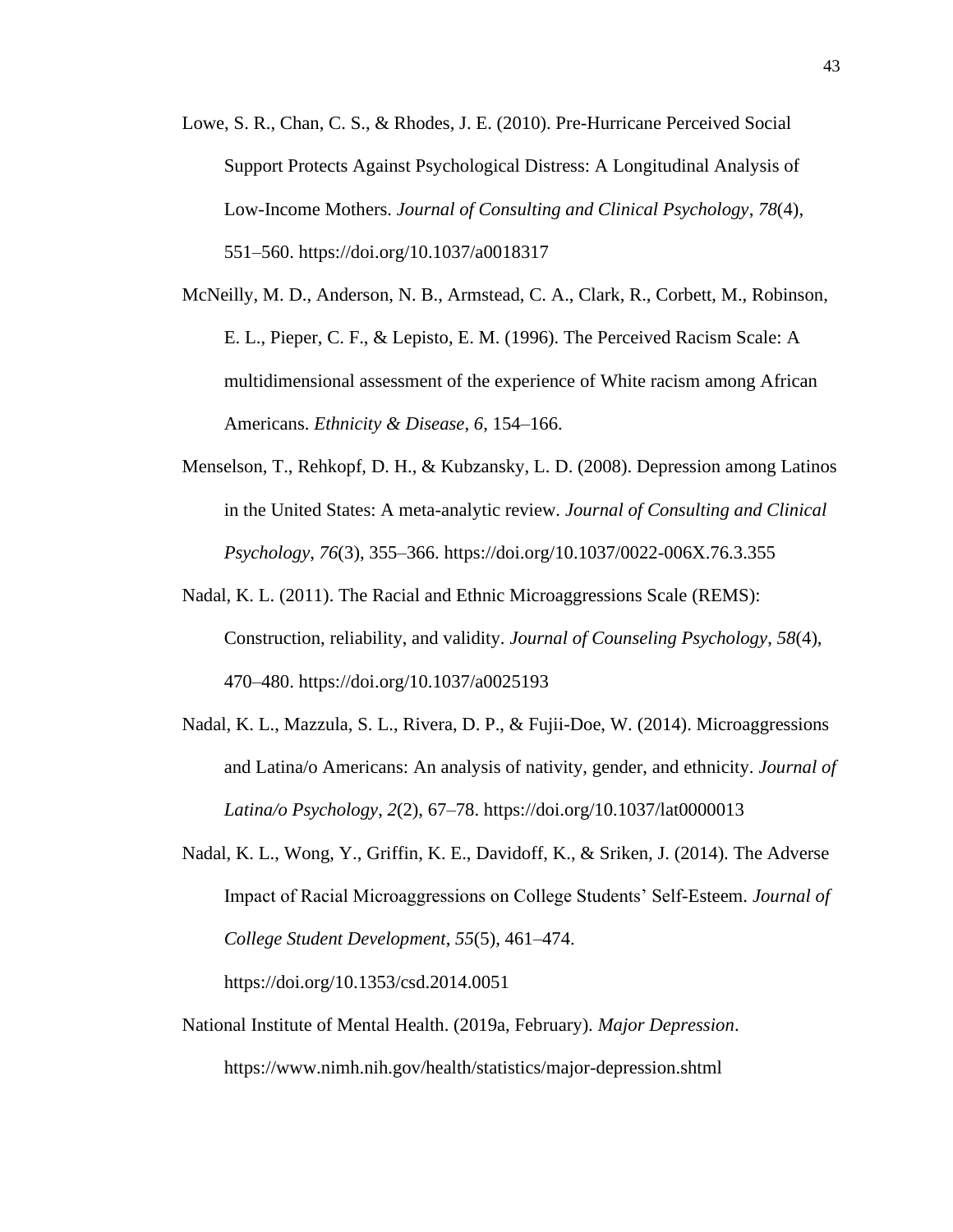National Institute of Mental Health. (2019b, February). *Mental Illness*.

https://www.nimh.nih.gov/health/statistics/mental-illness.shtml

Pancer, M., Pratt, M., Hunsberger, B., & Alisat, S. (2007, June 29). *Community and political involvement in adolescence: What distinguishes the activists from the uninvolved?*

https://onlinelibrary.wiley.com/doi/abs/10.1002/jcop.20176?casa\_token=pNUnP5 CXT94AAAAA:Hr5LLtxD96JZeCISW9o1s5vM1ExpyLaZ9laKQOFoTPIP0fKlt 46Y\_74FFq3Ef3TvpHqASuWXU1ntC2Qz

- Pieterse, A. L., Carter, R. T., Evans, S. A., & Walter, R. A. (2010). An exploratory examination of the associations among racial and ethnic discrimination, racial climate, and trauma-related symptoms in a college student population. *Journal of Counseling Psychology*, *57*(3), 255–263. https://doi.org/10.1037/a0020040
- Preacher, K. J., & Hayes, A. F. (2004). SPSS and SAS procedures for estimating indirect effects in simple mediation models. *Behavior Research Methods, Instruments, & Computers*, *36*(4), 717–731. https://doi.org/10.3758/BF03206553
- Radloff, L. S. (1977). The CES-D Scale: A Self-Report Depression Scale for Research in the General Population. *Applied Psychological Measurement*, *1*(3), 385–401. https://doi.org/10.1177/014662167700100306
- Ramos, M. R., Cassidy, C., Reicher, S., & Haslam, S. A. (2012). A longitudinal investigation of the rejection–identification hypothesis. *British Journal of Social Psychology*, *51*(4), 642–660. https://doi.org/10.1111/j.2044-8309.2011.02029.x
- Sanchez, M., Diez, S., Fava, N. M., Cyrus, E., Ravelo, G., Rojas, P., Li, T., Cano, M. A., & De La Rosa, M. (2019). Immigration Stress among Recent Latino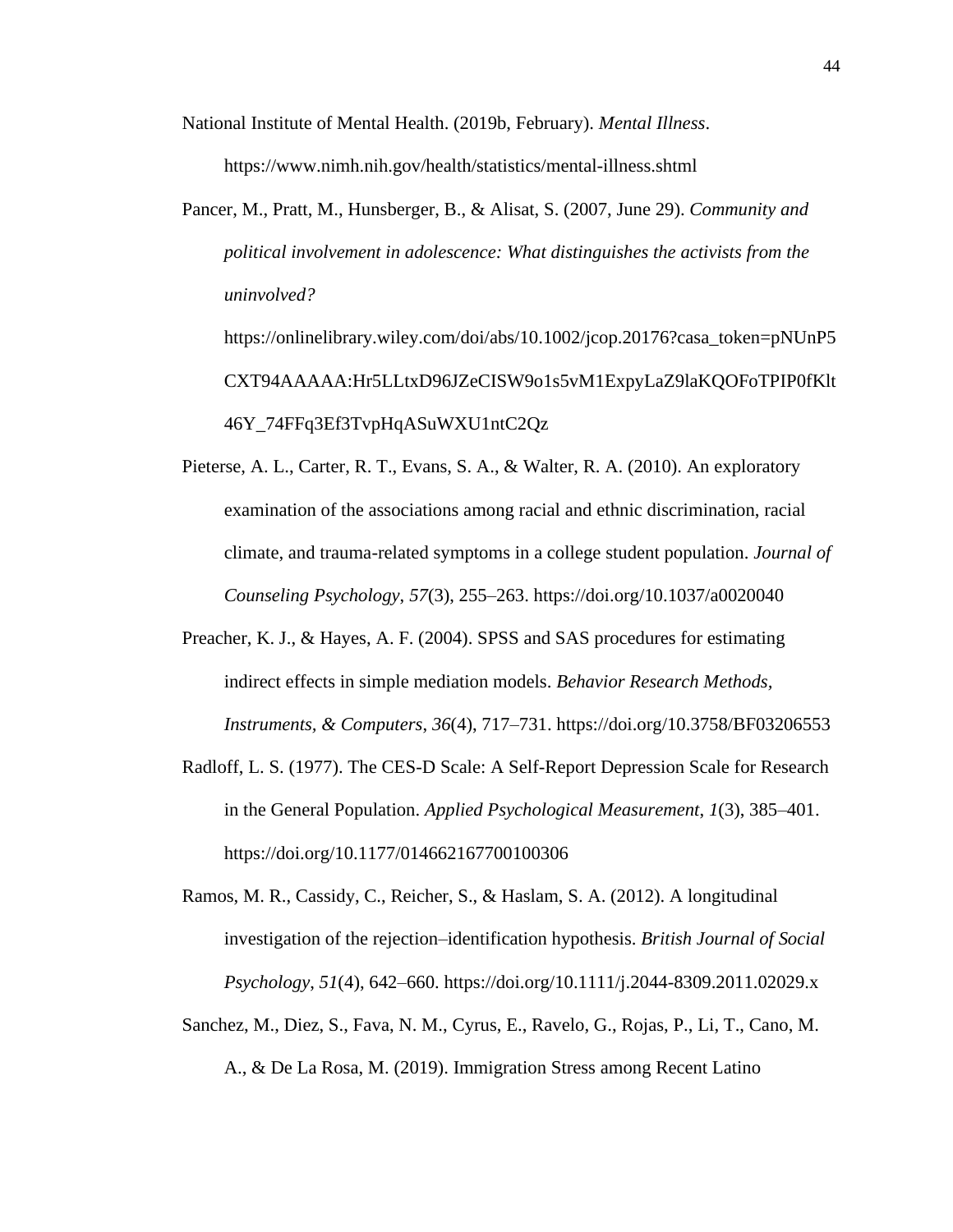Immigrants: The Protective Role of Social Support and Religious Social Capital. *Social Work in Public Health*, *34*(4), 279–292. https://doi.org/10.1080/19371918.2019.1606749

- Schmitt, M. T., Branscombe, N. R., Kobrynowicz, D., & Owen, S. (2002). Perceiving Discrimination Against One's Gender Group has Different Implications for Well-Being in Women and Men. *Personality and Social Psychology Bulletin*, *28*(2), 197–210. https://doi.org/10.1177/0146167202282006
- Schmitt, M. T., Spears, R., & Branscombe, N. R. (2003). Constructing a minority group identity out of shared rejection: The case of international students. *European Journal of Social Psychology*, *33*(1), 1–12. https://doi.org/10.1002/ejsp.131
- Sellers, R. M., Copeland‐Linder, N., Martin, P. P., & Lewis, R. L. (2006). Racial Identity Matters: The Relationship between Racial Discrimination and Psychological Functioning in African American Adolescents. *Journal of Research on Adolescence*, *16*(2), 187–216. https://doi.org/10.1111/j.1532- 7795.2006.00128.x
- Solomon, S. D., Smith, E. M., Robins, N., & Fischbach, R. L. (1987). Social Involvement as a Mediator of Disaster-Induced Stress. *Journal of Applied Social Psychology*, *17*(12), 1092–1112. https://doi.org/10.1111/j.1559- 1816.1987.tb02349.x
- Sue, D. W., Capodilupo, C. M., Torino, G. C., Bucceri, J. M., Holder, A. M. B., Nadal, K. L., & Esquilin, M. (2007). Racial microaggressions in everyday life: Implications for clinical practice. *American Psychologist*, *62*(4), 271–286. https://doi.org/10.1037/0003-066X.62.4.271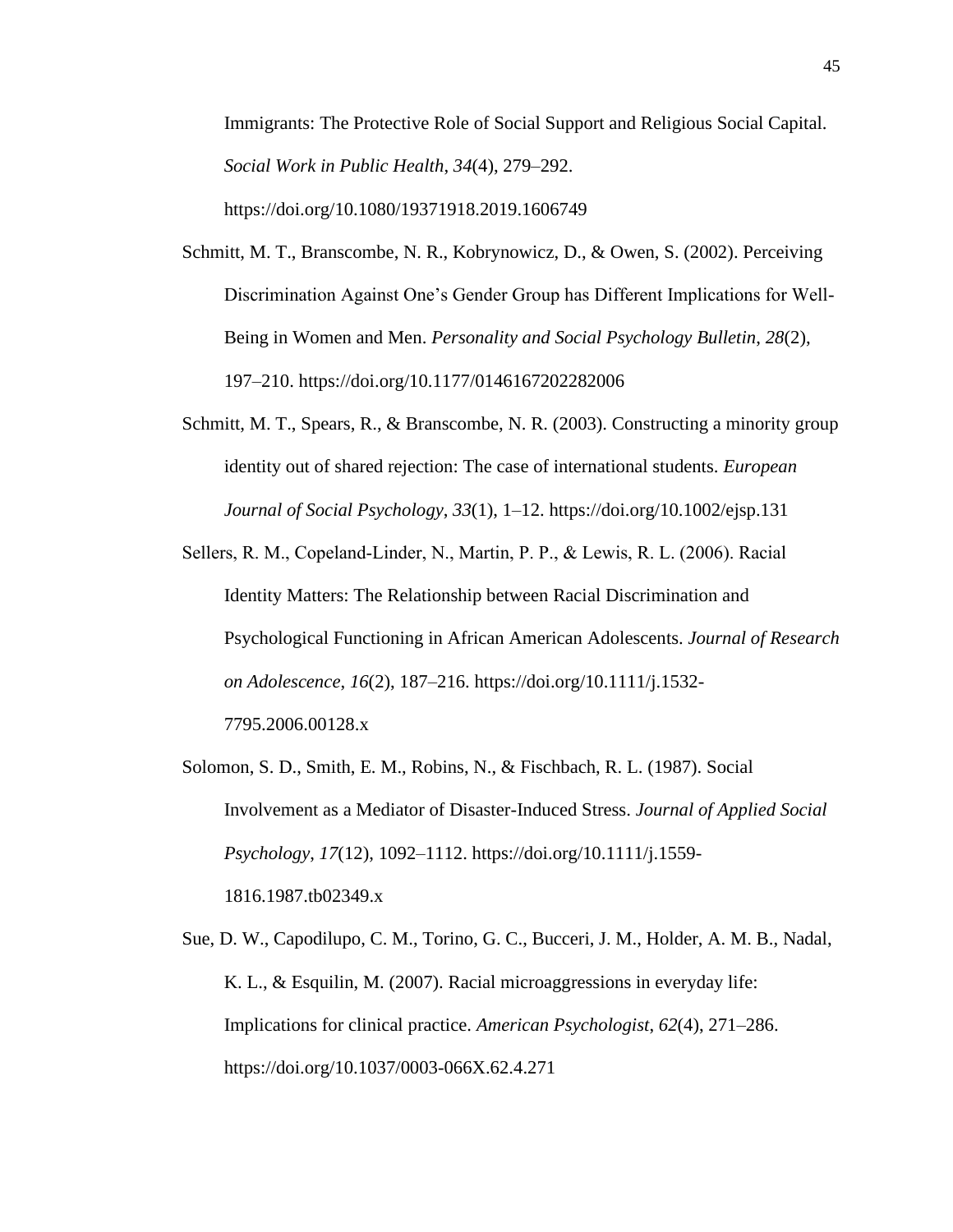- Suryawanshi, D., Sk, P., V, S., R, A., & S, B. (2016). Association between Community Collectivization and Mental Depression among Men Who Have Sex with Men in Andhra Pradesh, India. *Health Care : Current Reviews*, *4*(3). https://doi.org/10.4172/2375-4273.1000176
- Torres, L. (2010). Predicting levels of Latino depression: Acculturation, acculturative stress, and coping. *Cultural Diversity and Ethnic Minority Psychology*, *16*(2), 256–263. https://doi.org/10.1037/a0017357
- Torres, L., & Taknint, J. T. (2015). Ethnic microaggressions, traumatic stress symptoms, and Latino depression: A moderated mediational model. *Journal of Counseling Psychology*, *62*(3), 393–401. https://doi.org/10.1037/cou0000077
- Tynes, B. M., Giang, M. T., Williams, D. R., & Thompson, G. N. (2008). Online Racial Discrimination and Psychological Adjustment Among Adolescents. *Journal of Adolescent Health*, *43*(6), 565–569.

https://doi.org/10.1016/j.jadohealth.2008.08.021

- Tynes, B. M., Rose, C. A., & Markoe, S. L. (2013). Extending campus life to the Internet: Social media, discrimination, and perceptions of racial climate. *Journal of Diversity in Higher Education*, *6*(2), 102–114. https://doi.org/10.1037/a0033267
- Vatcheva, K. P., Lee, M., McCormick, J. B., & Rahbar, M. H. (2016). Multicollinearity in Regression Analyses Conducted in Epidemiologic Studies. *Epidemiology (Sunnyvale, Calif.)*, *6*(2). https://doi.org/10.4172/2161-1165.1000227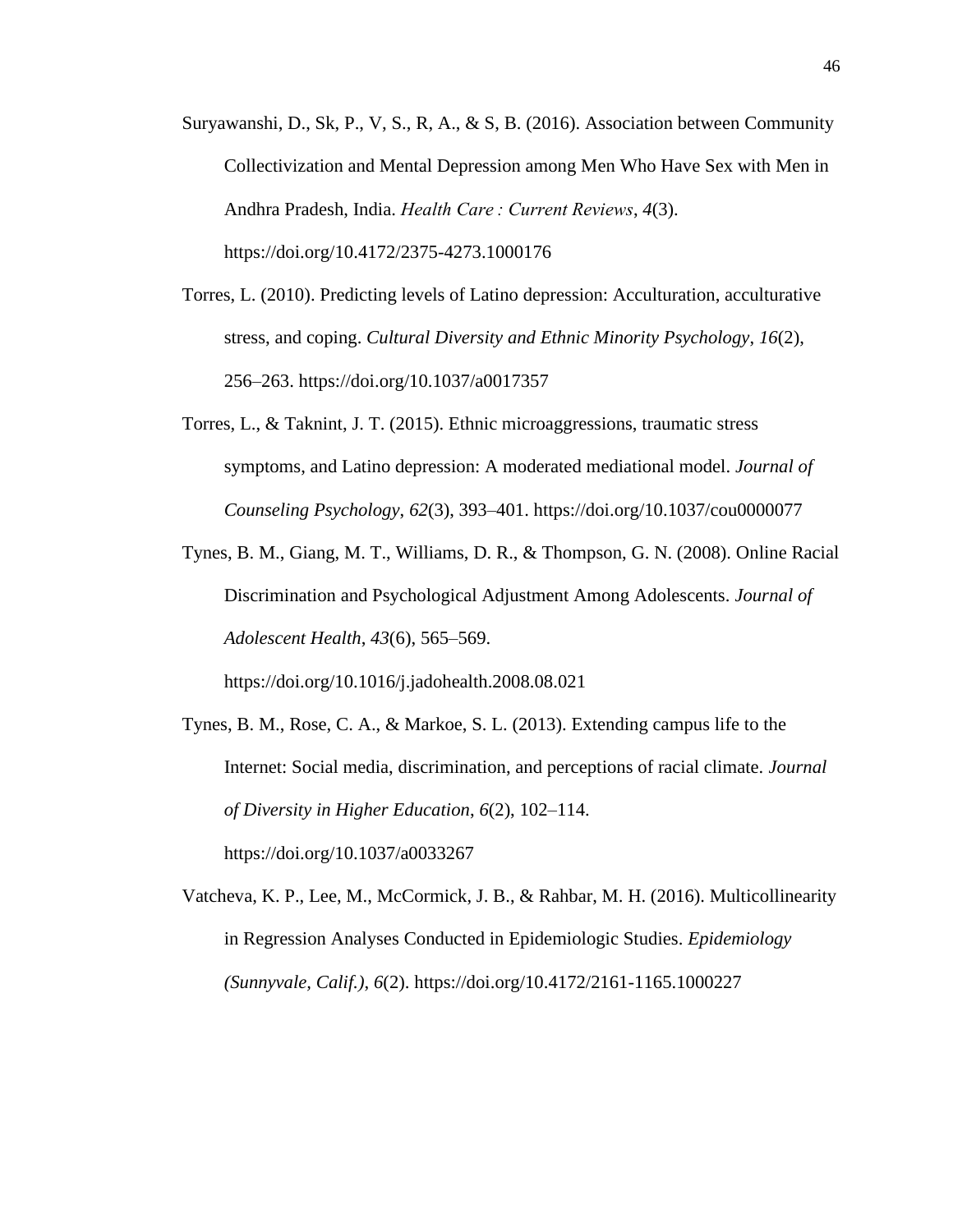- Williams, D. R., Lawrence, J. A., & Davis, B. A. (2019). Racism and Health: Evidence and Needed Research. *Annual Review of Public Health*, *40*(1), 105–125. https://doi.org/10.1146/annurev-publhealth-040218-043750
- Wu, A. D., & Zumbo, B. D. (2007). Understanding and Using Mediators and Moderators. *Social Indicators Research*, *87*(3), 367. https://doi.org/10.1007/s11205-007-9143-1
- Yip, T. (2018). Ethnic/Racial Identity—A Double-Edged Sword? Associations With Discrimination and Psychological Outcomes. *Current Directions in Psychological Science*, *27*(3), 170–175. https://doi.org/10.1177/0963721417739348
- Zvolensky, M. J., Jardin, C., Garey, L., Robles, Z., & Sharp, C. (2016). Acculturative stress and experiential avoidance: Relations to depression, suicide, and anxiety symptoms among minority college students. *Cognitive Behaviour Therapy*, *45*(6), 501–517. https://doi.org/10.1080/16506073.2016.1205658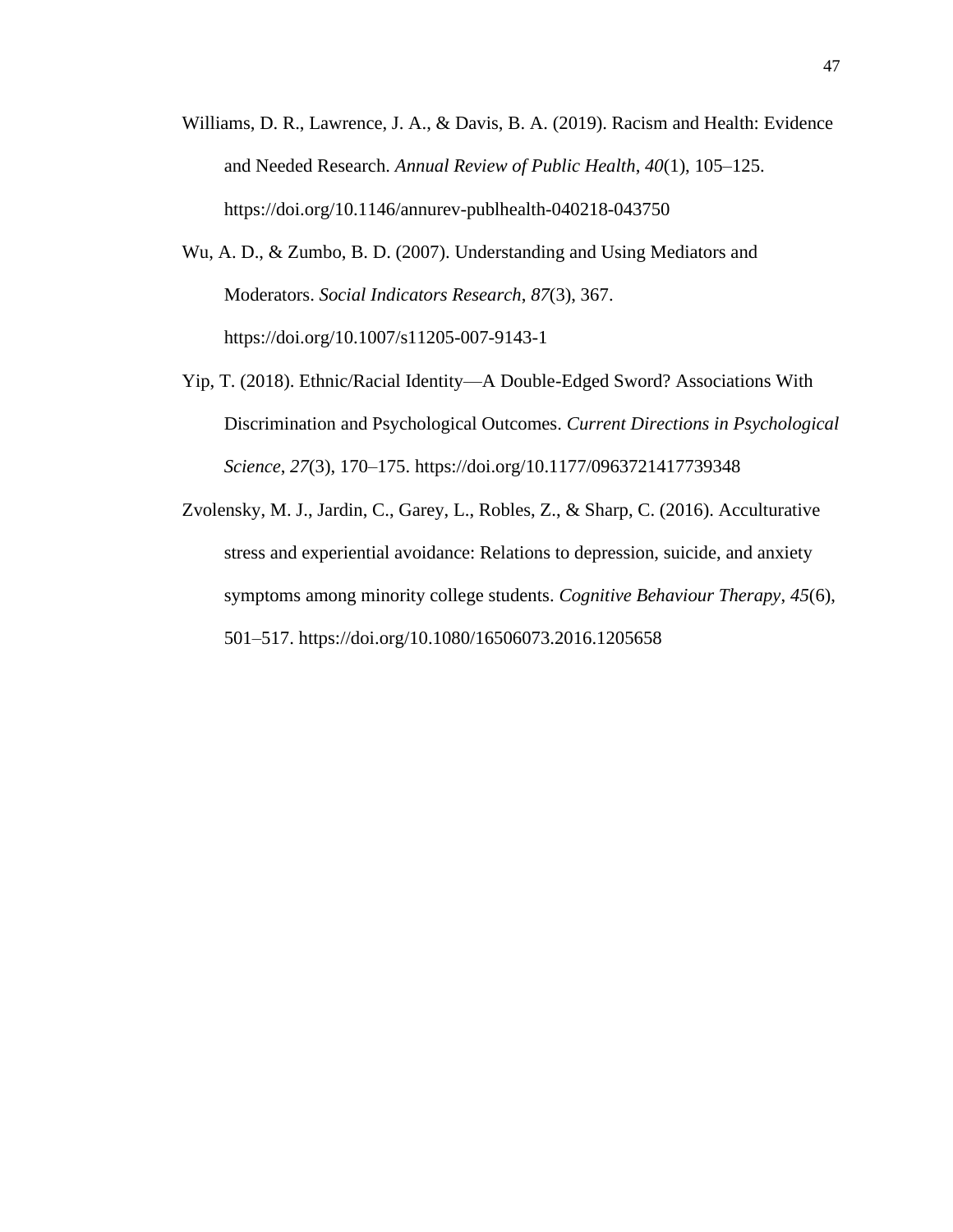# Appendix A

Table 1.

*Descriptive Statistics and Correlations for Study Variables.*

| Variable         | M    | <i>SD</i> |     | 2      | 3      | 4        | 5      | 6       | 7       | 8       |
|------------------|------|-----------|-----|--------|--------|----------|--------|---------|---------|---------|
| 1. Gender        | 1.7  | 0.5       | $-$ | $-.06$ | .03    | $-.21**$ | $-.01$ | .04     | .07     | .05     |
| $2. \text{Age}$  | 19.2 | 1.3       | $-$ | $-$    | $-.03$ | .03      | .08    | .08     | $-.09$  | $.15*$  |
| 3. Race          | 2.5  | 1.4       |     |        |        | $-.15*$  | $-.09$ | $-.03$  | .01     | $.16*$  |
| 4. Annual        | 4.5  | 1.4       |     |        |        |          | $-.09$ | $-18**$ | .03     | $-.11$  |
| Income           |      |           |     |        |        |          |        |         |         |         |
| 5.               | 0.95 | 0.7       |     |        |        |          |        | $72**$  | $.23**$ | $.33**$ |
| Microaggressions |      |           |     |        |        |          |        |         |         |         |
| 6. Overt         | 1.7  | 0.6       |     |        |        |          |        |         | $.20**$ | $.39**$ |
| Discrimination   |      |           |     |        |        |          |        |         |         |         |
| 7. Community     | 2.8  | 0.8       |     |        |        |          |        |         |         | $-.05$  |
| Involvement      |      |           |     |        |        |          |        |         |         |         |
| 8. Depression    | 9.9  | 5.2       |     |        |        |          |        |         |         |         |

Note. \*\* = *p < .01*, \* = *p < .05*

Spearman correlations are reported for gender and race.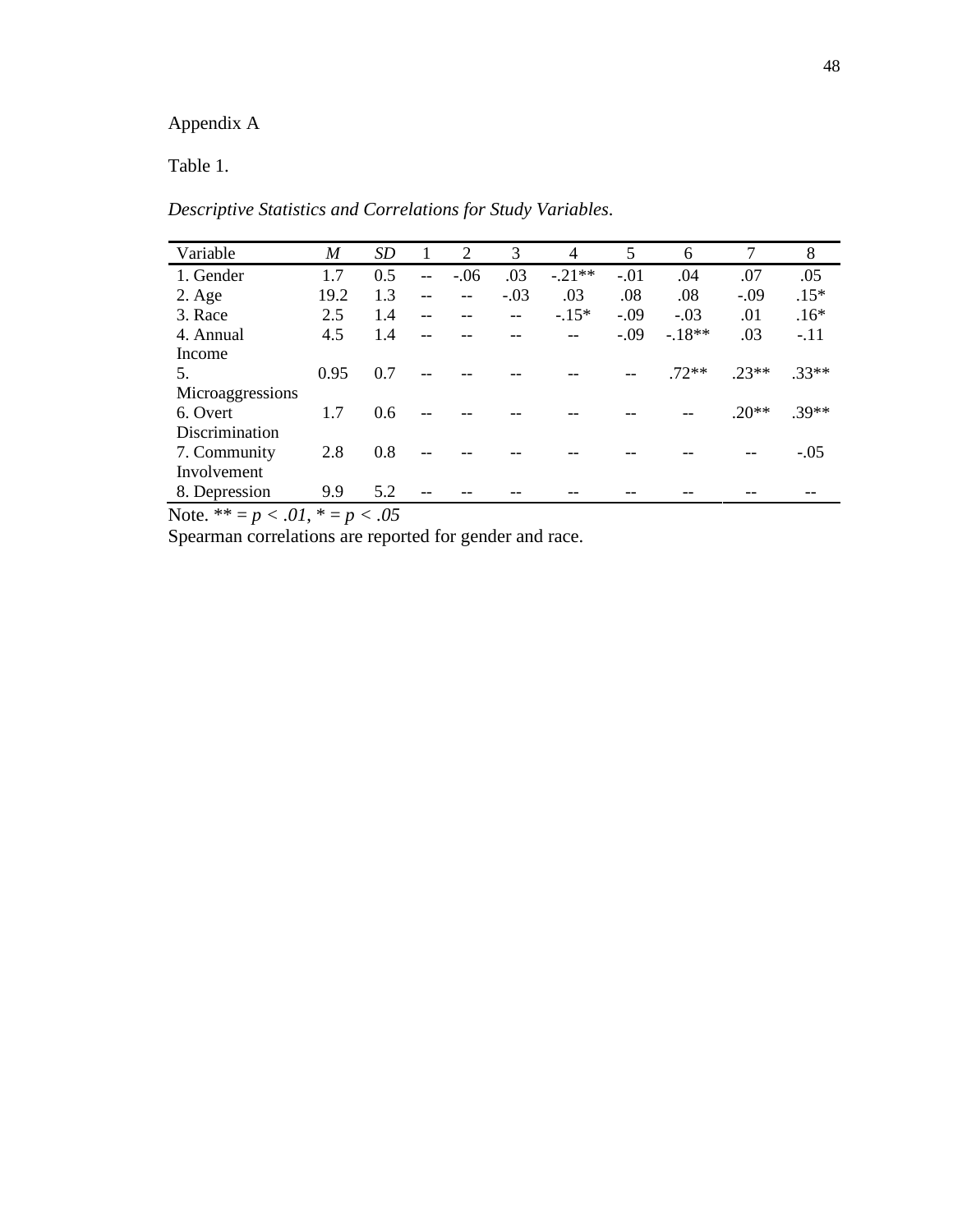# Table 2.

| Measure                     | African          |           | Hispanic<br>Asian |           |          | F         | $n^2$   |     |
|-----------------------------|------------------|-----------|-------------------|-----------|----------|-----------|---------|-----|
|                             | American         |           |                   |           | American |           | (2,188) |     |
|                             | $\boldsymbol{M}$ | <i>SD</i> | M                 | <i>SD</i> | M        | <b>SD</b> |         |     |
| Microaggressions            | 1.3              | 0.9       |                   | 0.7       | 0.7      | 0.5       | 9.81*   | .09 |
| <b>Overt Discrimination</b> | 1.9              | 0.7       | 1.8               | 0.7       | 1.5      | 0.5       | $6.74*$ | .07 |
| Community<br>Involvement    | 2.7              | 0.9       | 2.6               | 0.7       | 2.9      | 0.8       | 2.10    | .02 |
| Depression                  | 8.8              | 4.7       |                   | 5.6       | 9.2      | 4.9       | 3.54    | .04 |

*Means, Standard Deviations, and One-Way Analyses of Variance in Study Variables.* 

Note.  $* =$  significant at the alpha 0.05 level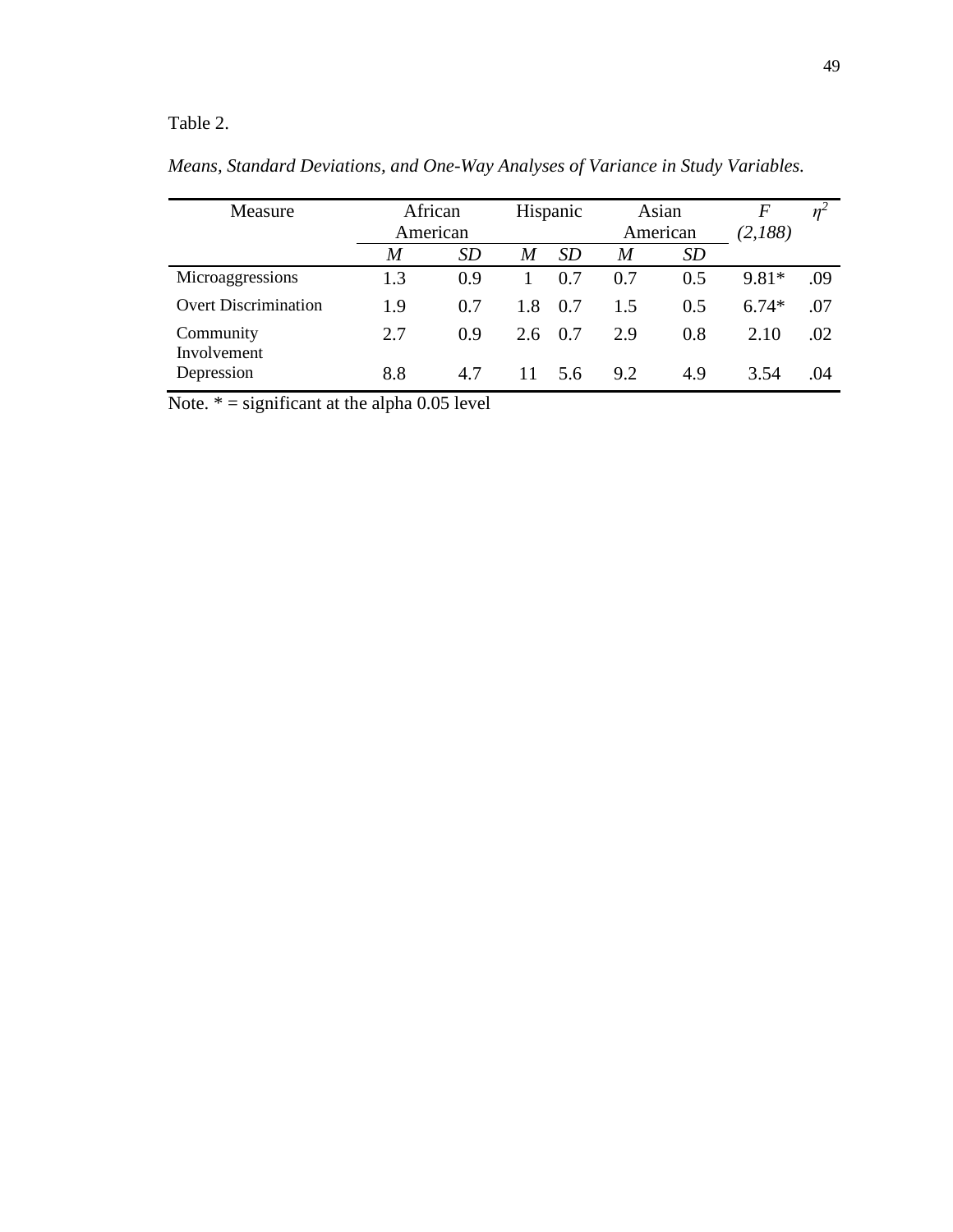# Table 3.

| Variables                   |       | Model 1 |        | Model 2 |      |         |  |
|-----------------------------|-------|---------|--------|---------|------|---------|--|
|                             | B     | SE B    |        | B       | SE B |         |  |
| Race                        | 0.347 | 0.27    | .09    | 0.46    | 0.25 | .12     |  |
| Age                         | 0.648 | 0.29    | $.16*$ | 0.53    | 0.27 | .13     |  |
| <b>Overt Discrimination</b> |       |         |        | 9.15    | 1.52 | $.39**$ |  |
| $R^2$                       |       | .03     |        | .18     |      |         |  |
| F for change in $R^2$       |       | 3.09    |        | 36.37   |      |         |  |

*Hierarchical Regression Analysis for Variables Predicting Depression.* 

Note. \* *p* < .05, \*\* *p* < .001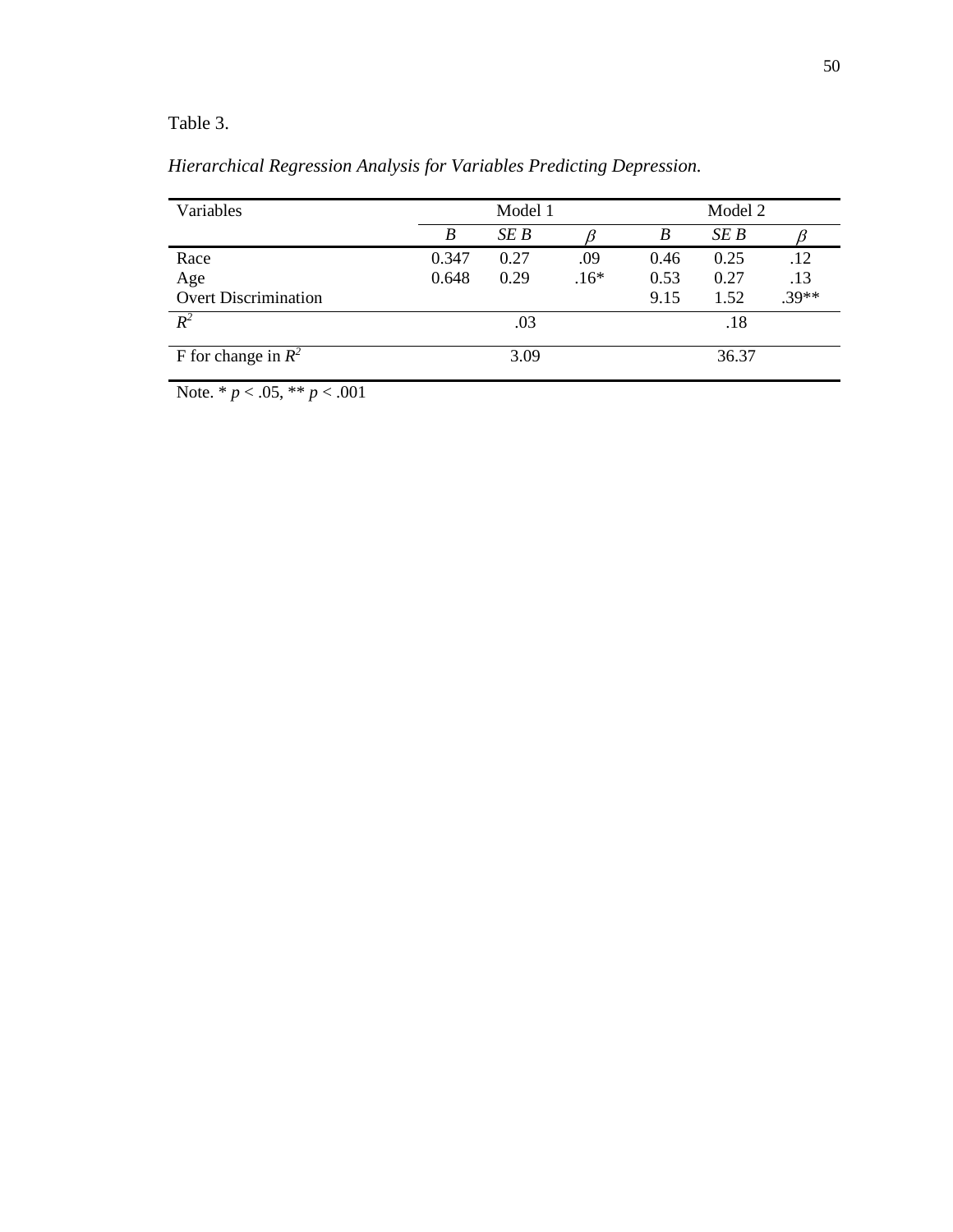# Table 4.

| Variables             |      | Model 1 | Model 2 |       |      |         |  |
|-----------------------|------|---------|---------|-------|------|---------|--|
|                       | B    | SE B    |         | B     | SE B |         |  |
| Race                  | 0.35 | 0.27    | .09     | 0.49  | 0.26 | .13     |  |
| Age                   | 0.65 | 0.29    | $.16*$  | 0.54  | 0.28 | .13     |  |
| Microaggressions      |      |         |         | 4.77  | 0.97 | $.33**$ |  |
| $R^2$                 |      | .03     |         | .14   |      |         |  |
| F for change in $R^2$ |      | 3.09    |         | 24.23 |      |         |  |

*Hierarchical Regression Analysis for Variables Predicting Depression.* 

Note. \* *p* < .05, \*\* *p* < .001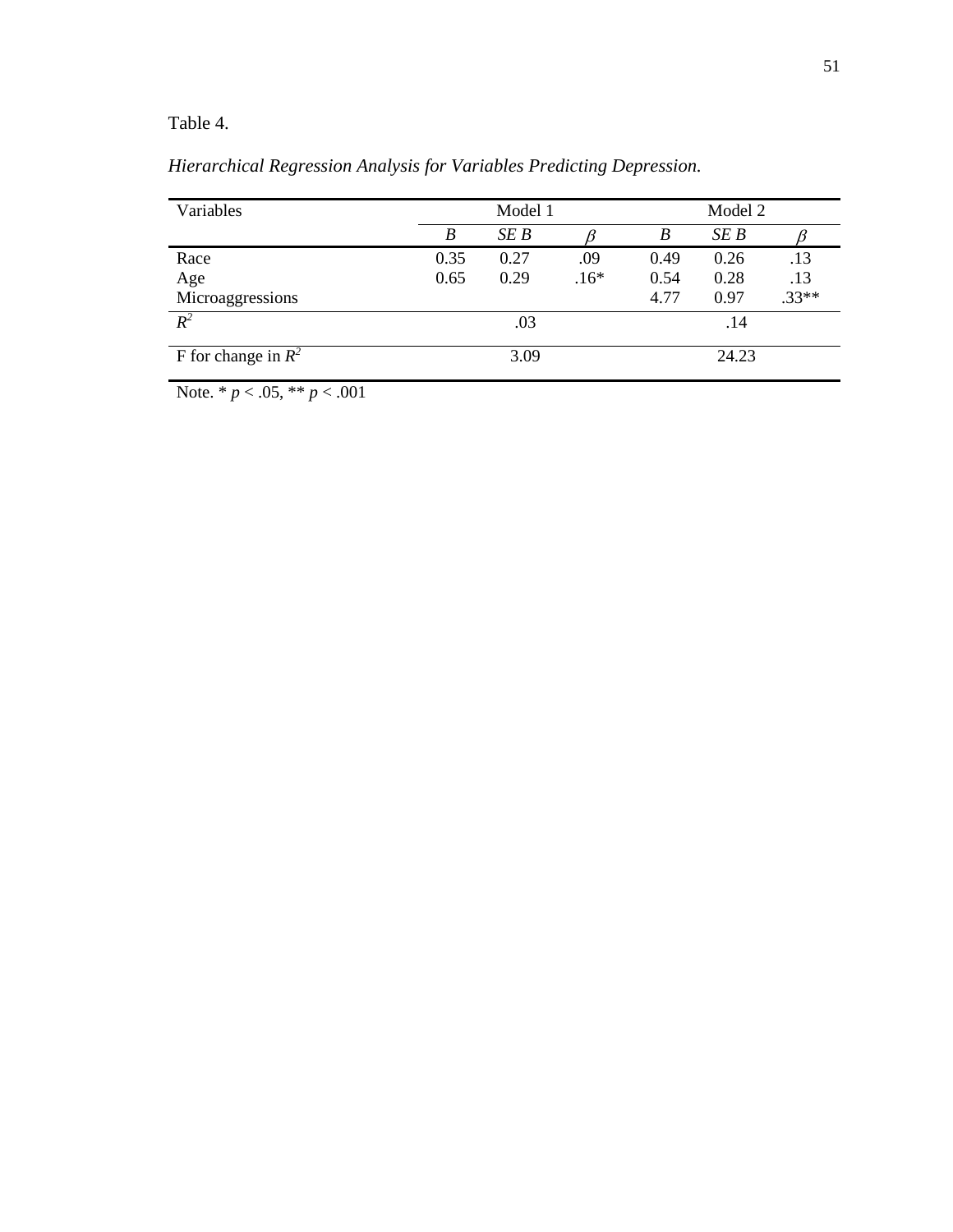# Table 5.

| Variables             |      | Model 1 |        |         | Model 2 |        |  |  |
|-----------------------|------|---------|--------|---------|---------|--------|--|--|
|                       | B    | SEB     |        | B       |         |        |  |  |
| Race                  | 0.35 | 0.27    | .09    | 0.35    | 0.27    | .09    |  |  |
| Age                   | 0.65 | 0.29    | $.16*$ | 0.63    | 0.30    | $.15*$ |  |  |
| Community Involvement |      |         |        | $-0.25$ | 0.48    | $-.04$ |  |  |
| $R^2$                 |      | .03     |        | .03     |         |        |  |  |
| F for change in $R^2$ |      | 3.09    |        | 0.28    |         |        |  |  |

*Hierarchical Regression Analysis for Variables Predicting Depression.* 

Note.  $* p < .05, ** p < .001$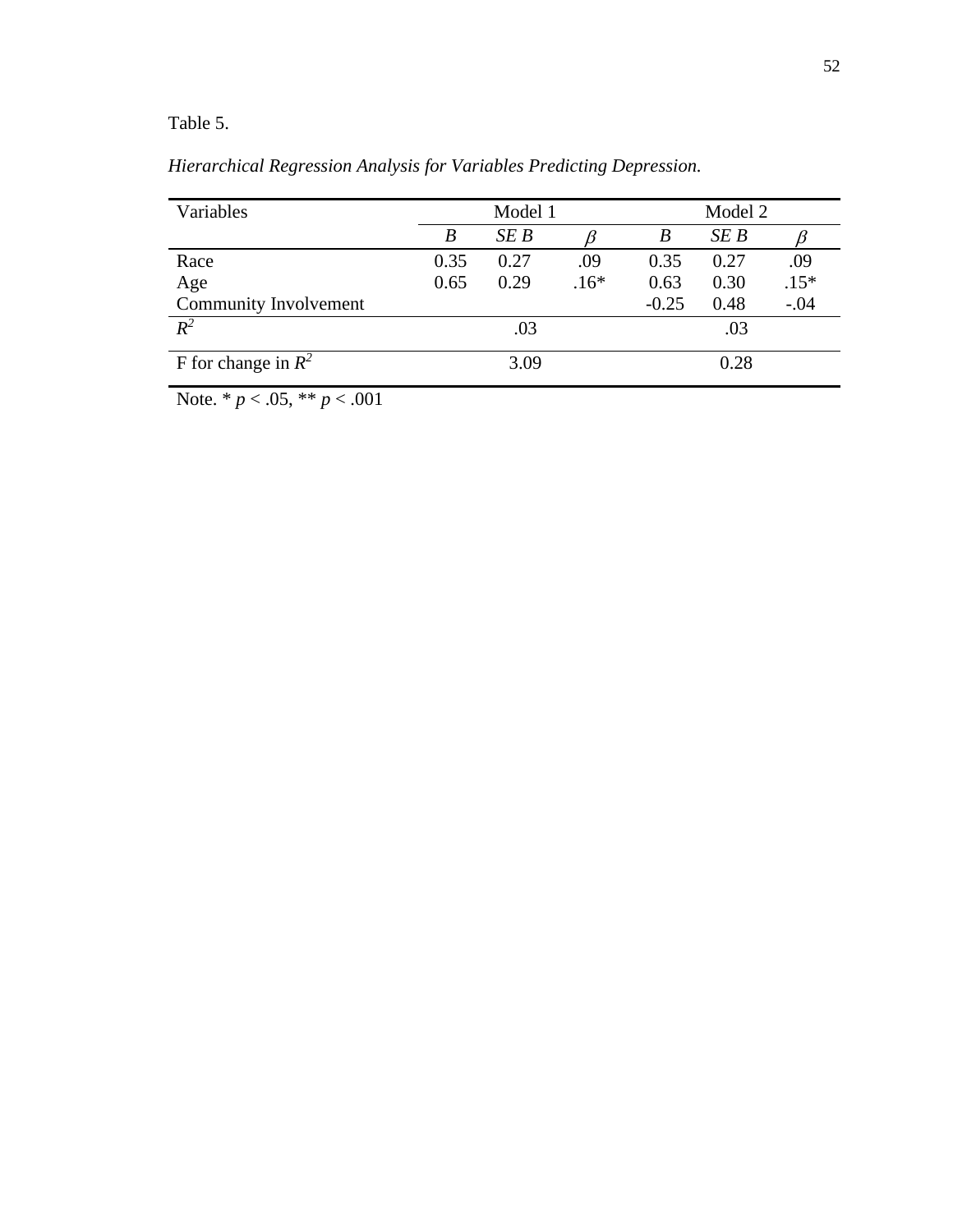Table 6.

*Regression Examining Community Involvement as a Moderator between Overt Discrimination and Depression Symptoms*

| Variable                                | B        | SE B | 95% CI         |
|-----------------------------------------|----------|------|----------------|
| <b>Overt Discrimination</b>             | $12.47*$ | 5.81 | $1.01 - 23.93$ |
| Community Involvement                   | 0.28     | 2.49 | $-4.62 - 5.18$ |
| <b>Overt Discrimination X Community</b> | $-0.90$  | 1.91 | $-4.66 - 2.86$ |
| Involvement                             |          |      |                |
| $R^2$                                   | .20      |      |                |

Note. \*  $p < 0.05$ , \*\*  $p < .01$ .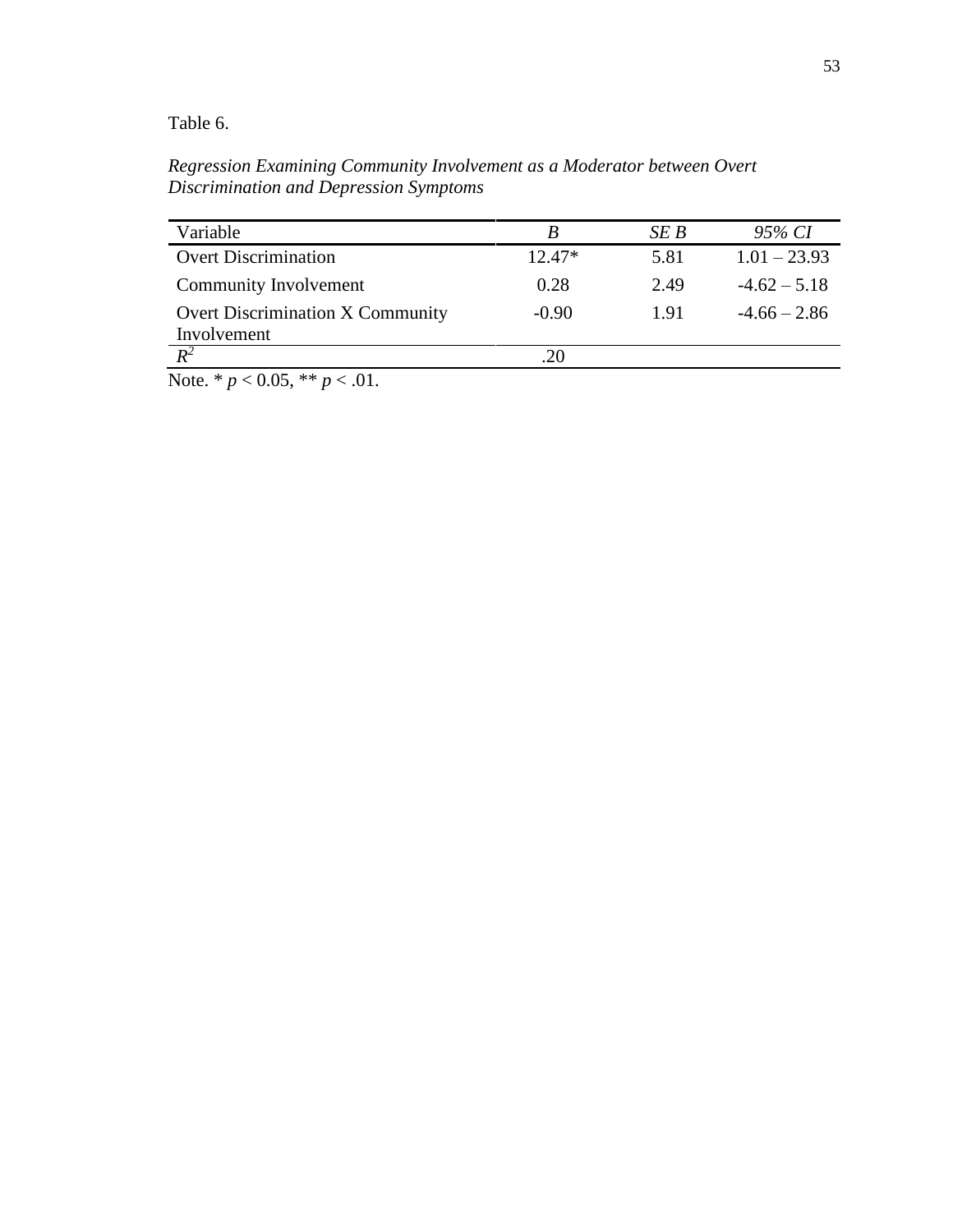Table 7.

*Regression Examining Community Involvement as a Moderator between Microaggressions and Depression Symptoms*

| Variable                     | B       | SE B | 95% CI         |
|------------------------------|---------|------|----------------|
| Microaggressions             | 5.53    | 3.08 | $-0.54-$       |
|                              |         |      | 11.61          |
| Community Involvement        | $-0.95$ | 1.08 | $-3.09 - 1.19$ |
| Microaggressions X Community | $-0.05$ | 1.08 | $-2.17 - 2.07$ |
| Involvement                  |         |      |                |
| $\overline{R^2}$             | .16     |      |                |

Note. \* *p* < 0.05, \*\* *p* < .01.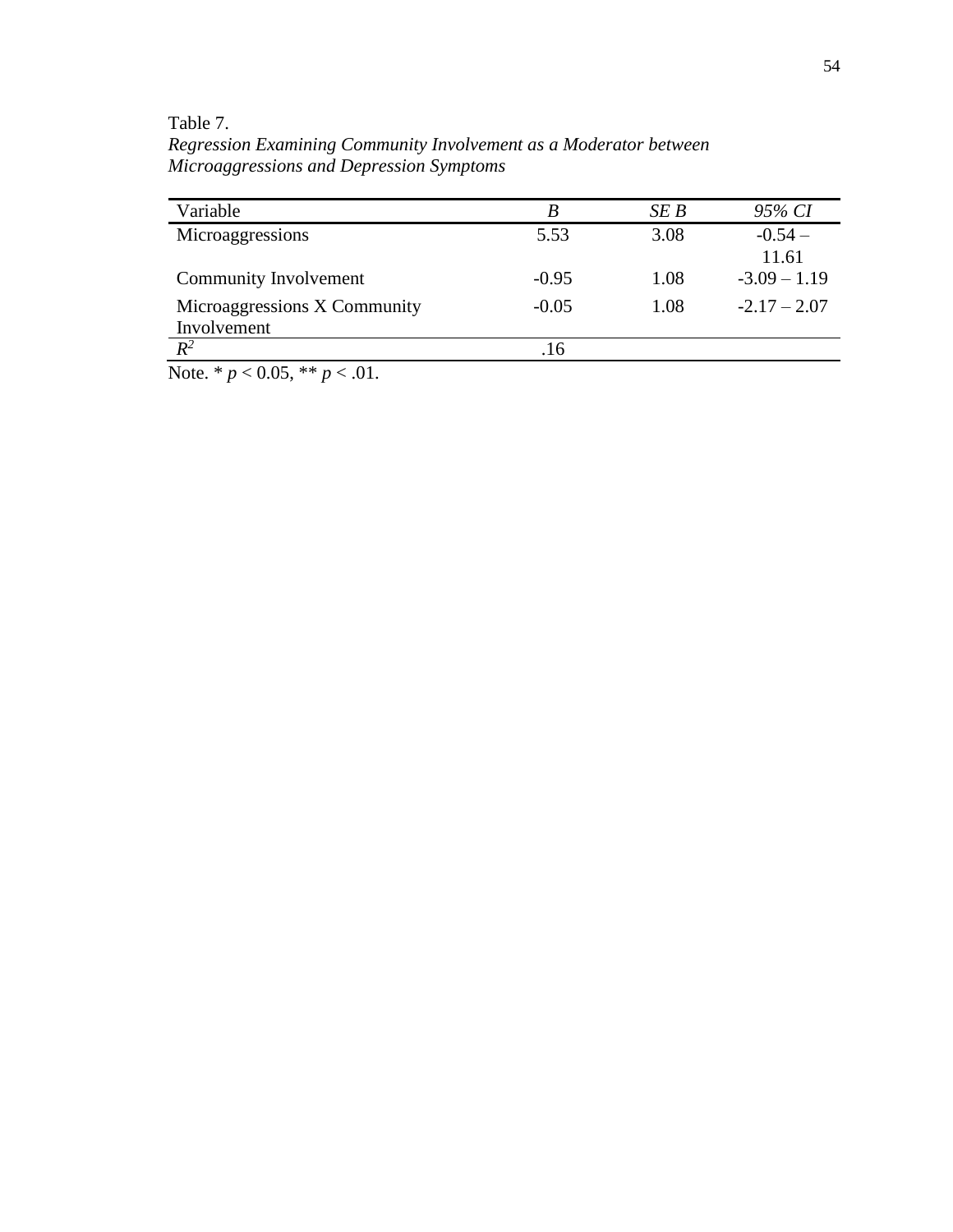Figure 1.

*The mediating role of community involvement on the relationship between overt discrimination and depression symptoms*



Note. Unstandardized beta weights for the relationship between overt discrimination and depression symptoms as mediated by community involvement. The standard error is in parentheses.  $* p < .05, ** p < .001$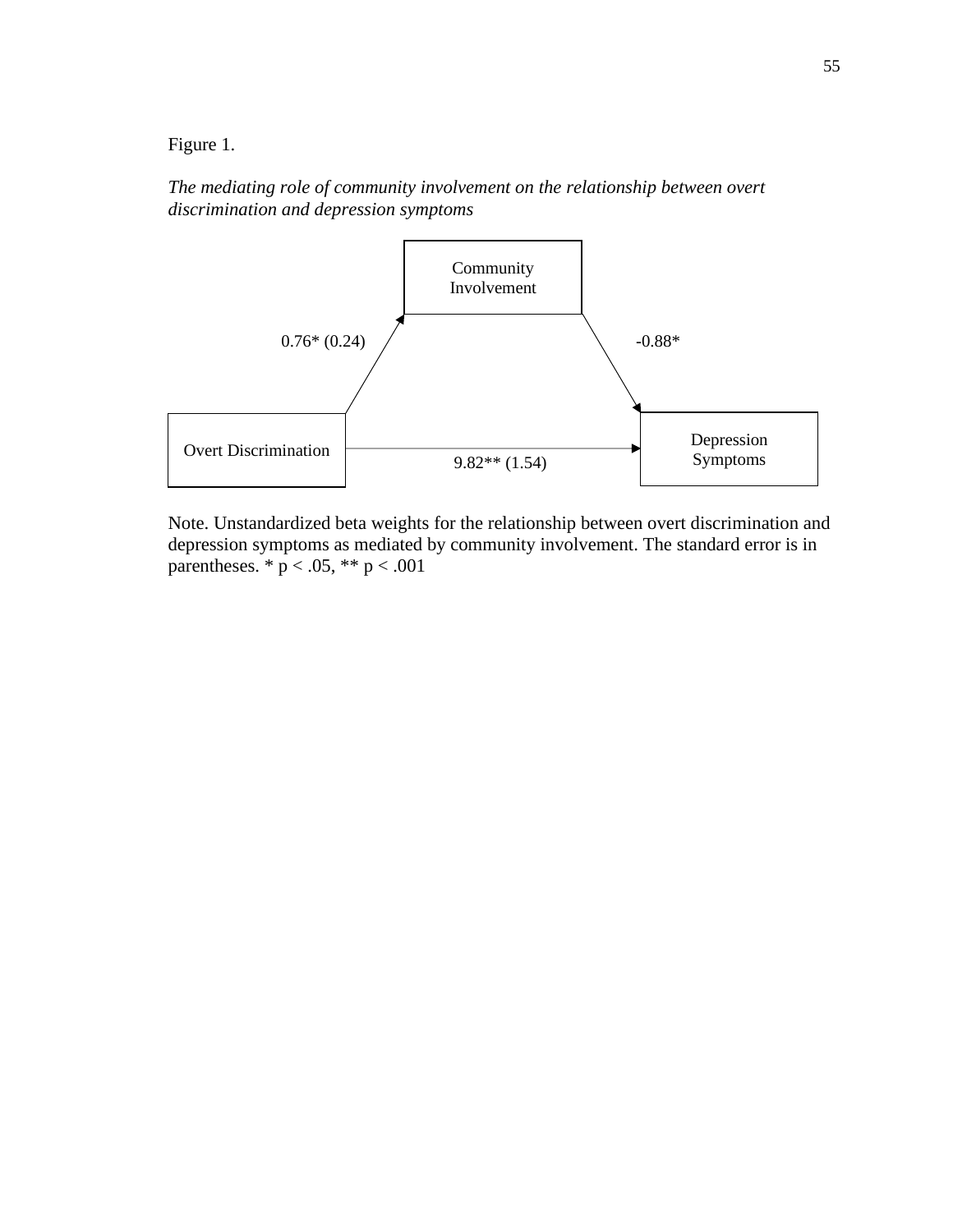Figure 2.

*The mediating role of community involvement on the relationship between microaggressions and depression symptoms*



Note. Unstandardized beta weights for the relationship between microaggressions and depression symptoms as mediated by community involvement. The standard error is in parentheses.  $* p < .05, ** p < .001$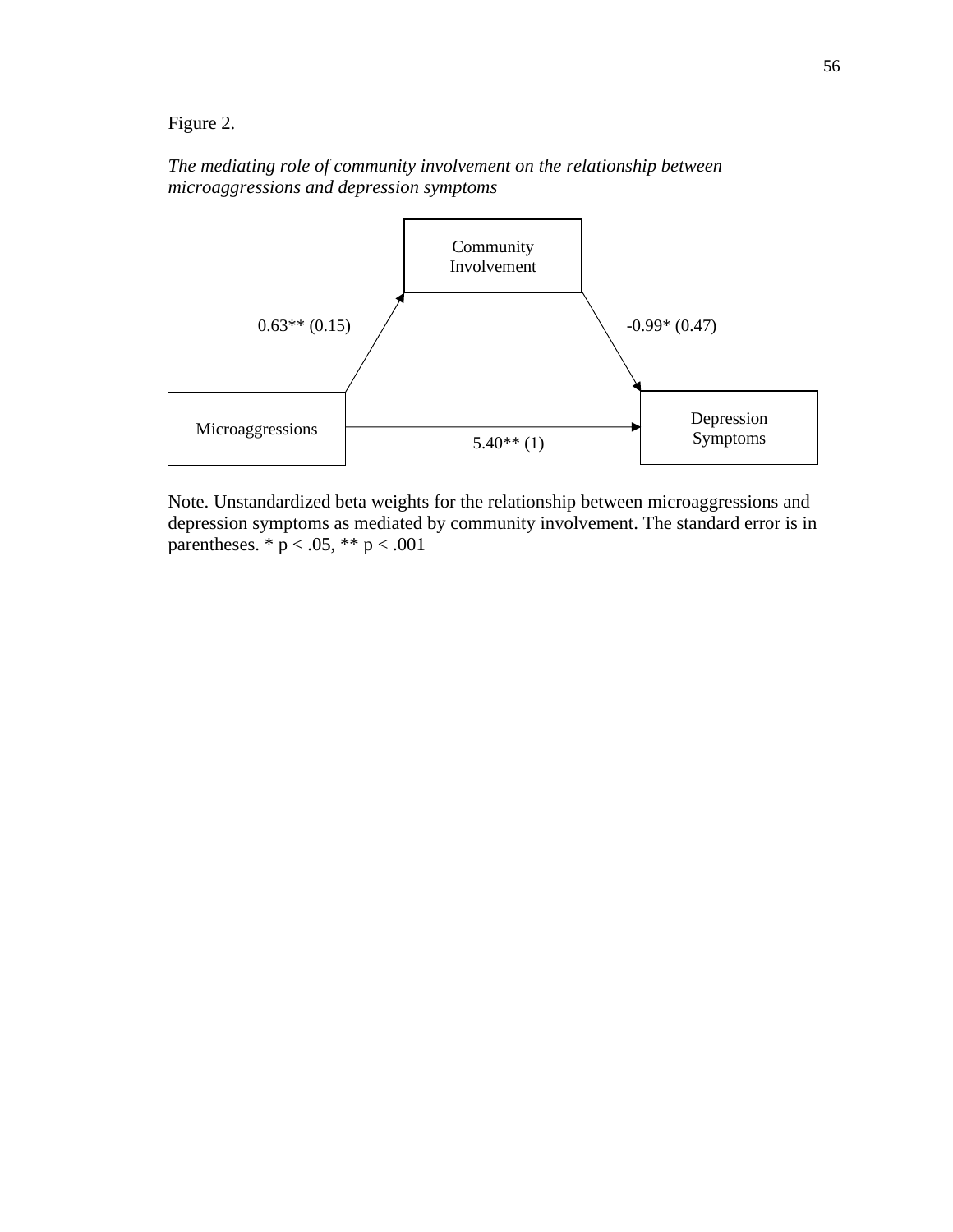### Appendix B

#### *Brief PEDQ*

Think about your **ethnicity/race**. What **group** do you belong to? **Do you think of yourself as**: Asian? Black? Latino? White? Native American? American? Caribbean? Irish? Italian? Korean? Another group?

#### **YOUR ETHNICITY/RACE: \_\_\_\_\_\_\_\_\_\_\_\_\_\_\_\_\_\_\_\_\_\_\_\_\_\_\_\_\_**

How often have any of the things listed below happened to you**, because of your ethnicity**?

# **BECAUSE OF YOUR ETHNICITY/RACE …**

| A. How often                                                                                                                                              | <b>Never</b> | <b>Sometimes</b> | <b>Very</b><br><b>Often</b> |                |   |
|-----------------------------------------------------------------------------------------------------------------------------------------------------------|--------------|------------------|-----------------------------|----------------|---|
| 1. Have you been treated unfairly by teachers,<br>principals, or other staff at school?                                                                   | 1            | 2                | 3                           | $\overline{4}$ | 5 |
| 2. Have others thought you couldn't do things<br>or handle a job?                                                                                         | $\mathbf{1}$ | 2                | 3                           | $\overline{4}$ | 5 |
| 3. Have others <b>threatened</b> to hurt you<br>(ex: said they would hit you)?                                                                            | $\mathbf{1}$ | 2                | 3                           | $\overline{4}$ | 5 |
| 4. Have others actually hurt you or tried to<br>hurt you (ex: kicked or hit you)?                                                                         | 1            | $\overline{2}$   | 3                           | $\overline{4}$ | 5 |
| 5. Have policemen or security officers been unfair to you?                                                                                                | 1            | $\overline{2}$   | 3                           | $\overline{4}$ | 5 |
| 6. Have others <b>threatened</b> to damage your property?                                                                                                 | 1            | 2                | 3                           | $\overline{4}$ | 5 |
| 7. Have others actually damaged your property?                                                                                                            | 1            | 2                | 3                           | $\overline{4}$ | 5 |
| 8. Have others made you feel like an outsider who<br>doesn't fit in because of your dress, speech, or<br>other characteristics related to your ethnicity? | $\mathbf{1}$ | $\overline{2}$   | 3                           | $\overline{4}$ | 5 |
| 9. Have you been treated unfairly by co-workers<br>or classmates?                                                                                         | 1            | 2                | 3                           | $\overline{4}$ | 5 |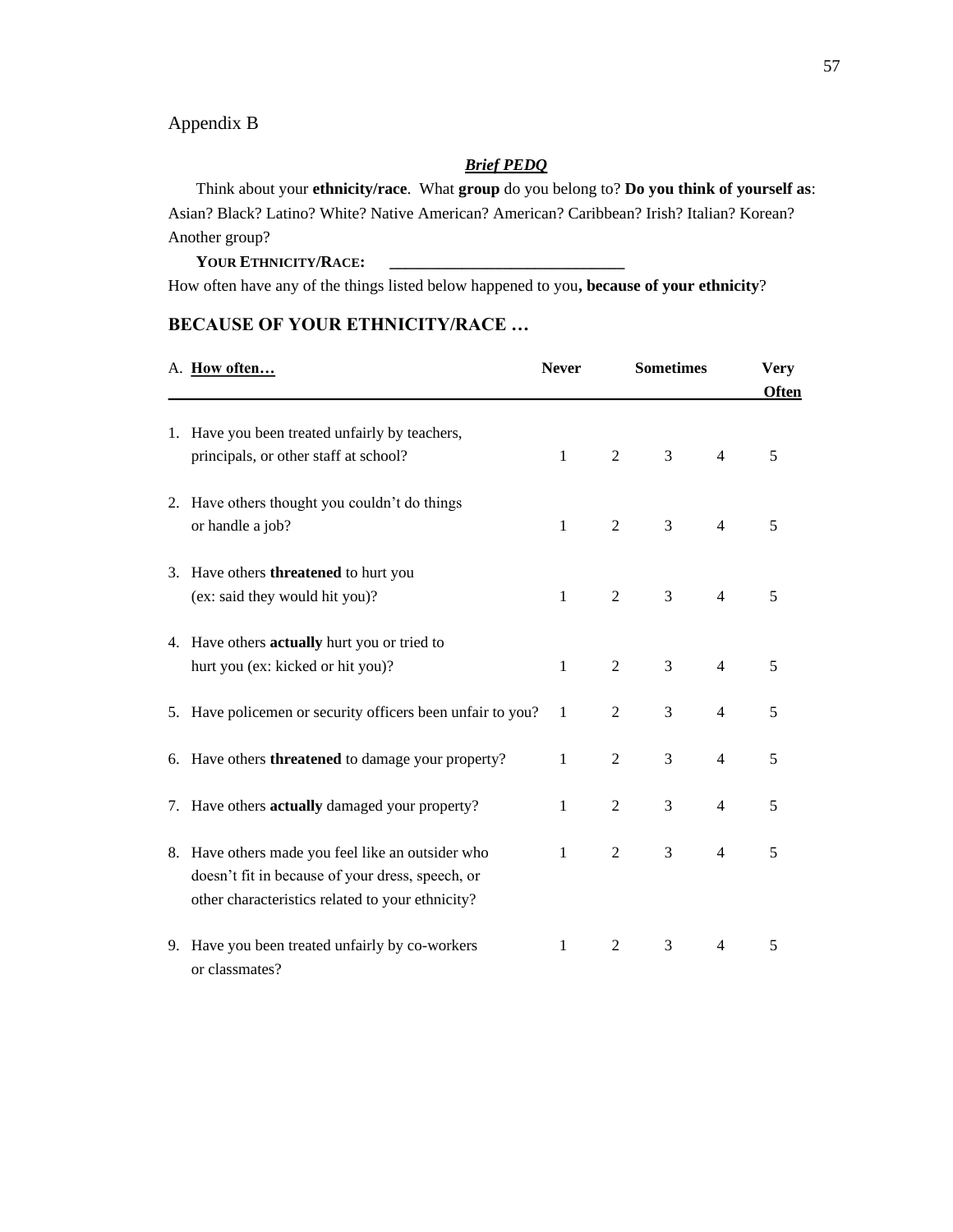| How often                                                                                         | <b>Never</b> | <b>Sometimes</b> |                |                | <b>Very</b><br><b>Often</b> |
|---------------------------------------------------------------------------------------------------|--------------|------------------|----------------|----------------|-----------------------------|
| 10. Have others hinted that you are dishonest<br>or can't be trusted?                             | $\mathbf{1}$ | 2                | 3              | $\overline{4}$ | 5                           |
| 11. Have people been nice to you to your face,<br>but said bad things about you behind your back? | $\mathbf{1}$ | 2                | 3              | $\overline{4}$ | 5                           |
| 12. Have people who speak a different language<br>made you feel like an outsider?                 | $\mathbf{1}$ | 2                | 3              | $\overline{4}$ | 5                           |
| 13. Have others ignored you or not paid attention to you? 1                                       |              | 2                | 3              | $\overline{4}$ | 5                           |
| 14. Has your boss or supervisor been unfair to you?                                               | 1            | 2                | 3              | $\overline{4}$ | 5                           |
| 15. Have others hinted that you must not be clean?                                                | 1            | 2                | 3              | $\overline{4}$ | 5                           |
| 16. Have people not trusted you?                                                                  | 1            | 2                | $\overline{3}$ | $\overline{4}$ | 5                           |
| 17. Has it been hinted that you must be lazy?                                                     | 1            | 2                | 3              | $\overline{4}$ | 5                           |

# **BECAUSE OF YOUR ETHNICITY/RACE …**

The subscales are as follows:

Exclusion: 8,11,12,13 Workplace discrimination: 1,2,9,14 Stigmatization: 5, 10, 15, 16, 17 Threat and harassment: 3,4,6,7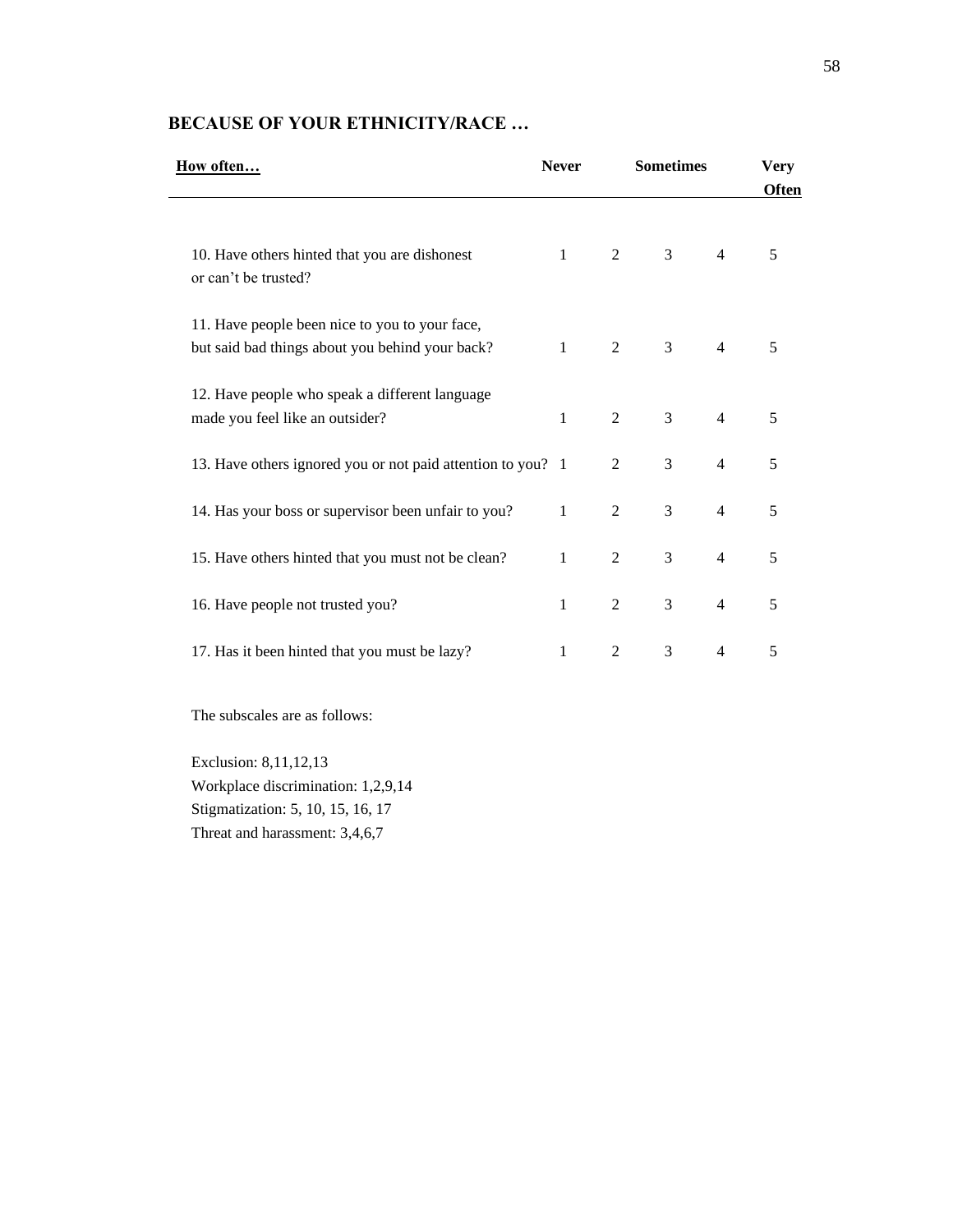## **REMS**

Think about your experiences with race/ethnicity. Please read each item and think of how many times this event has happened to you in the **PAST SIX MONTHS** because of race/ethnicity.

|     | How often because of race/ethnicity?                                                                                                         |                       |
|-----|----------------------------------------------------------------------------------------------------------------------------------------------|-----------------------|
|     |                                                                                                                                              | $0 =$ Never           |
|     |                                                                                                                                              | $1 = 1$ time          |
|     |                                                                                                                                              | $2 = 2 \times$        |
|     |                                                                                                                                              | $3 = 3$ times         |
|     |                                                                                                                                              | $4 = 4$ times         |
|     |                                                                                                                                              | $5 = 5$ or more times |
| 1.  | I was ignored at school or work because of my race/ethnicity.                                                                                | 0 1 2 3 4 5           |
| 2.  | Someone's body language showed they were scared of me,<br>because of my race/ethnicity.                                                      | 0 1 2 3 4 5           |
| 3.  | Someone assumed that I spoke a language other than English.                                                                                  | 0 1 2 3 4 5           |
| 4.  | I was told that I should not complain about race/ethnicity.                                                                                  | 0 1 2 3 4 5           |
| 5.  | Someone assumed that I grew up in a particular neighborhood<br>because of my race/ethnicity.                                                 | 0 1 2 3 4 5           |
| 6.  | Someone avoided walking near me on the street because of my<br>race/ethnicity.                                                               | 0 1 2 3 4 5           |
| 7.  | Someone told me that she or he was colorblind.                                                                                               | 0 1 2 3 4 5           |
| 8.  | Someone avoided sitting next to me in a public space (e.g.,<br>restaurants, movie theaters, subways, buses) because of my<br>race/ethnicity. | 0 1 2 3 4 5           |
| 9.  | Someone assumed that I would not be intelligent because of my<br>race/ethnicity.                                                             | 0 1 2 3 4 5           |
| 10. | I was told that I complain about race/ethnicity too much.                                                                                    | 0 1 2 3 4 5           |
| 11. | I received substandard service in stores compared to customers<br>of other racial/ethnic groups.                                             | 0 1 2 3 4 5           |
| 12. | I observed people of my race/ethnicity in prominent positions at<br>my workplace or school.                                                  | 0 1 2 3 4 5           |
| 13. | Someone wanted to date me only because of my race/ethnicity.                                                                                 | 0 1 2 3 4 5           |
| 14. | I was told that people of all racial groups experience the same<br>obstacles.                                                                | 0 1 2 3 4 5           |
| 15. | My opinion was overlooked in a group discussion because of my<br>race/ethnicity.                                                             | 0 1 2 3 4 5           |
| 16. | Someone assumed that my work would be inferior to people of<br>other racial/ethnic groups.                                                   | 0 1 2 3 4 5           |
| 17. | Someone acted surprised at my scholastic or professional success<br>because of my race/ethnicity.                                            | 0 1 2 3 4 5           |
| 18. | I observed that people of my race/ethnicity were the CEOs of major<br>corporations.                                                          | 0 1 2 3 4 5           |
| 19. | I observed people of my race/ethnicity portrayed positively on<br>television.                                                                | 0 1 2 3 4 5           |
| 20. | Someone did not believe me when I told them I was born in the<br>US.                                                                         | 0 1 2 3 4 5           |
| 21. | Someone assumed that I would not be educated because of my<br>race/ethnicity.                                                                | 0 1 2 3 4 5           |
| 22. | Someone told me that I was "articulate" after she/he assumed I<br>wouldn't be.                                                               | 0 1 2 3 4 5           |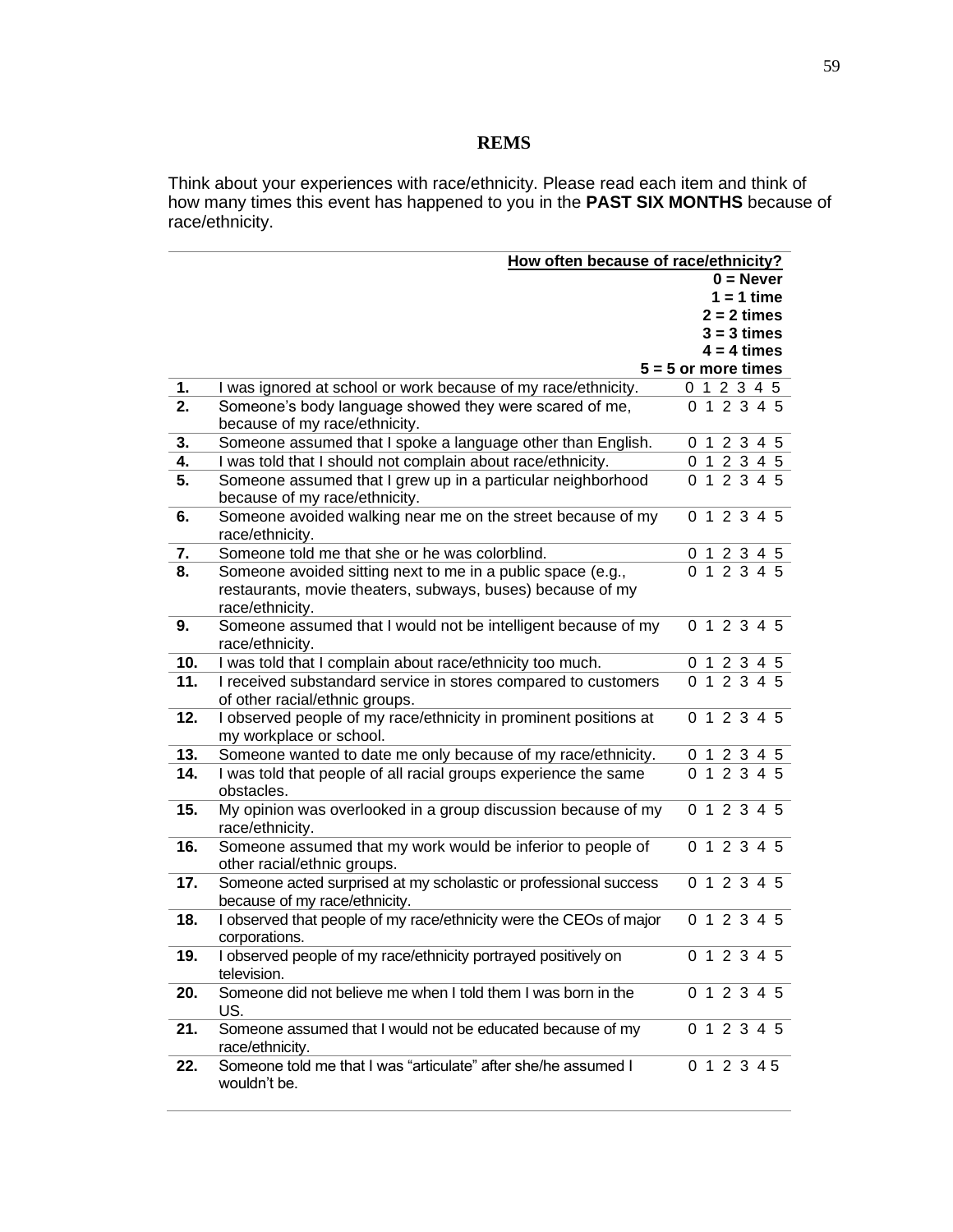Think about your experiences with race/ethnicity. Please read each item and think of how many times this event has happened to you in the **PAST SIX MONTHS** because of race/ethnicity.

|     | How often because of race/ethnicity?                  |             |  |  |                          |  |                                 |
|-----|-------------------------------------------------------|-------------|--|--|--------------------------|--|---------------------------------|
|     |                                                       | $0 =$ Never |  |  |                          |  |                                 |
|     |                                                       |             |  |  |                          |  | $1 = 1$ time                    |
|     |                                                       |             |  |  |                          |  | $2 = 2 \times 1$                |
|     |                                                       |             |  |  |                          |  | $3 = 3$ times<br>$4 = 4 \times$ |
|     |                                                       |             |  |  |                          |  | $5 = 5$ or more times           |
|     |                                                       |             |  |  |                          |  |                                 |
|     |                                                       |             |  |  |                          |  |                                 |
| 23. | Someone told me that all people in my racial/ethnic   |             |  |  | 0 1 2 3 4 5              |  |                                 |
|     | group are all the same.                               |             |  |  |                          |  |                                 |
| 24. | I observed people of my race/ethnicity portrayed      |             |  |  | 0 1 2 3 4 5              |  |                                 |
|     | positively in magazines.                              |             |  |  |                          |  |                                 |
| 25. | An employer or co-worker was unfriendly or            |             |  |  | 0 1 2 3 4 5              |  |                                 |
|     | unwelcoming toward me because of my                   |             |  |  |                          |  |                                 |
|     | race/ethnicity.                                       |             |  |  |                          |  |                                 |
| 26. | I was told that people of color do not experience     |             |  |  | 0 1 2 3 4 5              |  |                                 |
|     | racism anymore.                                       |             |  |  |                          |  |                                 |
| 27. | Someone told me they "don't see color."               |             |  |  | 0 1 2 3 4 5              |  |                                 |
| 28. | I read popular books or magazines in which a          |             |  |  | 0 1 2 3 4 5              |  |                                 |
|     | majority of contributions featured people from my     |             |  |  |                          |  |                                 |
|     | racial/ethnic group.                                  |             |  |  |                          |  |                                 |
| 29. | Someone asked me to teach them words in my            |             |  |  | 0 1 2 3 4 5              |  |                                 |
|     | "native language."                                    |             |  |  |                          |  |                                 |
| 30. | Someone told me that they do not see race/ethnicity.  |             |  |  | 0 1 2 3 4 5              |  |                                 |
| 31. | Someone clenched her/his purse or wallet upon         |             |  |  | $\overline{0}$ 1 2 3 4 5 |  |                                 |
|     | seeing me because of my race/ethnicity.               |             |  |  |                          |  |                                 |
| 32. | Someone assumed that I would have a lower             |             |  |  | 0 1 2 3 4 5              |  |                                 |
|     | education because of my race/ethnicity.               |             |  |  |                          |  |                                 |
| 33. | Someone of a different racial/ethnic group has stated |             |  |  | 0 1 2 3 4 5              |  |                                 |
|     | that there is no difference between the two of us.    |             |  |  |                          |  |                                 |
| 34. | Someone assumed that I would physically hurt them     |             |  |  | 0 1 2 3 4 5              |  |                                 |
|     | because of my race/ethnicity.                         |             |  |  |                          |  |                                 |
| 35. | Someone assumed that I ate food associated with       |             |  |  | 0 1 2 3 4 5              |  |                                 |
|     | my race/ethnicity/culture every day.                  |             |  |  |                          |  |                                 |
| 36. | Someone assumed that I held a lower paying job        |             |  |  | 0 1 2 3 4 5              |  |                                 |
|     | because of my race/ethnicity.                         |             |  |  |                          |  |                                 |
| 37. | I observed people of my race portrayed positively     |             |  |  | 0 1 2 3 4 5              |  |                                 |
|     | in movies.                                            |             |  |  |                          |  |                                 |
| 38. | Someone assumed that I was poor because of my         |             |  |  | 0 1 2 3 4 5              |  |                                 |
|     | race/ethnicity.                                       |             |  |  |                          |  |                                 |
| 39. | Someone told me that people should not think          |             |  |  | $\overline{0}$ 1 2 3 4 5 |  |                                 |
|     | about race/ethnicity anymore.                         |             |  |  |                          |  |                                 |
| 40  | Someone avoided eye contact with me because of        |             |  |  | 0 1 2 3 4 5              |  |                                 |
|     | my race/ethnicity.                                    |             |  |  |                          |  |                                 |
| 41. | I observed that someone of my race/ethnicity is a     |             |  |  | 0 1 2 3 4 5              |  |                                 |
|     | government official in my state.                      |             |  |  |                          |  |                                 |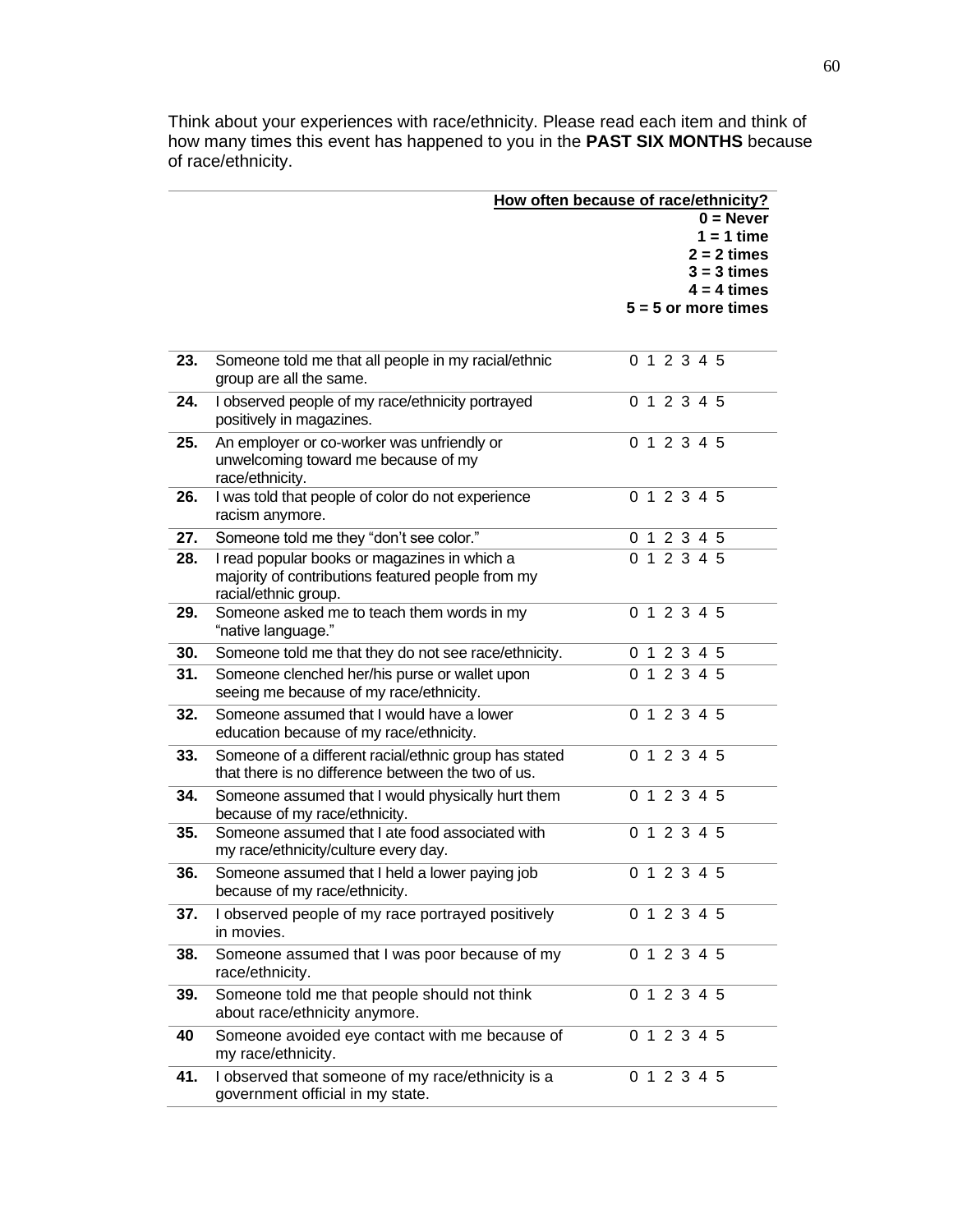|     | 42. Someone told me that all people in my racial/ethnic<br>group look alike.            | 0 1 2 3 4 5 |
|-----|-----------------------------------------------------------------------------------------|-------------|
| 43. | Someone objectified one of my physical features<br>because of my race/ethnicity.        | 0 1 2 3 4 5 |
| 44. | An employer or co-worker treated me differently<br>than White co-workers.               | 0 1 2 3 4 5 |
| 45. | Someone assumed that I speak similar languages<br>to other people in my race/ethnicity. | 0 1 2 3 4 5 |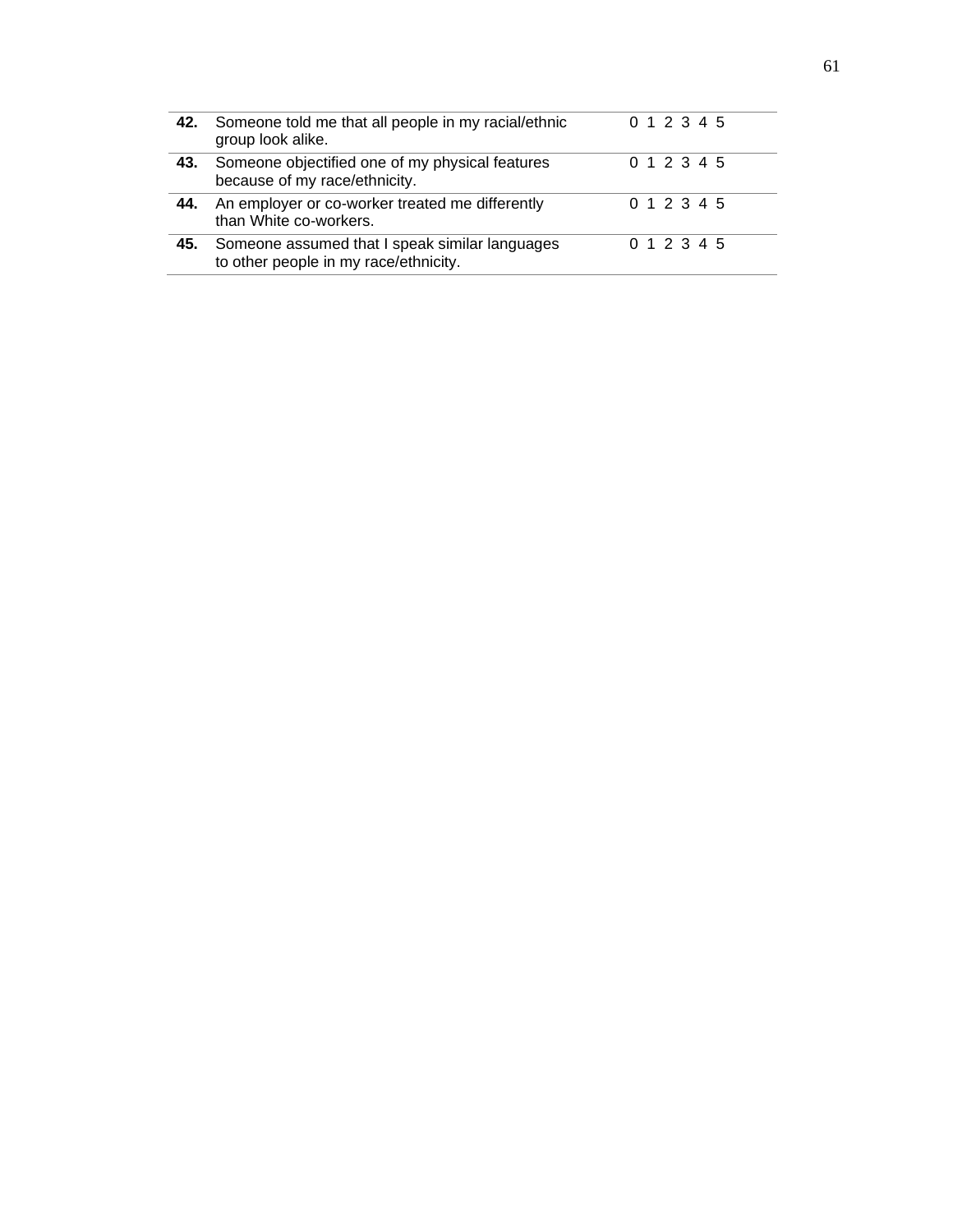# **CES-D**

- 0 Rarely or None of the Time (Less than 1 day)
- 1 Some or a Little of the Time (1-2 days)
- 2 Occasionally or a Moderate Amount of Time (3-4 days)
- 3 Most or All of the Time (5-7 days)

During the past week:

- 1) I felt depressed.
- 2) I felt that everything I did was an effort.
- 3) My sleep was restless.
- $\frac{4}{1}$  Was happy.
- $\frac{1}{\sqrt{5}}$  5) I felt lonely.
- 6) People were unfriendly.
- 7) I enjoyed life.
- 8) I felt sad.
- 9) I felt that people disliked me.
- 10) I could not get "going."